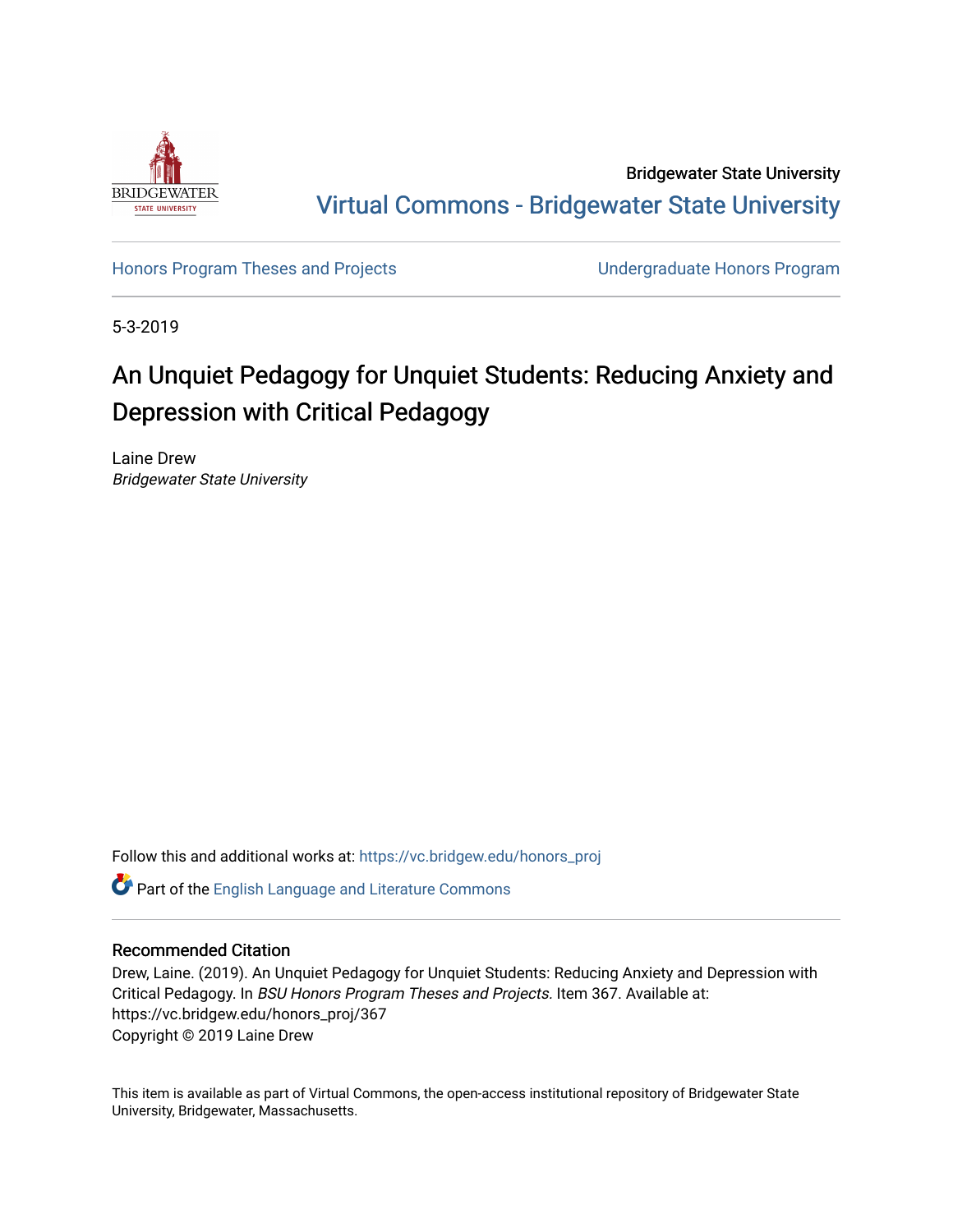# An Unquiet Pedagogy for Unquiet Students: Reducing Anxiety and Depression with Critical Pedagogy

Laine Drew

Submitted in Partial Completion of the Requirements for Departmental Honors in English

Bridgewater State University

May 3, 2019

Dr. Lee Torda, Thesis Mentor Date

Dr. Joyce Rain Anderson, Committee Member Date

Dr. Teresa King, Committee Member Date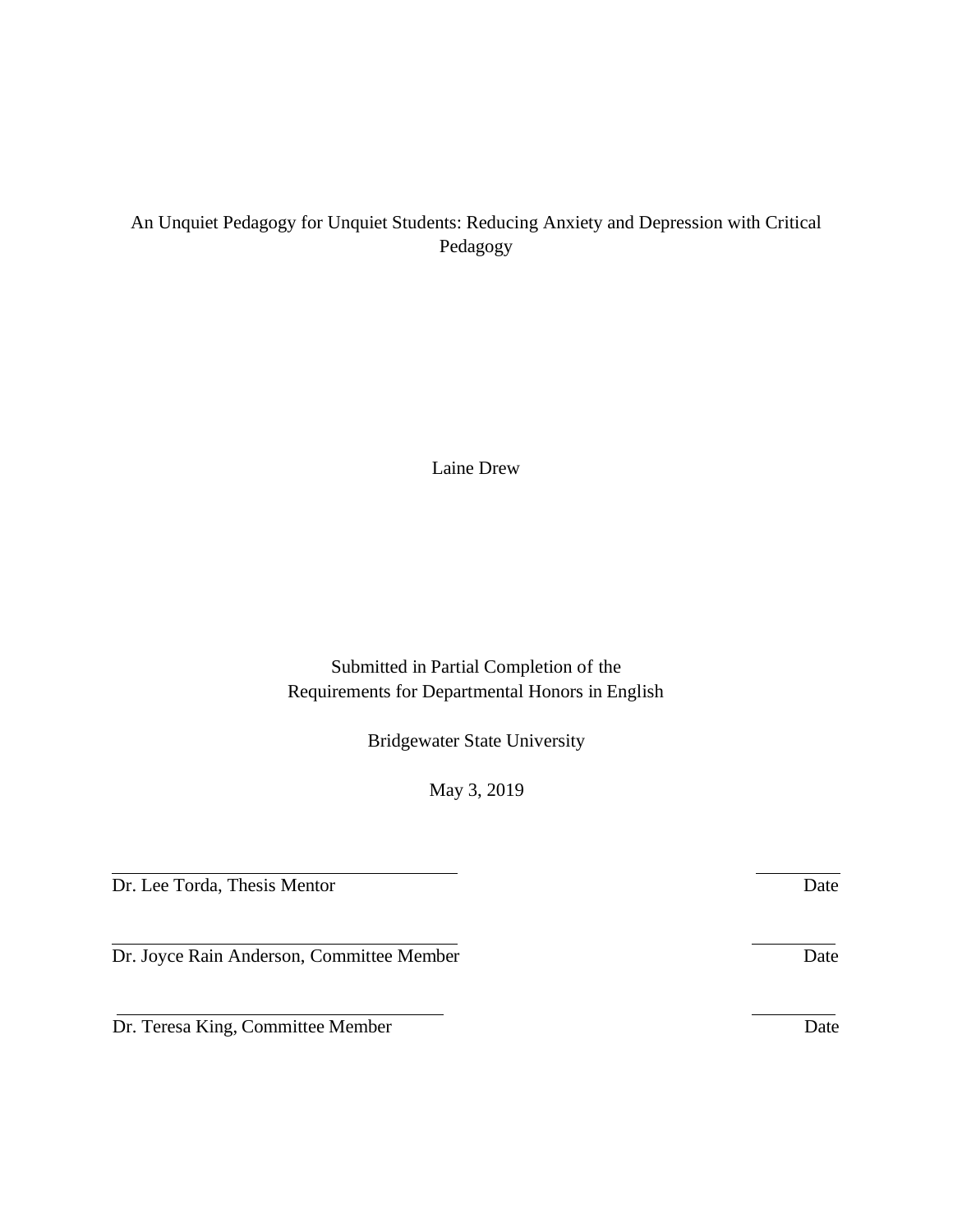# **Abstract**

This project studies critical pedagogy in the writing classroom as a way to support students who struggle with anxiety to be successful, in and out of the classroom, as thinkers, writers, and citizens. I argue that it is important to recognize that educational inequalities and hierarchies contribute to anxiety, and suggest how critical pedagogy (rigorous and critical interrogation of texts and ideas by readers, a community of learners working together to make meaning, and a commitment to action in the world) can reduce anxiety in the school setting, in particular, and set students up for academic success that creates powerful, active learners in and out of the classroom. The US has a history of inequality in education, functioning, as it often does, hierarchically, creating classrooms that disempower students, removing them from agency in their own education. Among the many reasons students struggle with anxiety, both those students who are clinically diagnosed as well as students who experience, at various times, less easily defined anxiety, one such reason, according to Paulo Freire, is a sense of powerlessness over circumstances, including their ability to succeed academically. Learned helplessness towards academic success further compounds these feelings of powerlessness. Critical pedagogy as outlined by the educators Paulo Freire and bell hooks, attempts to reposition power in the classroom from the teacher to the students through praxis, which requires rigorous interaction with and interrogation of texts broadly defined, and promotes healing and learning among students who struggle with anxiety.

#### **Introduction**

*"For learning has brought disobedience, and heresy,"*

In Jonathan Kozol's *Illiterate America,* he references seventeenth century Virginia governor, Sir William Berkeley. Berkley writes "I thank God there are no free schools nor printing [in this land]. For learning has brought disobedience, and heresy, and sects into the world, and printing hath divulged them...God save us from both" (93). Berkley's statement followed a revolt led by Nathaniel Bacon, a wealthy English farmer who settled in Jamestown. The revolt was caused by Berkley's opposition of the decision to attack the Occoneechee Natives. Berkeley opposed fighting with the Native Americans not because he cared about them,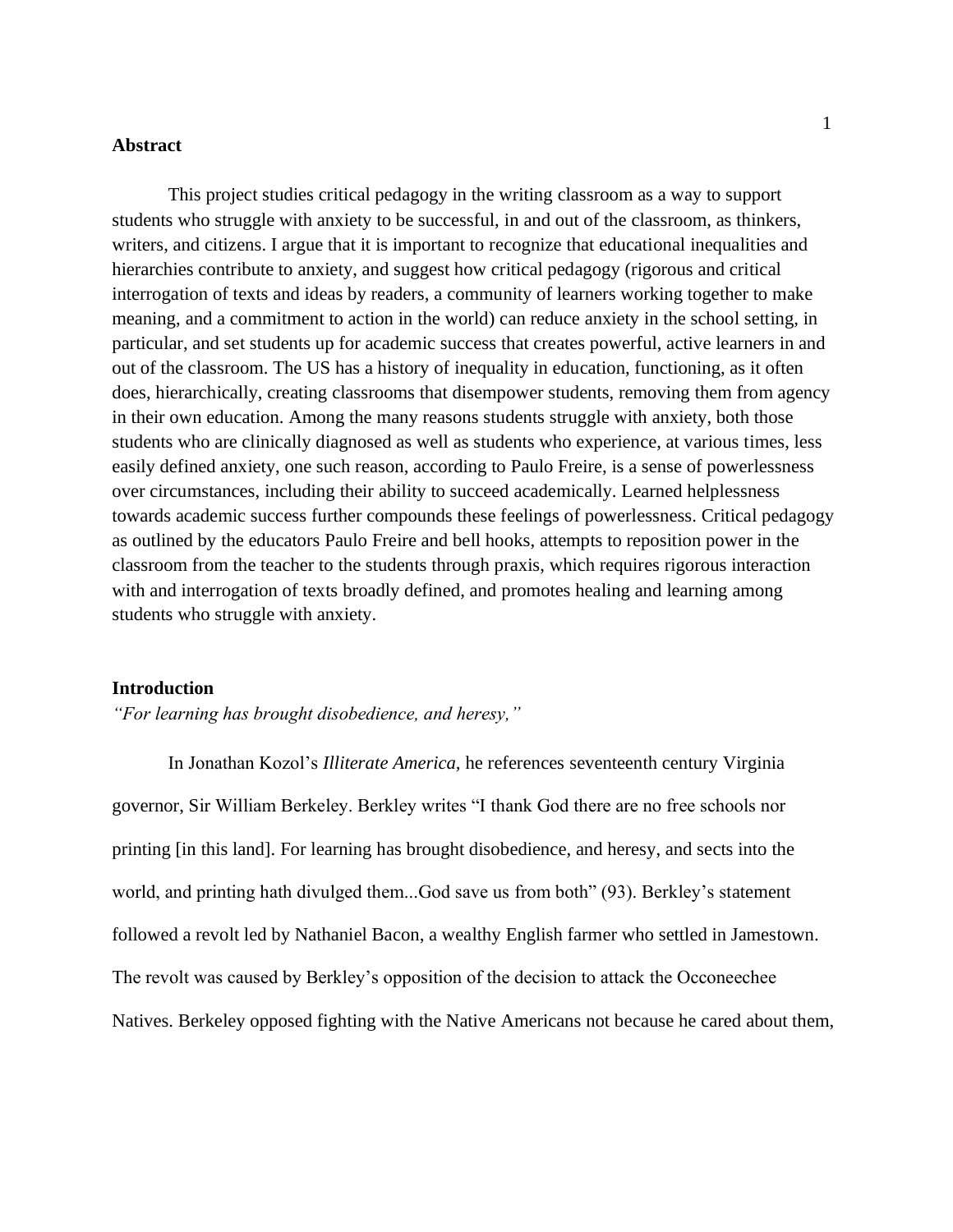but because he feared them uniting against those in power. Bacon, on the other hand, was against Berkeley's strategy of dealing with the Occoneechees; he united working poor whites and African American slaves to kill Occoneechee Natives and to set Jamestown--and Berkeley's house--on fire.

Although the uprising did not unfold in a particularly just way (the slaughter of one oppressed group in the service and rise of another), for a short period of time, it brought power and control to the working class and enslaved, something that they have never had before. It was with this control that they learned how to unite and work together for a cause. Once the revolt ended, it was not his burned home or the fact that hundreds of Occoneechees had perished that scared and angered Berkeley; it was the possibility that the enslaved and poor could wrest power from the ruling class. He worried that if the working poor and enslaved could unite against a tribe of Occoneechee natives there was nothing to stop them from uniting against the rich. In response, the wealthy, land-owning elites transformed their fears into policy that essentially kept the poor from obtaining power by limiting access to education. Costs were added to attending schools, making it harder for working class whites to go to school, and the enslaved were not legally allowed to attend school at all. But why education? Why books? It would seem more logical to keep guns away from these "radicals," but instead, Berkeley attacked literacy instruction. Education, as evidenced by Berkeley's words above, was something in particularthat the elites wanted to keep out of reach from the poor. As the overused yet accurate saying goes, knowledge is power. Rather than guns and other physical weapons, Berkeley saw knowledge, education, and literacy as weapons that were far more dangerous to the ruling class. He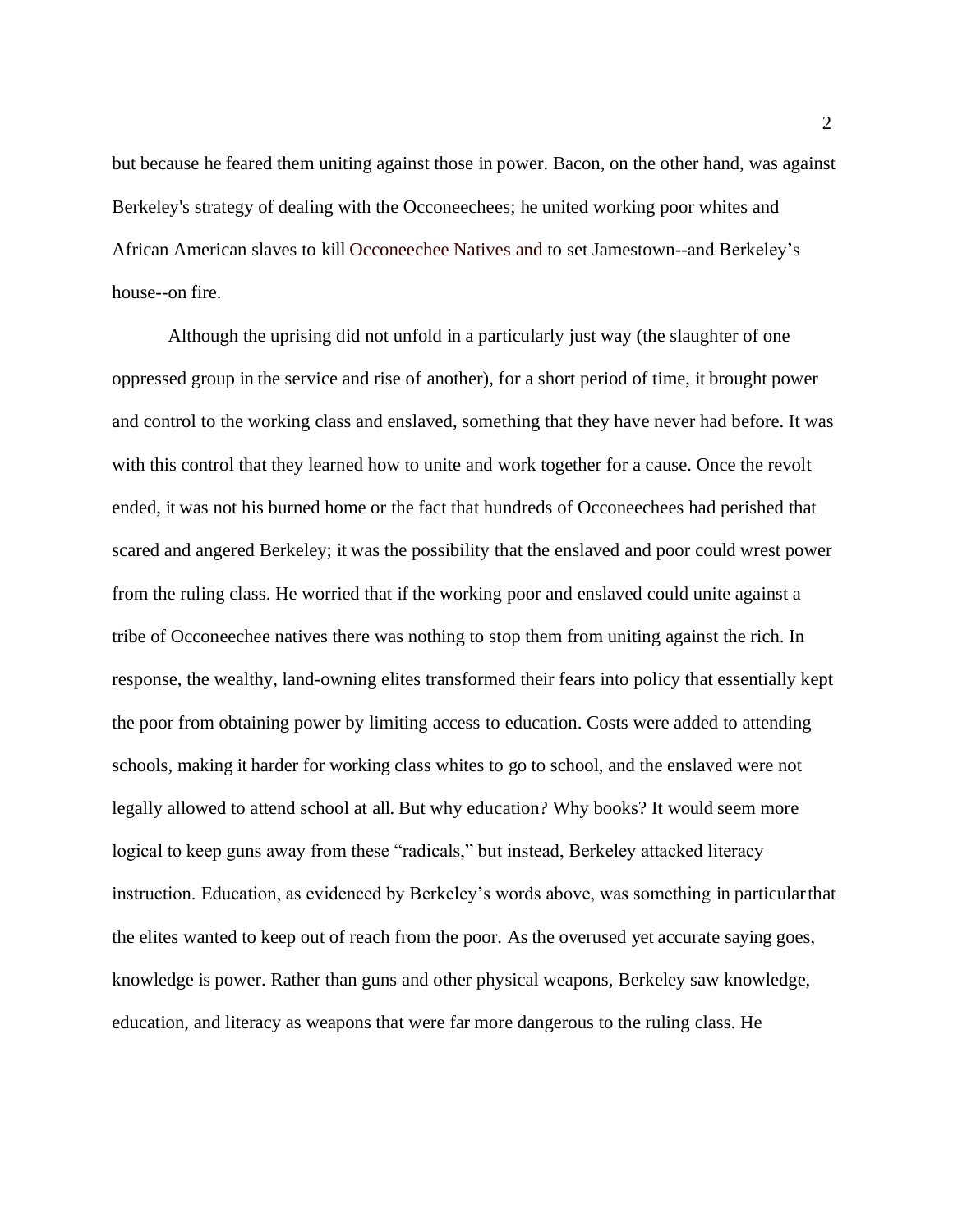instinctively understood how education could pave the way for poor and enslaved peoples to secure power, and that power could then topple the system that kept the poor and enslaved at bay.

These kinds of policies, though not so obvious as they were in Berkeley's time, can still be seen in the United States today. Unequal access to quality education is directly affected by socioeconomic inequality in US. Consider, for instance, the use of property taxes, a significant factor in how much funding a given school district will get and one that can determine the quality of educational experience some students will get. Relying on a funding structure like property taxes to fund public education creates structural inequality and speaks to issues of access since students who go to schools that are better funded tend to have a better education than those who live in school districts that are not.

The curricular design of many US classrooms emphasizes that inequality. For example, in most US classrooms there is a large power gap between students and teachers. Teachers will lecture about a topic, and students are to memorize and regurgitate information rather than engage with it. Students will sit, write notes on what the professor has to say, study those notes, maybe take a pop quiz, maybe do a worksheet, and then will dump all of the information onto an exam. None of these assignments and teaching styles allow for students to engage in what they are learning, and, in that way, do not give students access to the agency that Berkley feared--US education shores up existing ideas about how the world works, about who has power and is able to use it.

Critical pedagogy, however, aims to dismantle the curriculum that supports inequality. Ann George defines critical pedagogy as an educational system with a set of practices intended

3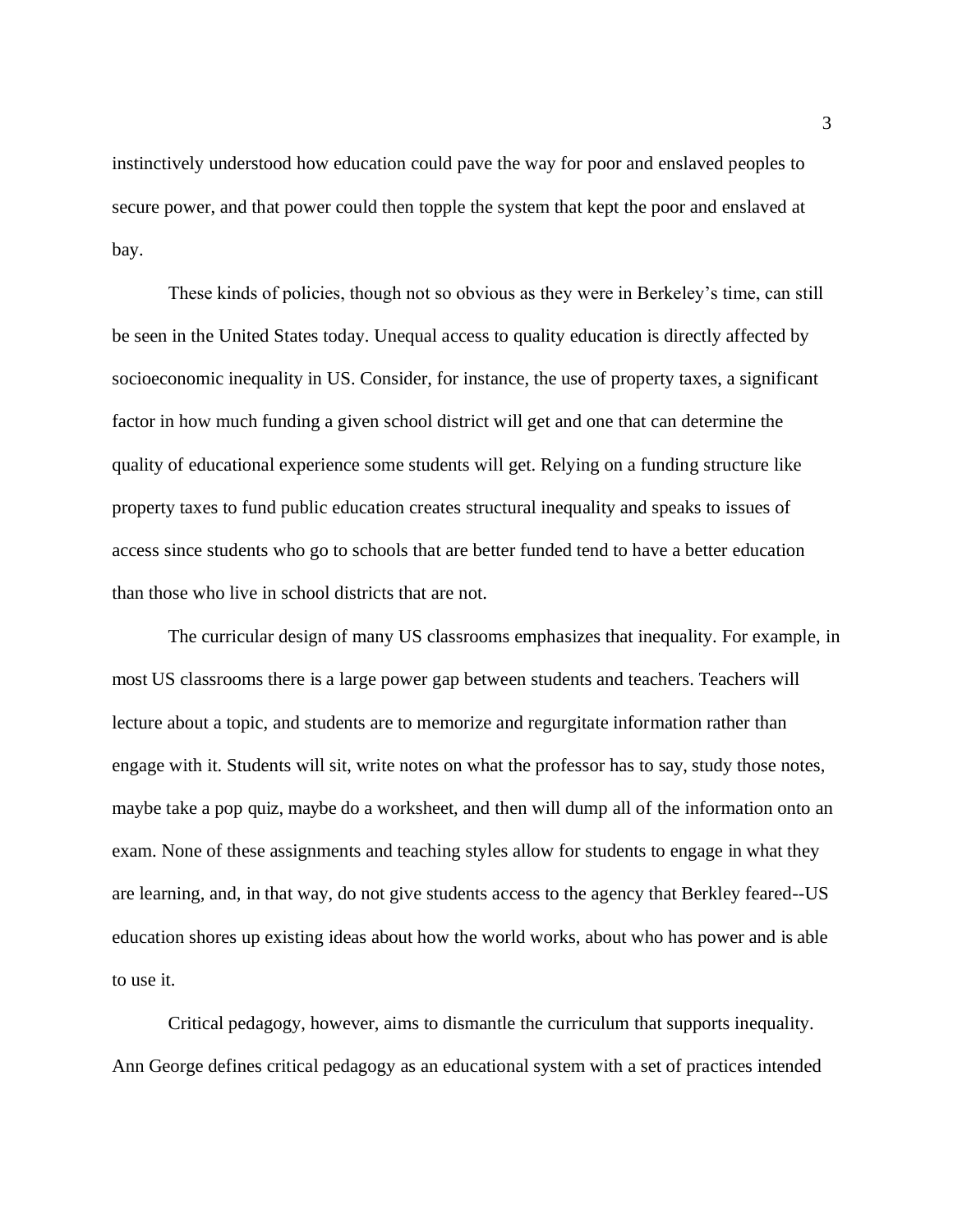to engage "students in analyses of the unequal power relations that produce and are produced by cultural practices and institutions (including schools), and it aims to help students develop the tools that will enable them to challenge this inequality" (92). To unpack George's words, students within a critical classroom are asked to engage in "analyses of unequal power relations" in order to overcome and, in many ways, liberate themselves from that inequality.

This empowerment, however, does not happen merely from a progressive curriculum. Teachers *can* have a curriculum that focuses on, say, racial inequality, but critical pedagogy focuses more on creating a classroom environment that reflects what equality looks like. A critical environment is created by assignments, such as reading journals, mapping assignments, original research, and community engagement that give students the power to engage in their own understandings of the subject matter. This environment is also created by a form of assessment that gives students more control over the grade they earn. For example, rather than a classroom that measures student knowledge on the basis of a test score, critical pedagogy provides a number of assignments that measure what the student has learned, rather than what the teacher wants them to know. Thus, every aspect of critical pedagogy, from assignments to assessment, is designed to give students more choice and control in the classroom, modeling for them what equal access might look like and potentially allowing students to feel power in the face of the inequalities they may encounter outside of the classroom.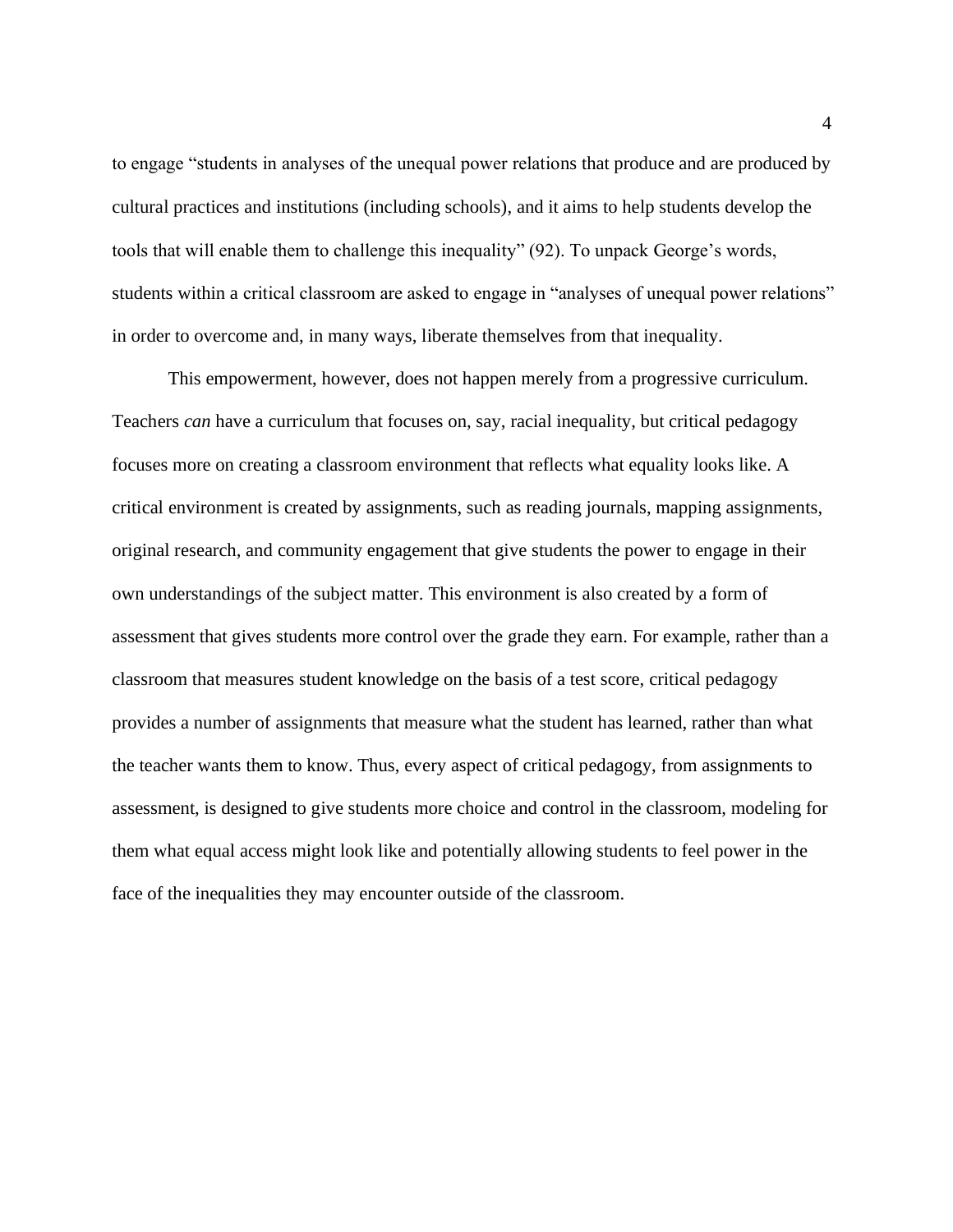#### *A Brief History of Critical Pedagogy*

Critical pedagogy was first developed by Brazilian educator and philosopher Paulo Freire in the early 1960's. During this time (1964-1985) Brazil was going through a military dictatorship lead by Magalhães Pinto, Adhemar de Barros, and Carlos Lacerda. The military regime resulted in the rise of nationalism centered around the promises of economic growth, and the prevention of Communism and Socialism. As one could imagine, the regime created extreme socioeconomic inequality in Brazil (hinted at by the elimination of communism and socialism- economic systems founded on equality) and caused for the exile of anyone who resisted the regime, including Freire. However, inequality in Brazil's education system predated the military regime. According to Marisa Bittar and Amarilio Ferreira Jr.'s article "The History of Education in Brazil," Brazil entered the 20th century with an illiteracy rate of 63.5% among people over age 15 (Bittar & Ferreira 66). The reason for that absurdly high statistic is because Brazil's education system had not changed much from the system Portugal created when they colonized Brazil. After Brazil gained independence in 1822, according to Bittar and Ferreira "the ruling elite established the monarchy which preserved the structural trappings of the colonial past: landed estates, a monoculture and slavery. Against this background, schools were destined for the children of the white elite and landed estates" (66). White elites in Brazil made up a very small percent of the population, meaning that a majority of people were left illiterate and impoverished.

In the 20th century, the military regime infused nationalist propaganda into Brazilian classrooms. In opposition to this, Freire taught nearly 300 sugar cane workers (individuals who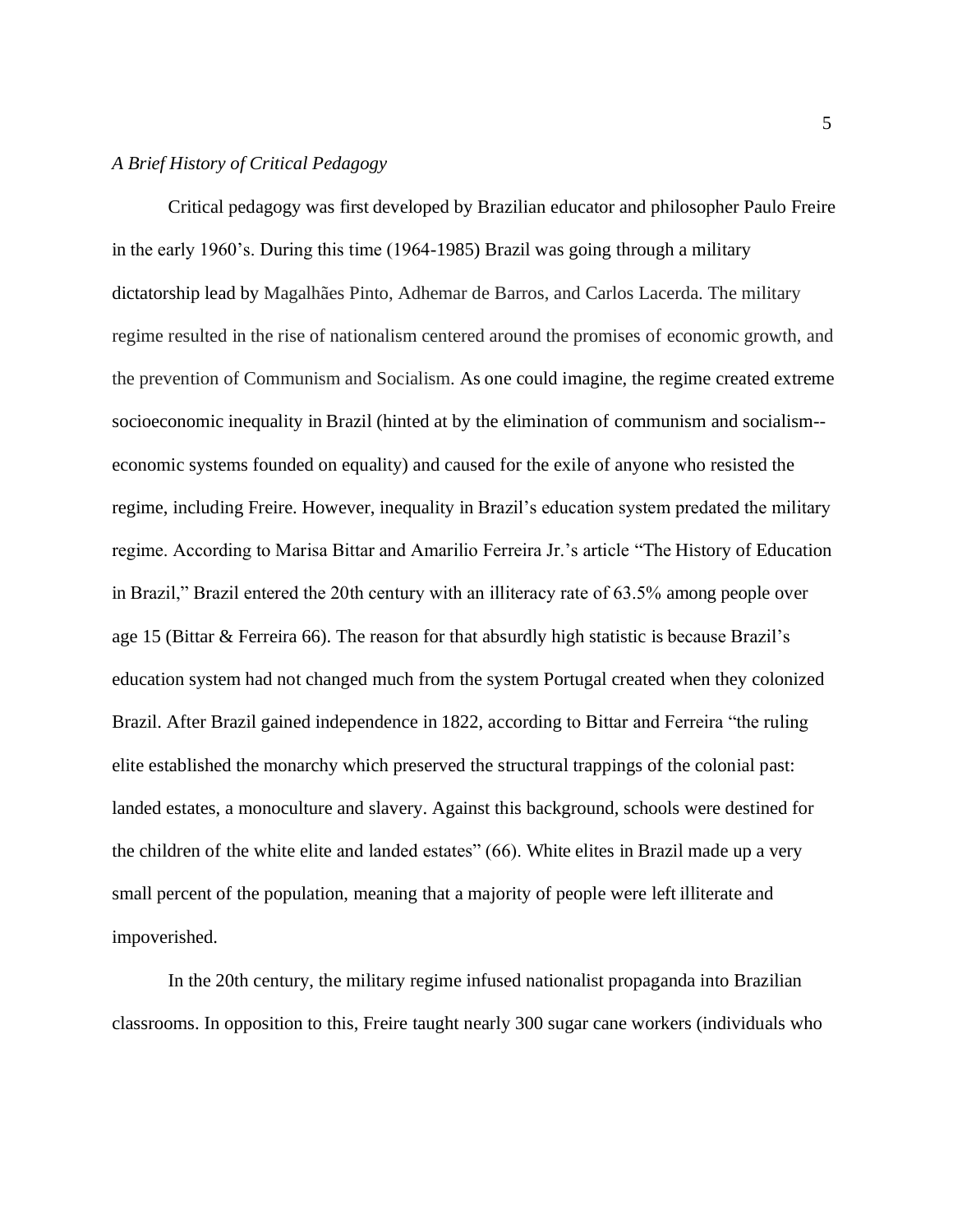could not afford an education) how to read and write during the military occupation. Freire taught the workers two kinds of literacy: "reading the word" and "reading the world." Reading the word refers to what literacy is traditionally thought to be: learning how to decode words on a page. "Reading the world," a more powerful form of literacy, is when the workers would connect what they read to the world around them-- helping them to better understand how they have been oppressed. Freire developed literacy skills via *praxis*, which he defines in *Pedagogy of the Oppressed* as "reflection and action directed at the structures to be transformed" (126). In order for individuals to become powerful, and to be able to "transform" the structure of inequality, Freire argues that students must endure the process of reflection, action, and then a return to reflection. It is an "iterative" process, by this I mean that it happens over and over. I use the word "endure" because this process, praxis, is hard work. Freire had the workers learn how to read (reflection), then learn how to write (action), and then discuss what they wrote with their peers (reflection). I am a senior English major who is experienced in reading, writing, and discussion, and let me tell you-- it is exhausting. However, it was the rigorous process of praxis that lead the workers to gain some control over their lives-- something those in power always prevented them from having.

# *Why Critical Pedagogy Belongs in the US Classroom: Chronic Stress, Anxiety, and Depression*

As its main goal, by giving students more control and power over their education, Freirean critical pedagogy wants to dismantle unequal access to power that hurts students' abilities to be successful in and out of the classroom. However, many scholars of rhetoric,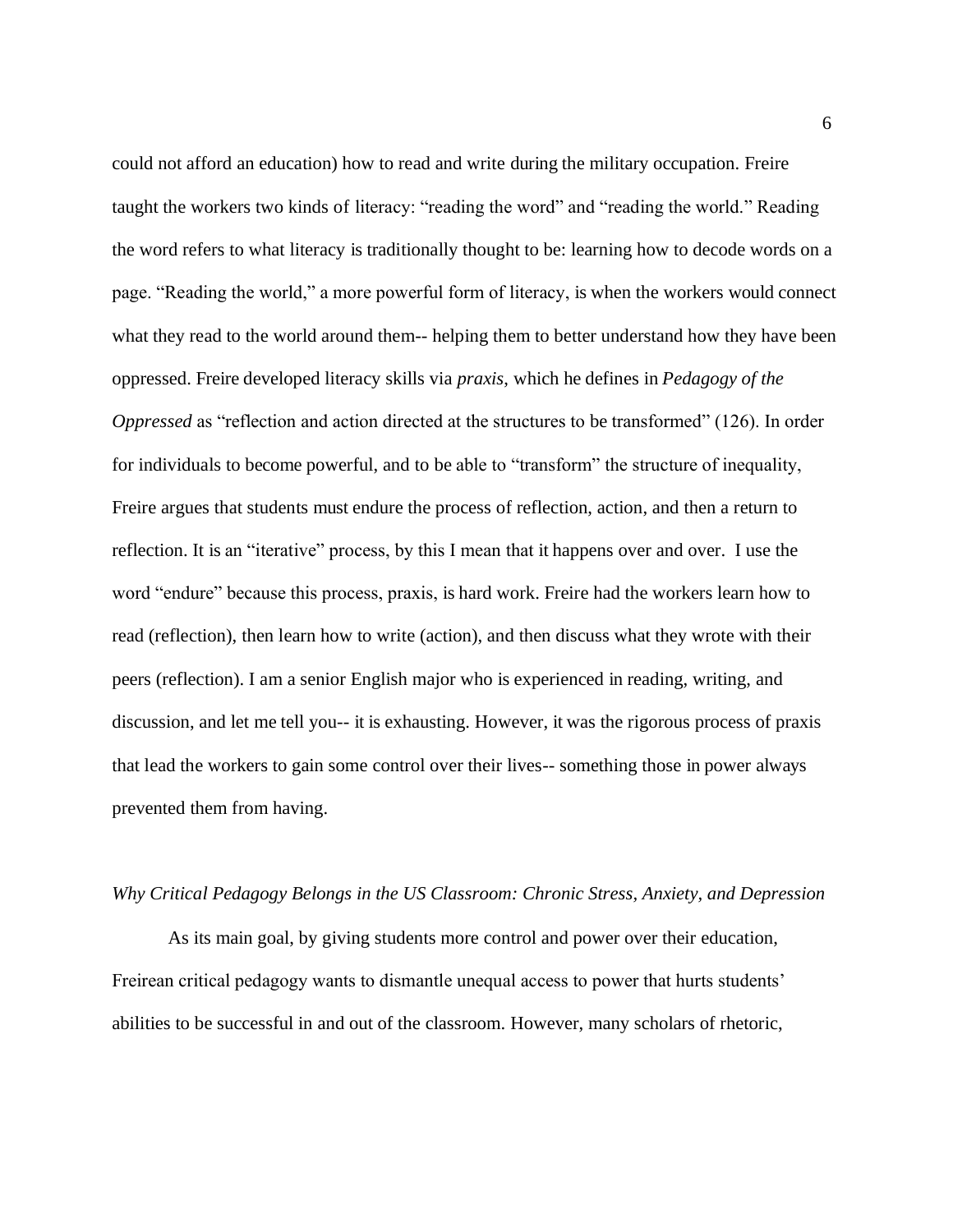composition, and pedagogical theory have suggested critical pedagogy won't work in the US Classroom. It is hard for scholars to envision ways to adapt critical pedagogy to classes that are not filled with sugarcane workers from war-torn countries. I want to argue that critical pedagogy belongs in the US classroom for many reasons, but the one that I am most interested in at this moment, and what this thesis is meant to explore, is the ways critical pedagogy might support those students who struggle with anxiety, depression, and PTSD.

According to the National Institute of Mental Health, 38.0 percent of female and 26.1 percent of male adolescents suffer from some sort of anxiety disorder. This means that approximately 63 million teens have been diagnosed with an anxiety disorder in the United States. Stanford neurologist and primatologist Robert Sapolsky discusses the intersection between poverty (which includes being placed in poorer schools) and chronic stress. "Chronic psychological stress" is defined by the American Psychological Association as a "long term form of stress, derived from unending feelings of despair/hopelessness, as a result of factors such as poverty, family dysfunction, feelings of helplessness, and/or traumatic early childhood experiences" (APA). Chronic stress, especially the kind that is created by poverty, revolves around worries of, for example, not having enough food to eat, not having enough money to pay bills, not knowing where they will sleep the next night, etc. As I will talk more about in chapter one, Sapolsky and other scholars argue that encountering chronic stress can make one more susceptible to being diagnosed with an anxiety or depressive disorder. I, therefore, argue that these instances of poverty, along with being pushed through an unequal school system, can work to create and exacerbate symptoms of stress, which can lead to symptoms of anxiety, depression,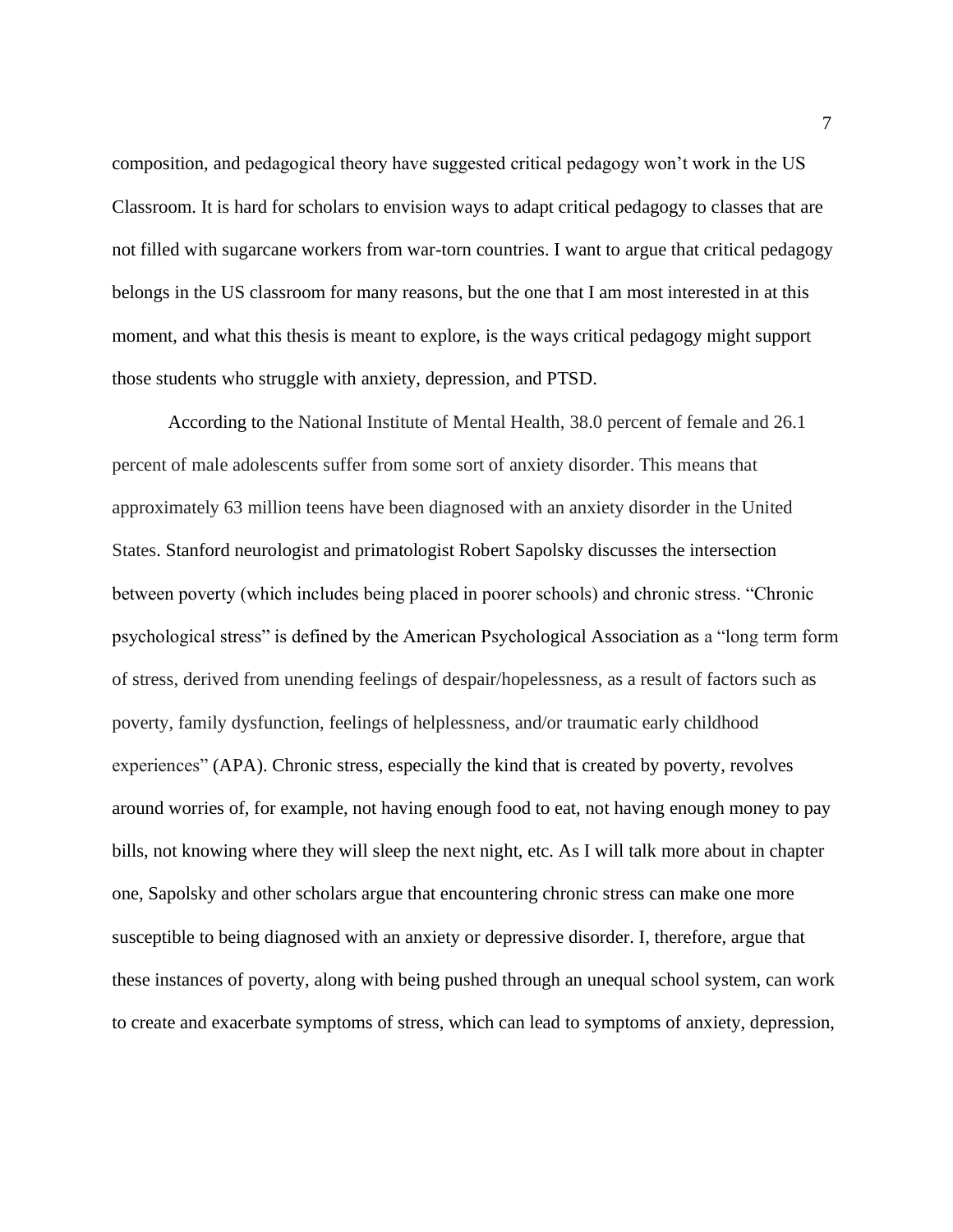and trauma. Students who suffer through instances of poverty may already be disassociated from school; the pressing worries of food insecurity and homelessness can make school less of a priority, and the classroom experience can turn into a place that provokes even more worry and hopelessness. I argue that critical pedagogy can help to reduce stress, anxiety, depression, and trauma by structuring the classroom in ways that promotes students' sense of their own power to control their education and their lives. The only possible way for students to feel they control their stress, anxiety, depression, and trauma is if the classroom grants students agency, choice, and control within their learning, and allows students to engage in analyses that connects their education to the worlds they live in.

#### *Overview of this thesis*

My thesis will be broken up into five chapters and a conclusion. The first chapter will explore how poverty and unequal school experiences can cause one to experience chronic stress, which can make one more likely to be diagnosed with anxiety and depression. The second chapter will attempt to further define critical pedagogy by discussing what it is not. To do this I will consider "false critical pedagogies" like progressive authoritarianism and what I call a "rigor-less" pedagogy. I will unveil the differences between these false pedagogies and true critical pedagogy. The third chapter will be about how critical pedagogy can reduce learned helplessness. I will explain what learned helplessness is, how it can lead to depression, its relationship with standardized testing, and how critical pedagogy can work against it by giving students more control and choice within the classroom. In the fourth chapter, I will discuss how the process of praxis can possibly heal anxiety, depression, and trauma that is caused *within*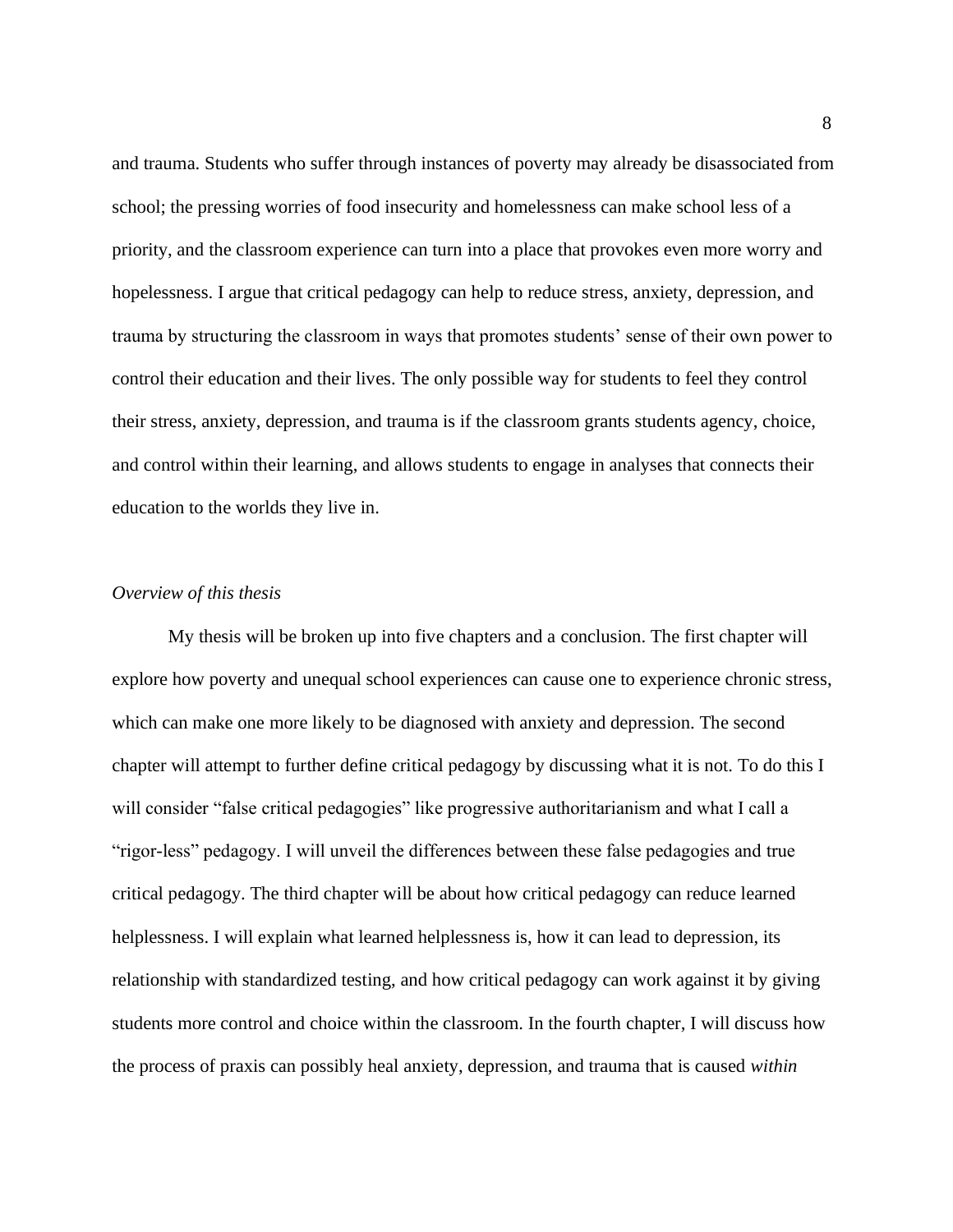unequal school structures. I will use the insights of several scholars, and also my own experiences, to expose how students can become liberated through praxis. The fifth chapter will cover how critical pedagogy can help relieve the "outside" trauma, anxiety, and depression that is brought into schools. I will discuss how critical pedagogy is used to create a brave space rather than just a safe space. Lastly, in the conclusion, I will turn to Freire's book *Politics of Education*  and Hephzibah Roskelly's article "Untested Feasibility: Imagining the Pragmatic Possibility of Paulo Freire" to discuss using critical pedagogy within US education in ways beyond what was originally thought, such as to prevent anxiety and depression.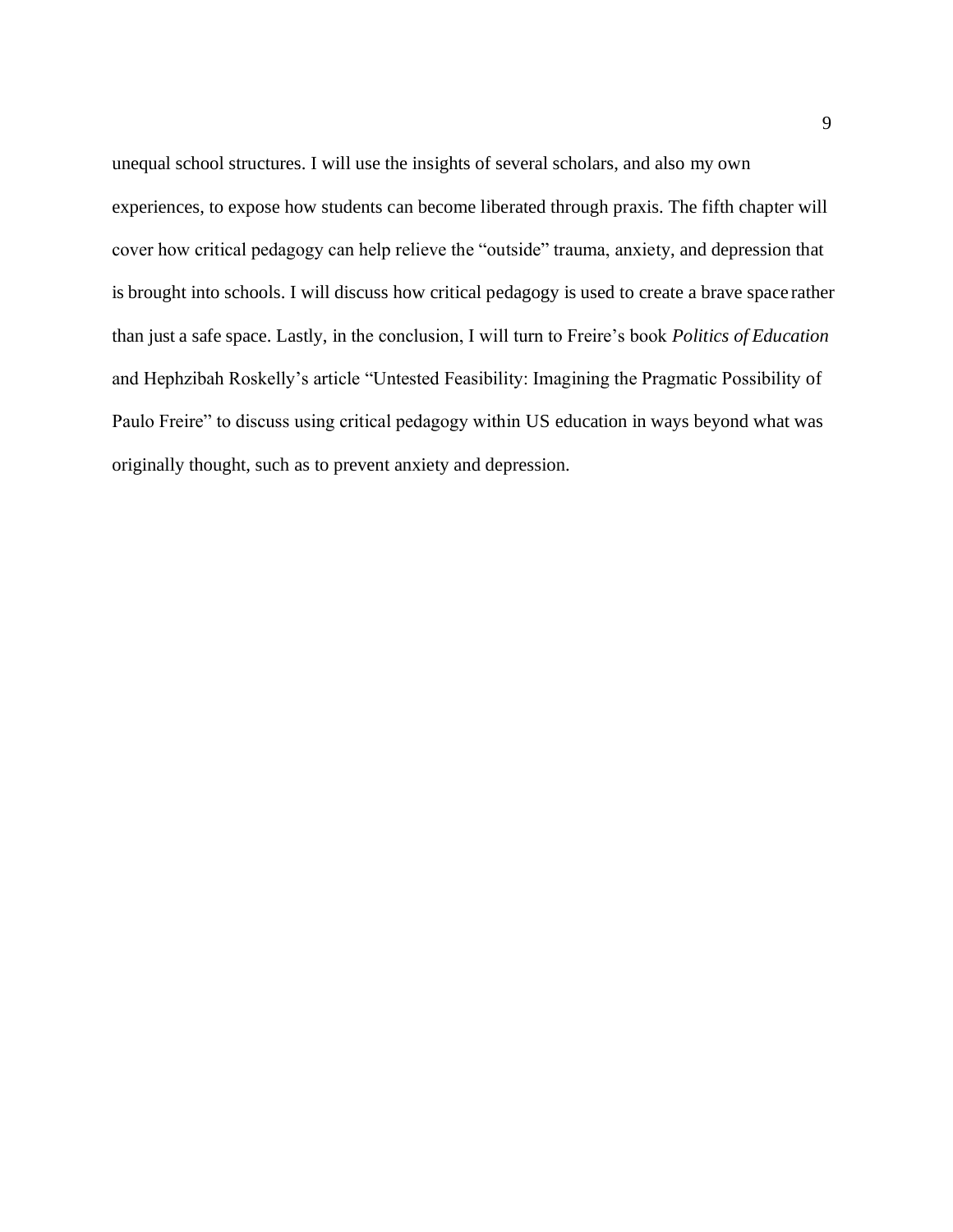#### **Chapter 1**

*Exploring the Intersection Between Poverty, School Inequality, Chronic Stress, Anxiety, and Depression*

The introduction to this thesis identifies "chronic psychological stress," or the ongoing stress that can be a result of living in poverty, or through traumatic events, and feelings of helplessness. Robert Sapolsky's research touches on the important link between stress, anxiety, depression, and poverty. In this chapter I want to consider the link between poverty, unequal school structures, and chronic stress. I will reference statistics on poverty in the US and will then tie these facts to stress, and how it can manifest within the classroom. I also want to cover how chronic stress differs from, yet connects to, anxiety and depression. The effects of poverty and oppressive classroom experiences can lead to chronic stress, and chronic stress, potentially, can lead to the diagnosis of anxiety and depression. I then want to end the chapter by bringing itback to critical pedagogy to identify how it can mitigate the effects of chronic stress, anxiety, or depression.

According to poverty research done by The University of California, Davis, 12.3 percent of Americans live below the poverty line, meaning that roughly 39.7 million Americans live in poverty (UCD 2017). Access to high-quality education is one byproduct of living in poverty. Socioeconomic inequality has affected public education in the US education, bringing stress, anxiety, and depression into the classroom and, also, allowing these disorders to be created within the classroom. Ann George writes in *A Guide to Composition Pedagogies* that US "schools function as 'sorting mechanisms' to maintain inequality" (94). What George means by schools working as 'sorting mechanisms' is that kids are often placed into better or worse quality schools based on how much money and power their family has.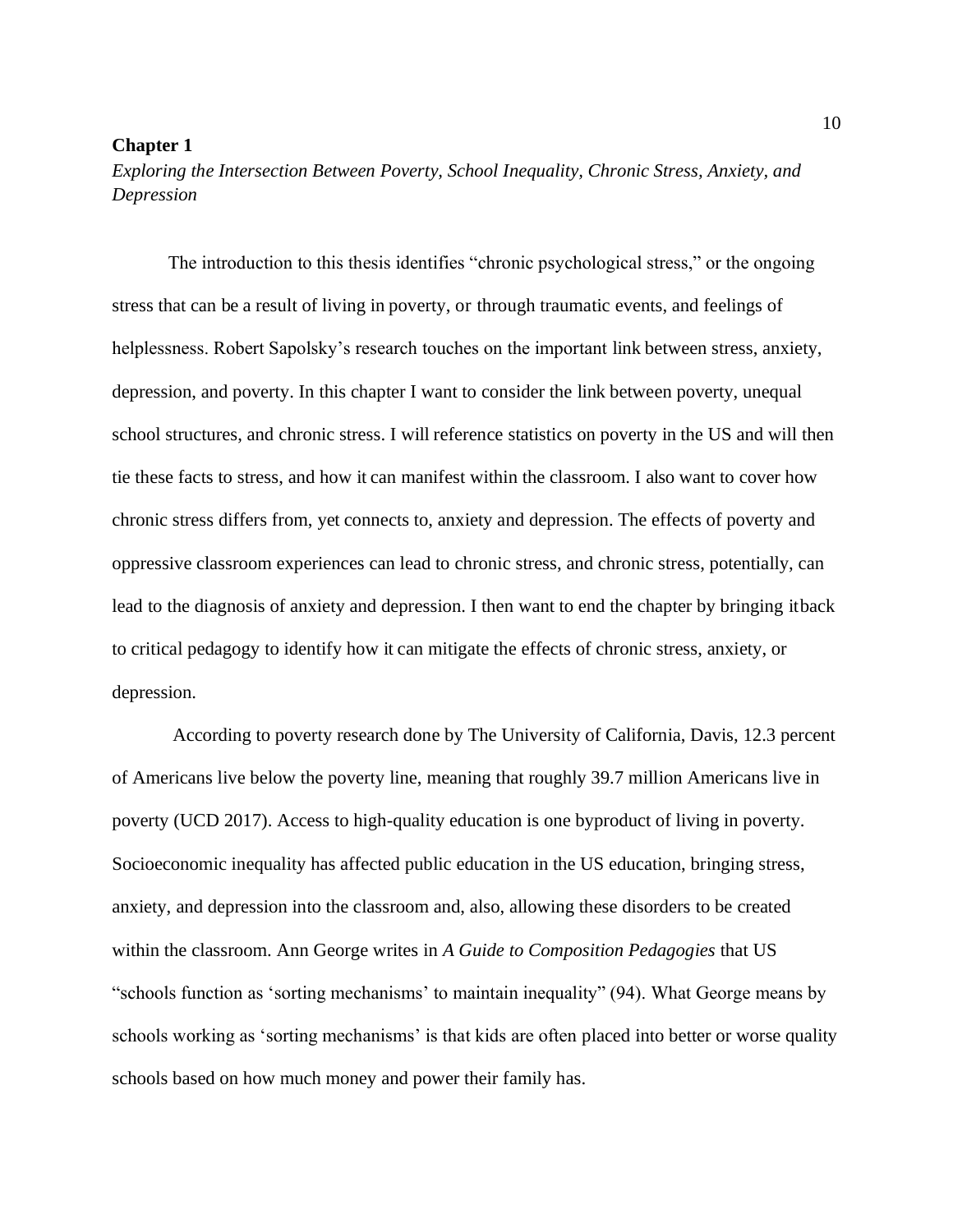In an NPR report, Cory Turner and his team of researchers reported on the link between property tax and schools across the United States. They compare two school districts in the Chicago area-- the Chicago Ridge school district, which is only able to spend roughly \$9,794 per student each year, and the Rondout District, which spends \$28,639 on each student every year. The key reason for why both of these school districts, along with thousands of other school districts across the country, have more or less money is because of property tax. Turner argues in the report that "the problem with a school-funding system that relies so heavily on local property taxes is straightforward: Property values vary a lot from neighborhood to neighborhood, district to district. And with them, tax revenues" (Turner 2016). Thus, schools in districts where many live below the poverty line have less money since the property tax is lower in these areas.

But how does all of this contribute to the influence chronic stress has on one's education? In her article "How US. Laws and Social Policies Influence Chronic Stress and Health Disparities," Holly Avey writes:

When children of parents who have not had access to quality education, good-paying jobs, or affordable housing are grouped together in a school system that is under-funded and overwhelmed--pessimism, resentment, and subsequent disciplinary problems emerge at a higher rate than what would be expected based on the individual backgrounds of the youth (Avey 12).

The pessimism and resentment Avey references above is generated by chronic stress--and is not only generated within students but also teachers. Teachers in schools that are underfunded are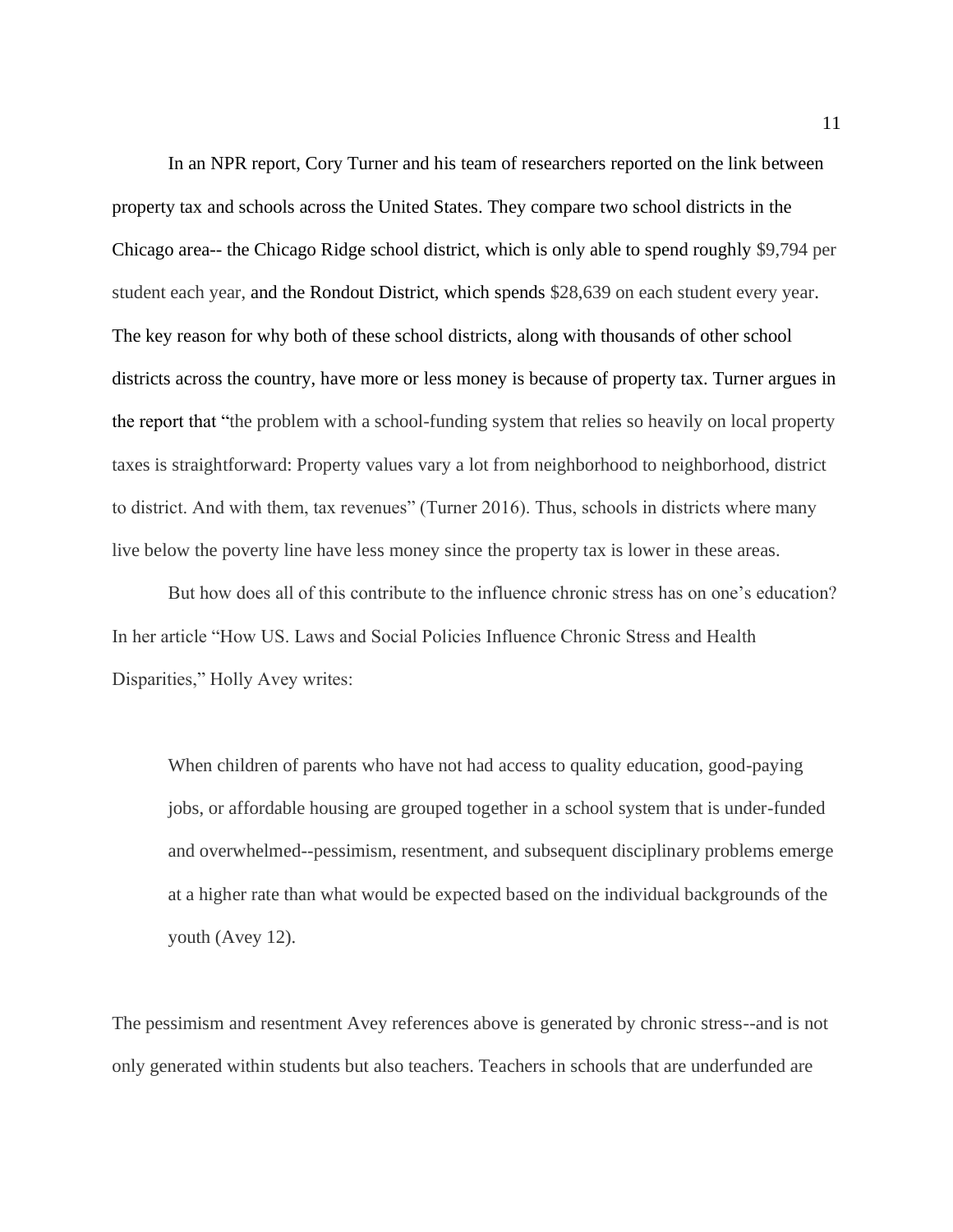generally underpaid and overworked due to budget cuts--which undoubtedly causes them a great deal of chronic stress. Therefore, if teachers are stressed, it is likely that the students are going to be stressed as well, increasing the likelihood that students will dropout, score lower on tests, and believe that they are not intellectually capable. Also, the fact that impoverished students and teachers are "grouped" together in schools based on the district, town, or city they live in connects to George's "schools as sorting-mechanisms" argument. When those in poverty are all lumped together in the same place for 8 hours a day, everyone's stress begins to feed off each others, decreasing the amount of learning that can happen.

Before getting into how chronic stress can be linked to the diagnosis of anxiety and depression, I want to explain how anxiety and depressive disorders are *separate* from chronic stress. Anxiety and depression are mental disorders that have to be clinically diagnosed by a psychiatrist or a psychotherapist. Chronic stress is not something that is diagnosed. One way to distinguish between chronic stress and anxiety is to consider how a person feels when stressful situations are *not* present. Let's say a student is failing their history class and has been worrying about it all semester. Here, the student is suffering from chronic stress, since there is an ongoing stressor that is causing the student to feel prolonged worries. However, if next semester the same student is doing a lot better, yet is still in a constant state of worry, then that student is suffering from "free floating" anxiety, which, if persistent over 6 months, can lead to the diagnosis of a Generalized Anxiety Disorder.

An example of how chronic stress could lead to depression could be if after a student failed a history test and he or she began to stop caring about the work due to doubt over the possibility of success. Thus, chronic stress is worry caused by real, ongoing stressors; anxiety is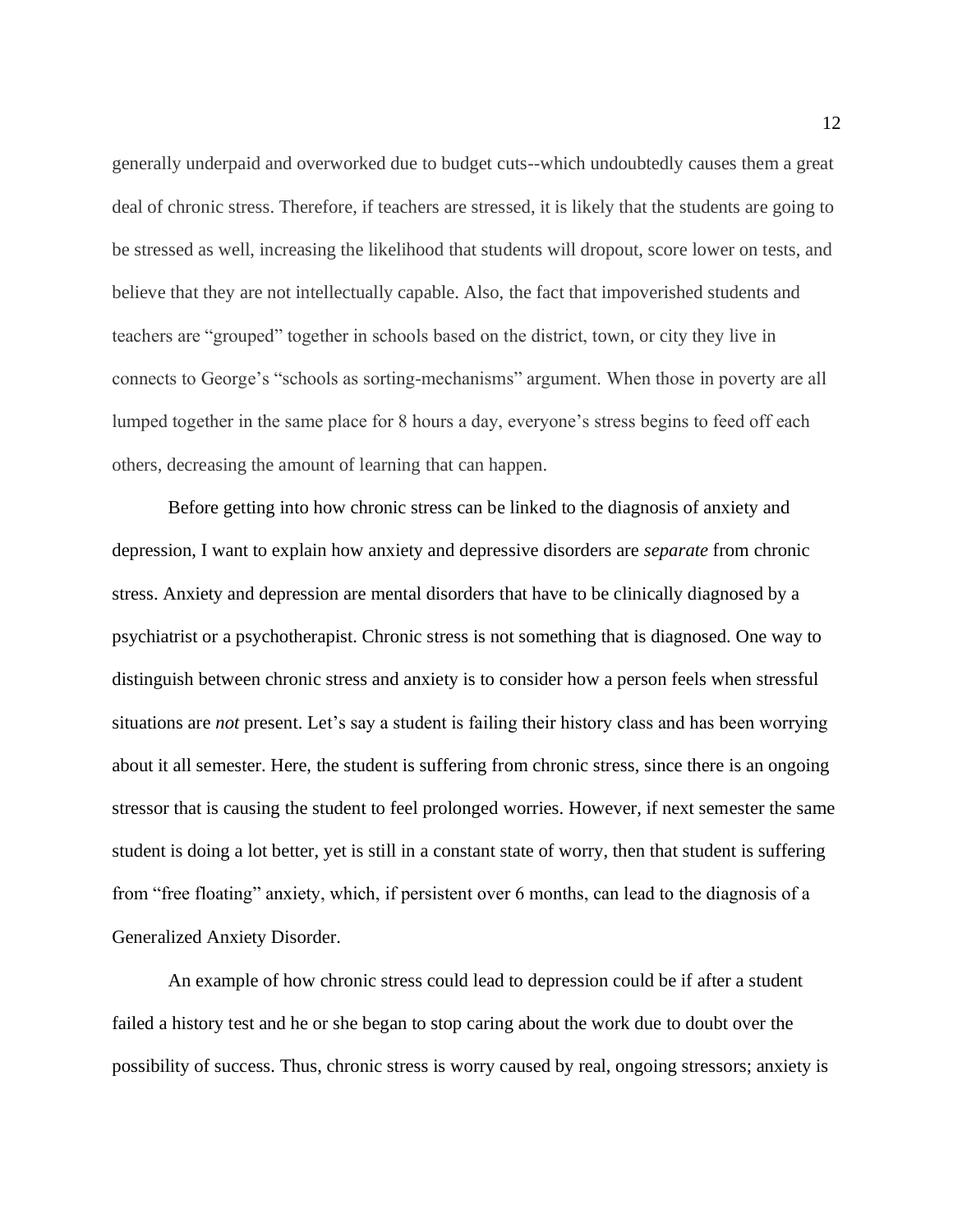the ongoing worry of non-existent stressors or stressors that have not happened yet, and depression is the long term helplessness that comes after a stressor.

While chronic stress is not the same as anxiety and depression, chronic stress can make one more susceptible to being diagnosed with an anxiety disorder. In a study called "Stress and glucocorticoids promote oligodendrogenesis in the adult hippocampus," Sundari Chetty et. al looks at the effects stress has on the brain (particularly the hippocampus, which regulates short and long term learning). As a result, Chetty writes that "current models for stress-induced emotional disorders suggest that previous stress experiences create a persistent vulnerability to mental illness that lasts many years beyond the stressful experience" (Chetty 8). The unrelenting effects of ongoing stress can make one more susceptible to mental illnesses like anxiety and depression. Sapolsky also gives some insight on how chronic stress negatively affects the brain. Similarly to Chetty's findings, he states that chronic stress shrinks and takes the hippocampus and the prefrontal cortex, the parts of the brain that produce learning and productiveness, offline, and allows the amygdala, the part of the brain that distinguishes fear, to grow and to work better (Sapolsky). Therefore, chronic stress literally changes the shape of the brain, tightening the link between poverty induced stress, anxiety and depressive disorders.

As one can imagine, there are a variety of stress-inducing situations that connect poverty and the educational experience: not having lunch money, worries of being shot when walking home, failing a test, homelessness and near-homelessness. Considered together, the connection between socioeconomic inequality and bad school experiences becomes clear: it is easy to understand how chronic stress produced from poverty can lead to more people being diagnosed with anxiety and depression.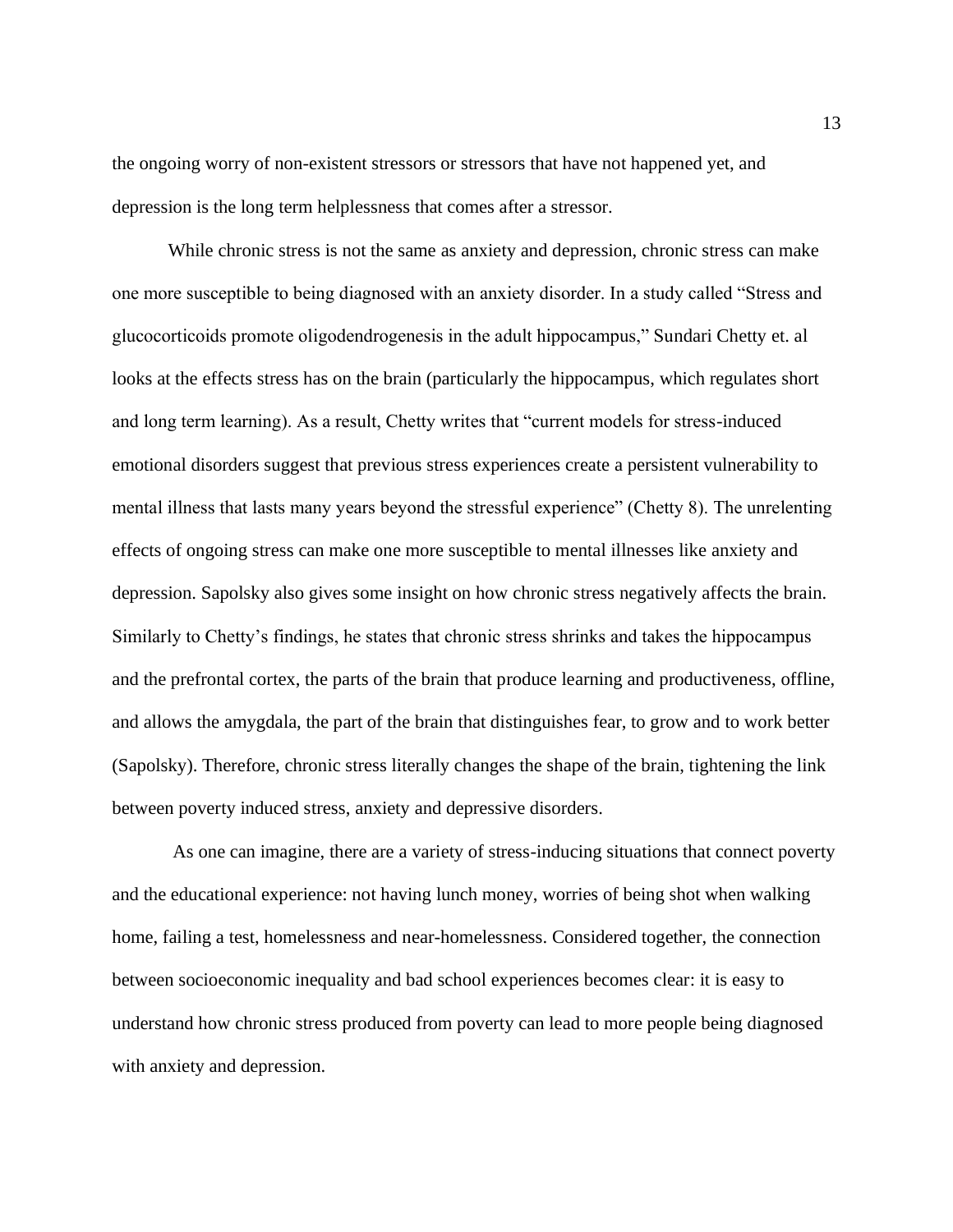Ann George identifies the way students in the critical classroom are asked to engage in "analyses of unequal power relations" in order to overcome inequality in other parts of their lives. This empowerment, however, does not happen merely from a progressive curriculum *about* inequality; critical pedagogy demands that the very structure of the class embody equal access. This is very different than a curriculum where the content is focused on inequality. Teachers *can* have a curriculum that focuses on, say, poverty in the US, but, as I have argued, critical pedagogy focuses more on creating an education environment that models what equality should looks like. Thus, bringing critical pedagogy to the US is about creating equality within the classrooms despite an education system that is too often unequal in quality and access. Once students *see* equality, *engage* in it, and *understand* it, students can possibly seek ways to liberate themselves from the poverty, stress, anxiety, and depression that has trapped them.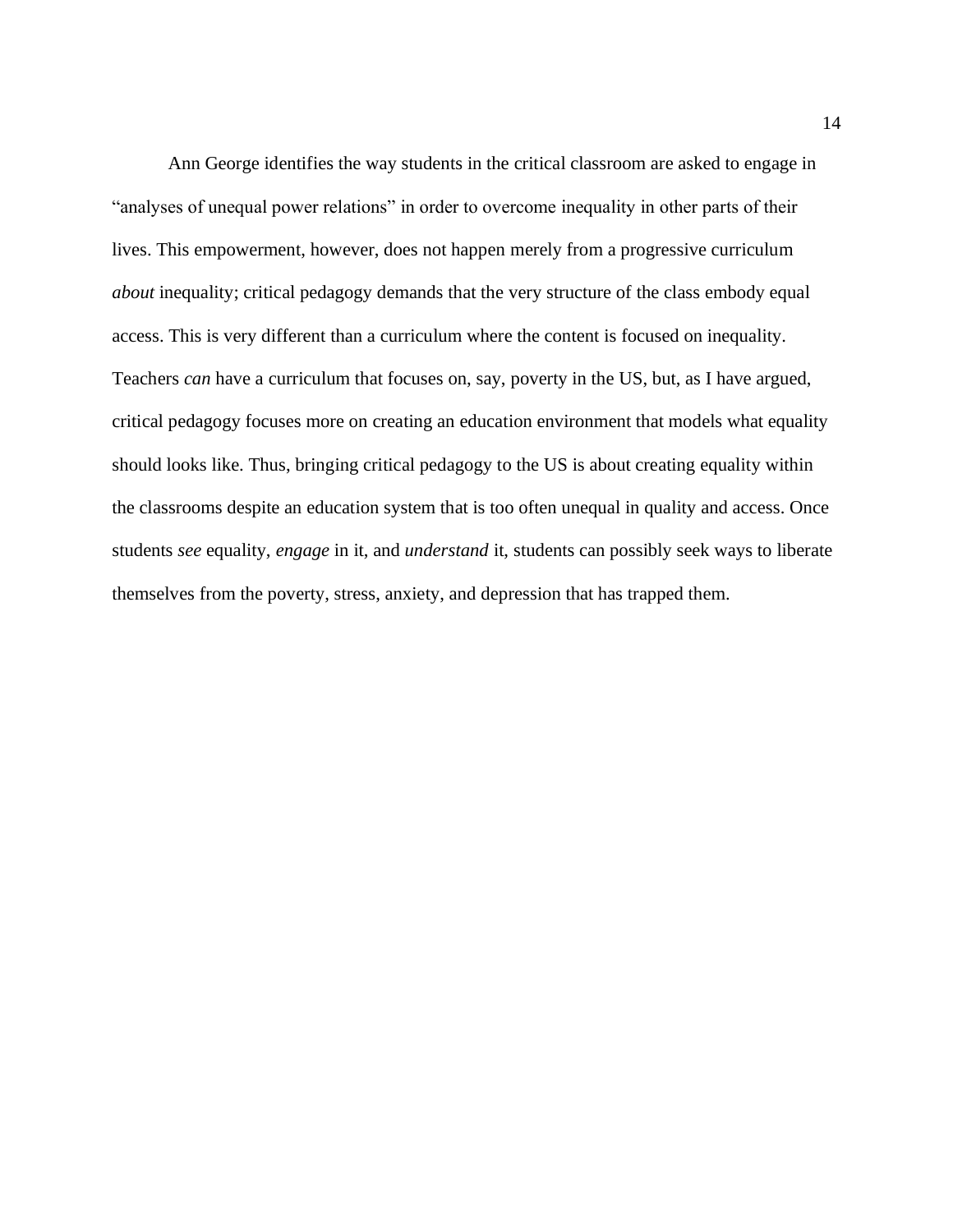### **Chapter 2**

*What Critical Pedagogy is and What it isn't: Critiquing the Critiques of Critical Pedagogy*

In his article "Practicing Radical Pedagogy: Balancing Ideals with Institutional Constraints," Stephen Sweet argues that with critical pedagogy, "the teacher student relationship [is reordered] in such a way as to mirror and facilitate the creation of the idealized social relationships asserted by radical theory" (Sweet 101). What Sweet means here by "mirroring idealized social relationships" is that critical pedagogy works to reorder the classroom to create the reciprocity of power between teachers and students. This restructuring is done by incorporating a few different things into the classroom. One way is through the design of assignments that require students to analyze and criticize rather than simply summarize information. Additionally, assignments in the critical pedagogy classroom typically ask students to apply what they've learned to their own life experiences and to the wider world.

Another even more important way critical pedagogy reconstructs the classroom is by incorporating critical assessment, a form of assessment that gives students more control over how they will earn a grade, even over how they will be evaluated entirely. In his book *Antiracist Writing Assessment,* Asao Inoue writes:

> assessment as an act is at its core an act of reading. It is a particular kind of labor that teachers and students do in particular material places, among particular people. This means that the nature of any kind of judgment and the institutional pressure present is contingent on the ecology that produces it and the ecologies that surround that ecology (Inoue 15).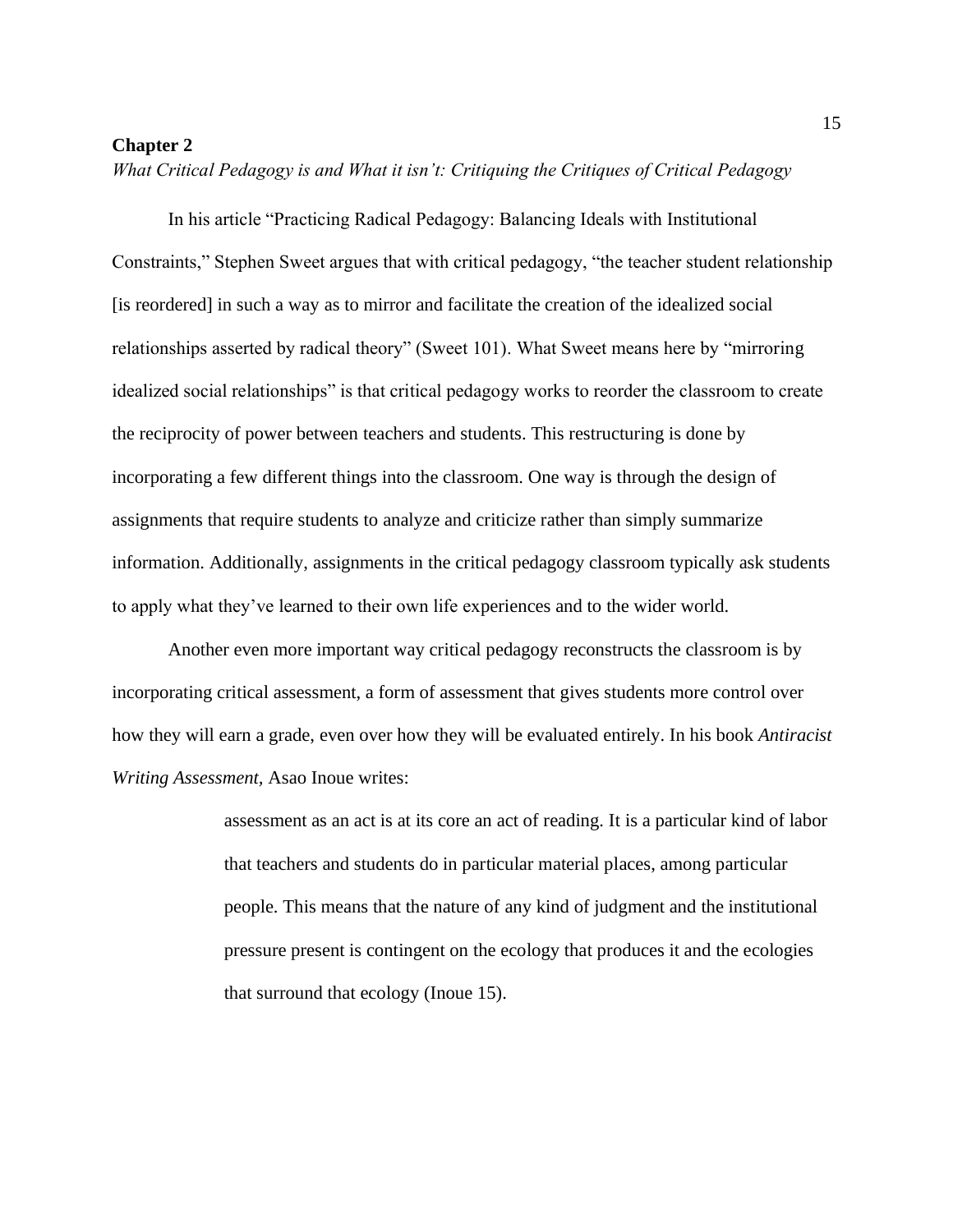What Inoue means here is that assessment is a form of reading that should be done by the teacher and the student. However, what is being read and assessed, along with whether or not the student has a role in their assessment, is contingent upon the "ecology" of the classroom. Thus, critical assessment requires assignments that allow for students to exert, in their own words, what they know, to demonstrate what they've learned overtime, and to revise their work to demonstrate that learning. Critical pedagogy can involve teachers and students working together to determine what will be learned and how that learning will be measured.

Therefore, every aspect of critical pedagogy, from assignments to assessment, is designed to give students more power and control in the classroom, modeling equality, and allowing students to engage in rigorous practices that may work to liberate students from the stress, anxiety, and depression in their lives--both school and home. Yet, as argued in the introduction, critical pedagogy has been largely critiqued by scholars of rhetoric, composition, and pedagogical theory for a variety of reasons. Some scholars say it's too difficult to implement; others suggest it is not rigorous enough; still others accuse it of doing the opposite of what is intended: for producing authoritarian classrooms.

These critiques, however, tend to be aimed at pedagogical practices that appear to be "critical pedagogy" but do not actually reflect the practices and purpose of critical pedagogy. At its root, critical pedagogy is based on modeling equality and maintaining rigor, and these "false pedagogies," as I will call them, do not operationalize one or both of these essential parts of critical pedagogy. In the remainder of this chapter, I will critique two of these false pedagogies- progressive authoritarianism and, what I will call, the rigor-less pedagogy. I will explain what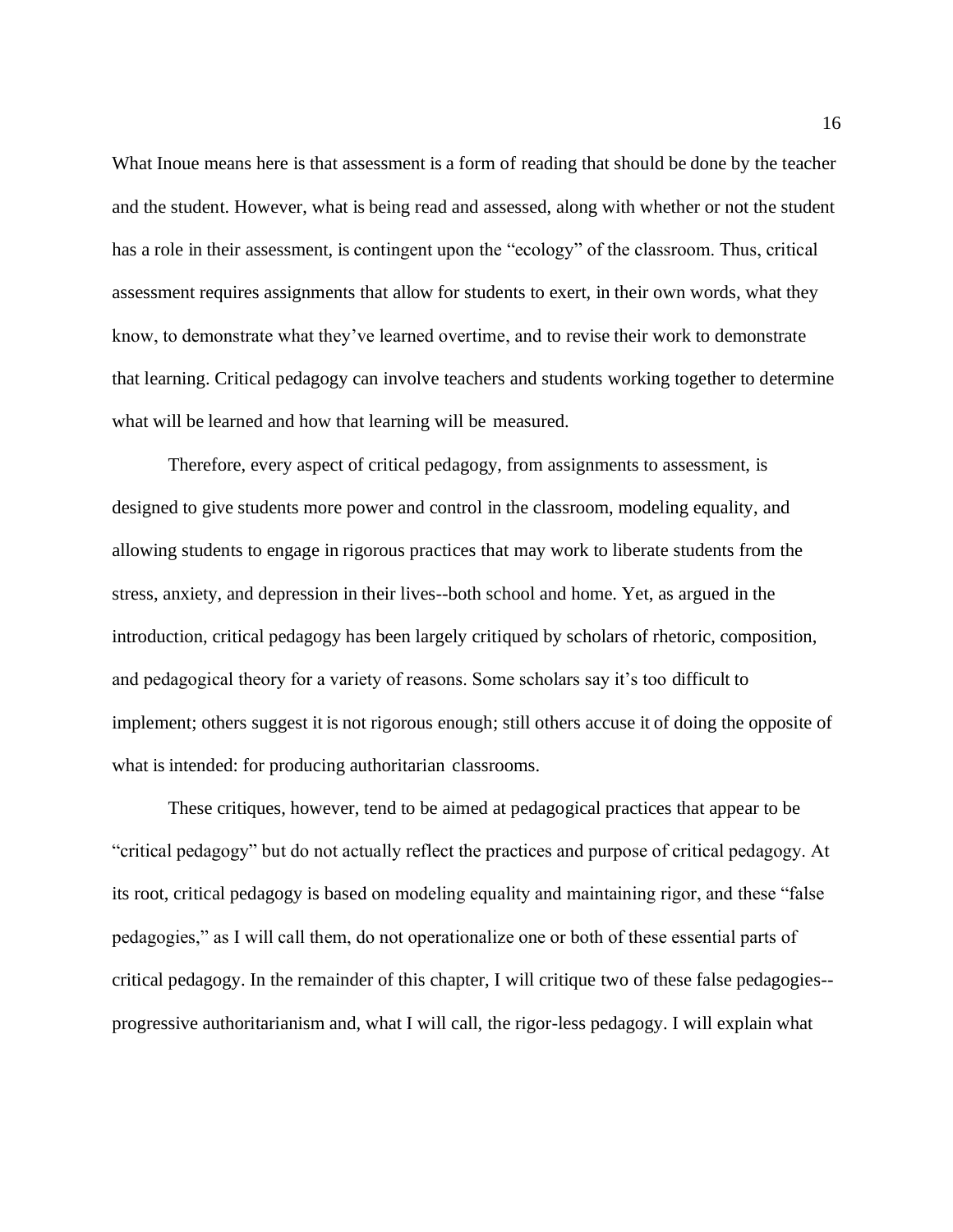these false pedagogies do, and how they work to keep control, choice, and power out of the hands of students, possibly causing stress, and the diagnoses of anxiety and depression.

#### *Progressive Authoritarianism*

In her book *Teaching to Transgress,* bell hooks writes that "many teachers who do not have difficulty releasing old ideas, embracing new ways of thinking, may still be as resolutely attached to old ways of practicing teaching as their more conservative colleagues" (hooks 142). What hooks is referencing here is "progressive authoritarianism," a style of teaching that produces a "radical curriculum" but that keeps the teacher as the sole source of power in the classroom. For example, let's say a group of students are taking a cultural anthropology course. Throughout the course, students are *lectured* to about issues of racism within the culture of the United States. They are asked to take notes during the lectures, and then they regurgitate all of the information they memorized onto a test. While these students are being lectured to about progressive ideas, this hypothetical anthropology class does not practice critical pedagogy: the structure of the class itself maintains the unequal power structures that are being lecturing about.

Freire, in *Pedagogy of Hope,* critiques progressive authoritarianism, especially when he writes about his experience at a conference he attended in Fiji. At the conference, Freire comes along a number of posters, made by progressives, that contain essences of authoritarianism. One of the posters said "Quem sabe, ensina a quem não sabe (The one who knows teaches the one who knows not)" (Freire 176). This poster obviously depicts progressive authoritarianism, and it also puts on display the prevalence of what Freire calls "The Banking Concept of Education." In *Pedagogy of the Oppressed,* Freire uses banking as a metaphor to describe a system ofeducation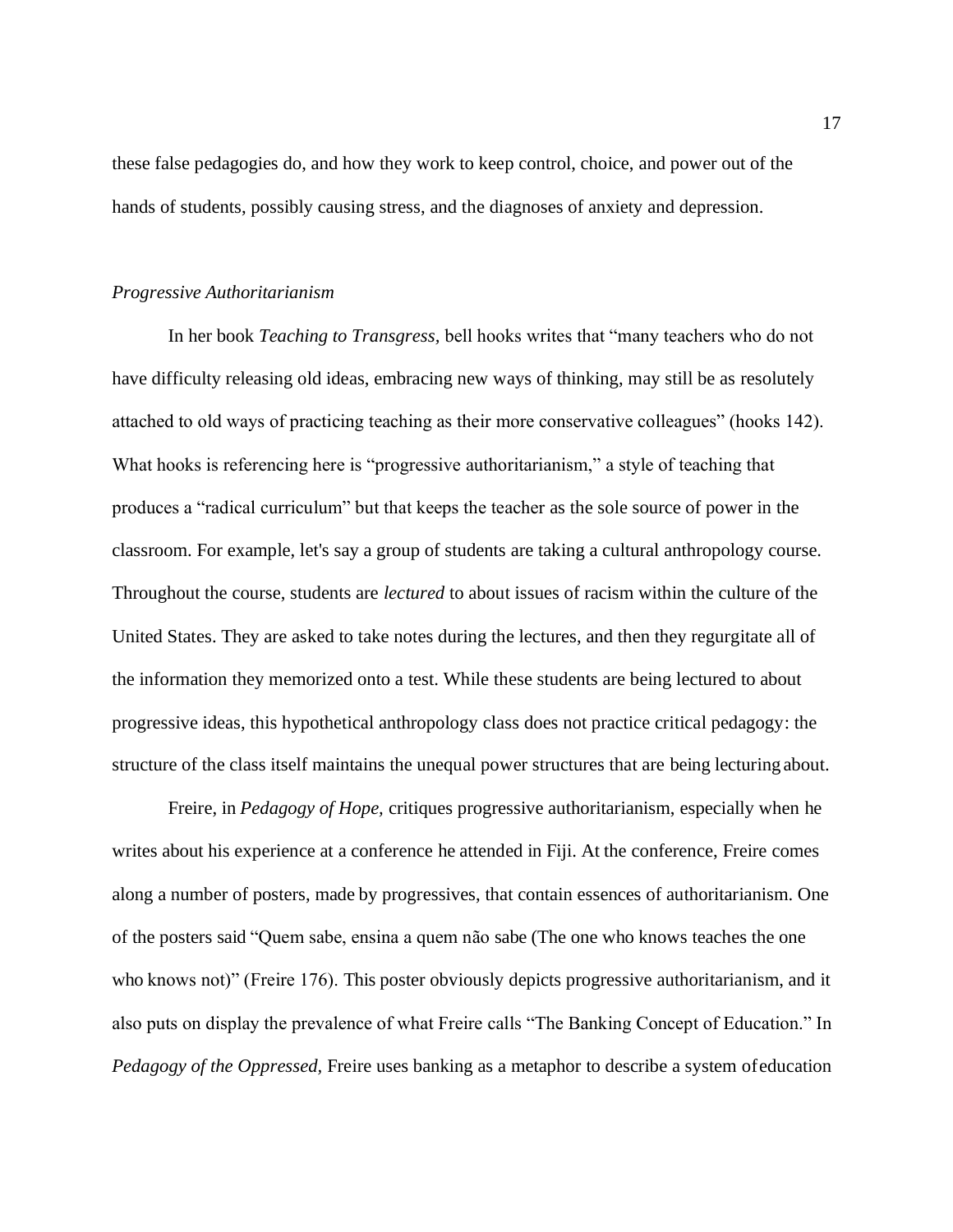that represents students as "jars" that the teacher fills with knowledge. The banking concept of education is an apt description of what is wrong with progressive authoritarianism: the teacher is the keeper of knowledge in the classroom. It assumes that the students know nothing and that the teacher must open their heads and pour their progressive knowledge into the students' brains. Even if the teachers knowledge is full of progressive and truthful content, the act of "giving" this information to students, as if they are brainless, makes the teacher authoritarian.

What has been made clear, especially by hooks, is that many teachers in the US are having a hard time letting go of old, traditional, authoritarian styles of teaching. There aremany reasons for why this could be, but one is that some teachers do not understand the difference between *authority* and *authoritarianism* within the classroom. In his article "Putting Critical Pedagogy in Its Place: A Personal Account" Bill Johnston, without understanding *true* critical pedagogy, argues that it gives students too much power and the teacher not enough power resulting in less empowerment to happen in the classroom. He writes "students can be more or less empowered--for example, they can be given more responsibility for their own learning, they can take part in the design of their own courses, and they can be given more meaningful and less competitive assignments--teachers still retain authority in the classroom." (Johnston 560). Unknowingly, by giving students "responsibility" for their learning, and by givingagency to partake in the design of the course, Johnston is practicing *true* critical pedagogy. Johnston has fallen into the trap that many scholars have fallen into: they

believe that by giving students too much say, critical pedagogy doesn't give the teacher *any* control in the classroom.

18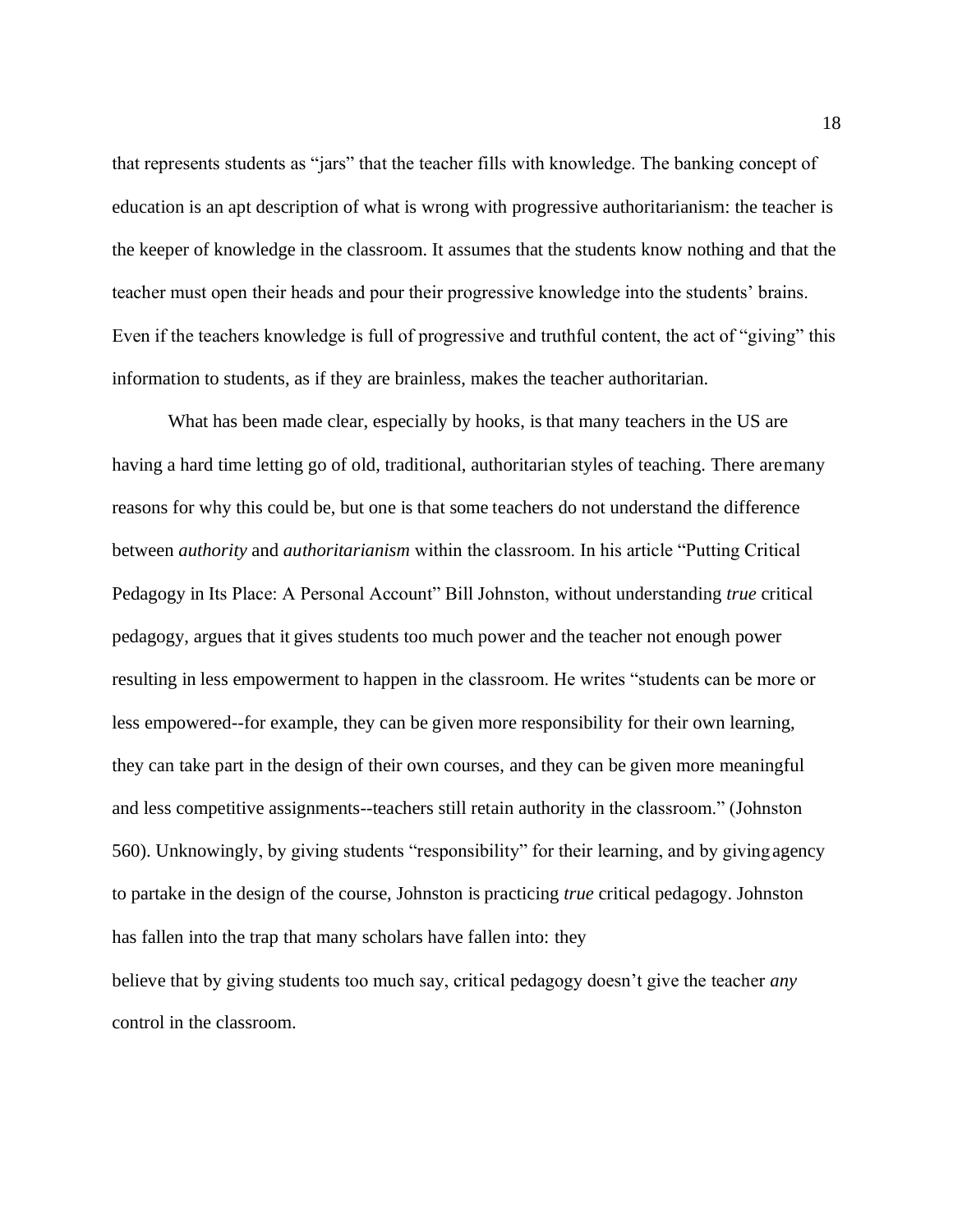To counteract Johnston's misunderstanding of critical pedagogy, Freire argues "dialogue does not *level* them [teachers and students], does not 'even them out,' reduce them to each other. (...) On the contrary, it implies a sincere, fundamental respect on the part of the subjects engaged in it, a respect that is violated, or prevented from materializing, by authoritarianism" (Freire 107). Freire argues that the teacher needs to maintain *authority* in the classroom. What this means is that the teacher plays the crucial role of the facilitator, guiding students through their engagement and designing assignments that allow for students to create fruitful dialogue that build on their existing knowledges. Thus, unlike a classroom that is authoritarian, where the teacher demands respect from the students, a classroom where the teacher has authority creates a classroom environment that is based on mutual respect between the teacher and the student. This ecology of mutual respect enhances the structure of equality that critical pedagogy works to maintain.

#### *Rigor-less Pedagogy*

Rigor-less pedagogy is a form of teaching that does not include any practices or assignments that involve the rigor of true critical pedagogy. The difference between the rigorless pedagogy and progressive authoritarianism is that the rigor-less pedagogy does not have to be authoritarian. I would make the argument that, in some ways, authoritarian styles of teaching *are* a form of rigor-less pedagogy, since memorizing and then regurgitating information onto a test is less rewarding than the rigorous engagement of praxis that is involved in true critical pedagogy.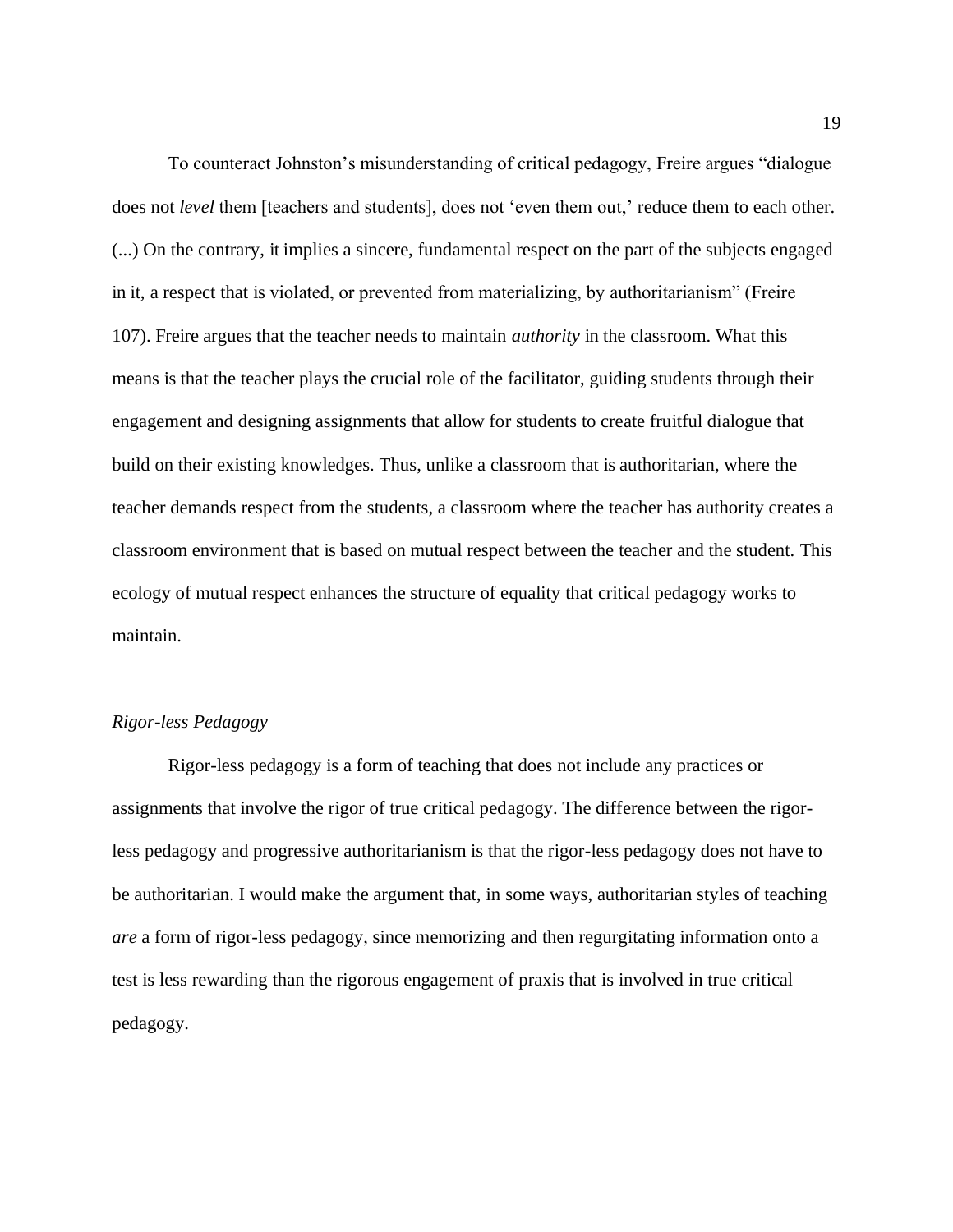However, while authoritarian classrooms *can* be considered rigor-less, rigor-less pedagogies do not necessarily have to be authoritarian. A rigor-less classroom can be structured in a way that maintains equality, which is good, but it can leave out the rigor that is needed for it to be considered *true* critical pedagogy. Too often, the simple addition of class or group discussion is positioned as critical pedagogy. These kinds of classes can contain a lot of discussion that focuses on how the students *feel* about a book, rather than having the students engage in what the text says, how it says it, what the context surrounding the text says about how we might read the text, and how the meaning of the text connects to the lives of the reader. These classes also have the tendency to push students along without having them really learn and without giving students the tools needed succeed in life. I argue that because of this, students are more likely to become stressed, and to be diagnosed with depression or anxiety later on in life- since these classes do not adequately engage students in control and choice.

In her article "Dialogue, Knowledge, and Teacher‐Student Relations: Freirean Pedagogy in Theory and Practice," Lesley Bartlett writes about how the teachers at popular education nongovernmental organizations (NGOs) in Brazil attempted to use critical pedagogy. Based on the experiences of the educators in the NGO's, she argues that building a strong student-teacher relationship and loading the class with meaningful dialogue influenced the students the most. She argues that critical pedagogy ameliorates "the student's sense of shame over their reading, writing, and, in particular, speaking abilities" (Bartlett 354). Bartlett continues "through conversations, the teachers explained to me, they worked to incite in the student the sense of having something worthy to say and also of being capable of saying it" (Bartlett 354). It is clear that the teachers in the NGO's worked to build reciprocity between themselves and the students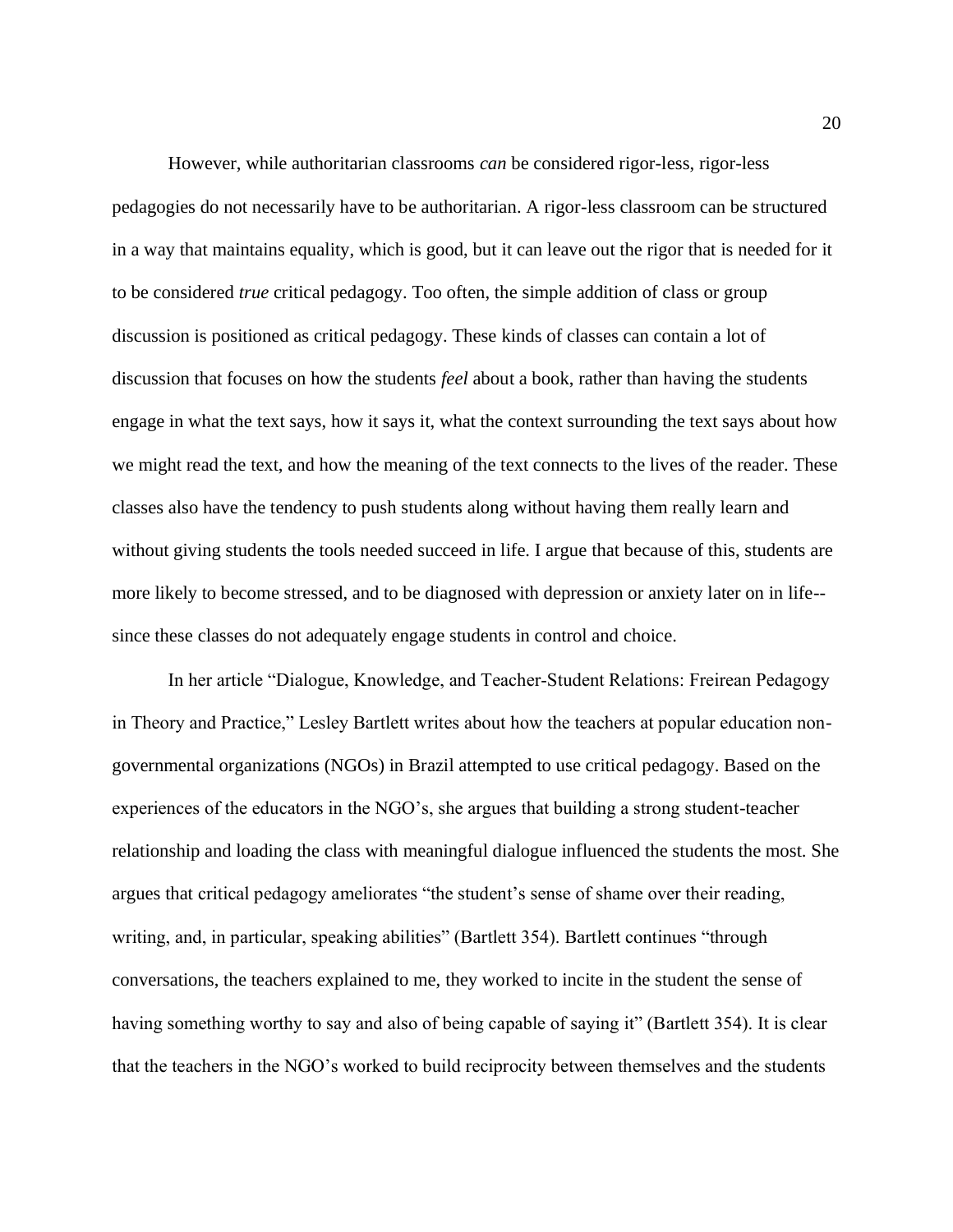by creating a lot of dialogue. This dialogue helped to build the students courage to participate in a discourse that the class was focusing on, as well as helping to cultivate avenues for students to voice what they want to say. This agreement is an important foundation of critical pedagogy, and it is great that the NGO's are successfully helping students to voice their thoughts.

However, while teachers in the NGO's helped students to find their voice, Bartlett also reveals that the discourses the students were engaging in did not contain the rigor of true critical pedagogy. Bartlett writes "the teachers in these programs were reducing Freire's complex notion of dialogue to a more simplistic ideal of egalitarian classroom discussion" (Bartlett 356). Of course it is important to have dialogue that revolves around how the students are doing as these discussions work to "humanize" school and makes students feel more comfortable in school. However, a critical pedagogy requires more than just discussion. It needs to engage students in the rigorous reading and writing assignments that help students to translate what they have learned from the text to the world. Bartlett also admits that "On occasion, a teacher's celebration of 'popular knowledge' seemed gratuitous or even patronizing" (Bartlett 357-358). Again, it is certainly okay for teachers to, once in a while, conduct casual discussions with their students about how they are doing, and about things that are not related to class. However, these conversations become a problem when they become the only things that are being discussed in class. That's when these conversations become "patronizing," as they make it seem as though the teacher has no faith in the student's ability to engage in rigorous dialogue on their own.

In his book *Emotion and Traumatic Conflict,* Michalinos Zembylas gives a critique of critical pedagogy while he is advocating for *critical peace education.* Zembylas identifies critical peace education as pedagogy to help participants heal the devastating emotions of trauma in war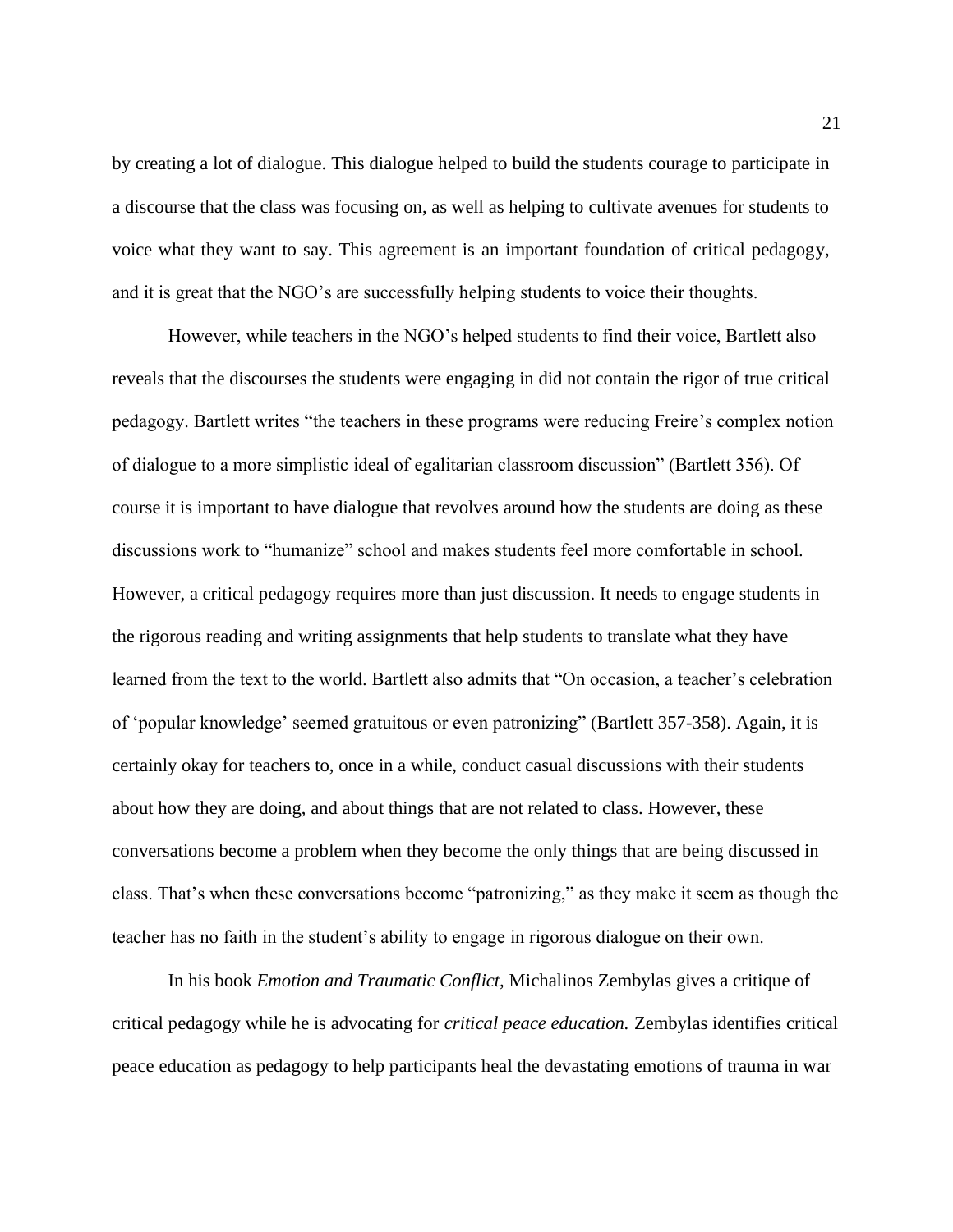torn countries. Critical peace education *appears* to be identical to critical pedagogy, defined by Zembylas as "the approach to peace education that pays attention to issues of structural inequalities and aims at cultivating a sense of transformative agency both individual and collective to advance peace building" (Zembylas 4). Critical peace education is like critical pedagogy because it works to engage participants in the power dynamics of war-torn Cyprus in an attempt to diminish the "us v.s them" narrative between the Greek-Cypriots and Turkish-Cypriots. Another similarity between critical pedagogy and critical peace education is that they both can work to heal students from the trauma and high-level chronic stress that comes with, say, living in a war torn country.

However, despite their similarities, Zembylas is a critic of critical pedagogy and Freire's dichotomy of the "oppressor and oppressed." He argues:

critical pedagogues need to be more critically aware of the emotional consequences when they categorize individuals into 'oppressors' and 'oppressed'; failing to understand how student's emotional attachments are strongly entangled with traumatic historical circumstances and material conditions will undermine teachers pedagogical interventions (Zembylas 36).

Zembylas's main concern with the dichotomy "oppressor and oppressed" is that it creates another "us v.s them" situation. In the terms of education, he worries that the dichotomy will harm students emotionally, and will create more division between teachers and students. However, I argue that Zembylas misunderstands Freire's student/teacher relationship when he describes it as a "oppressor and oppressed" dichotomy and misses critical pedagogies appeal to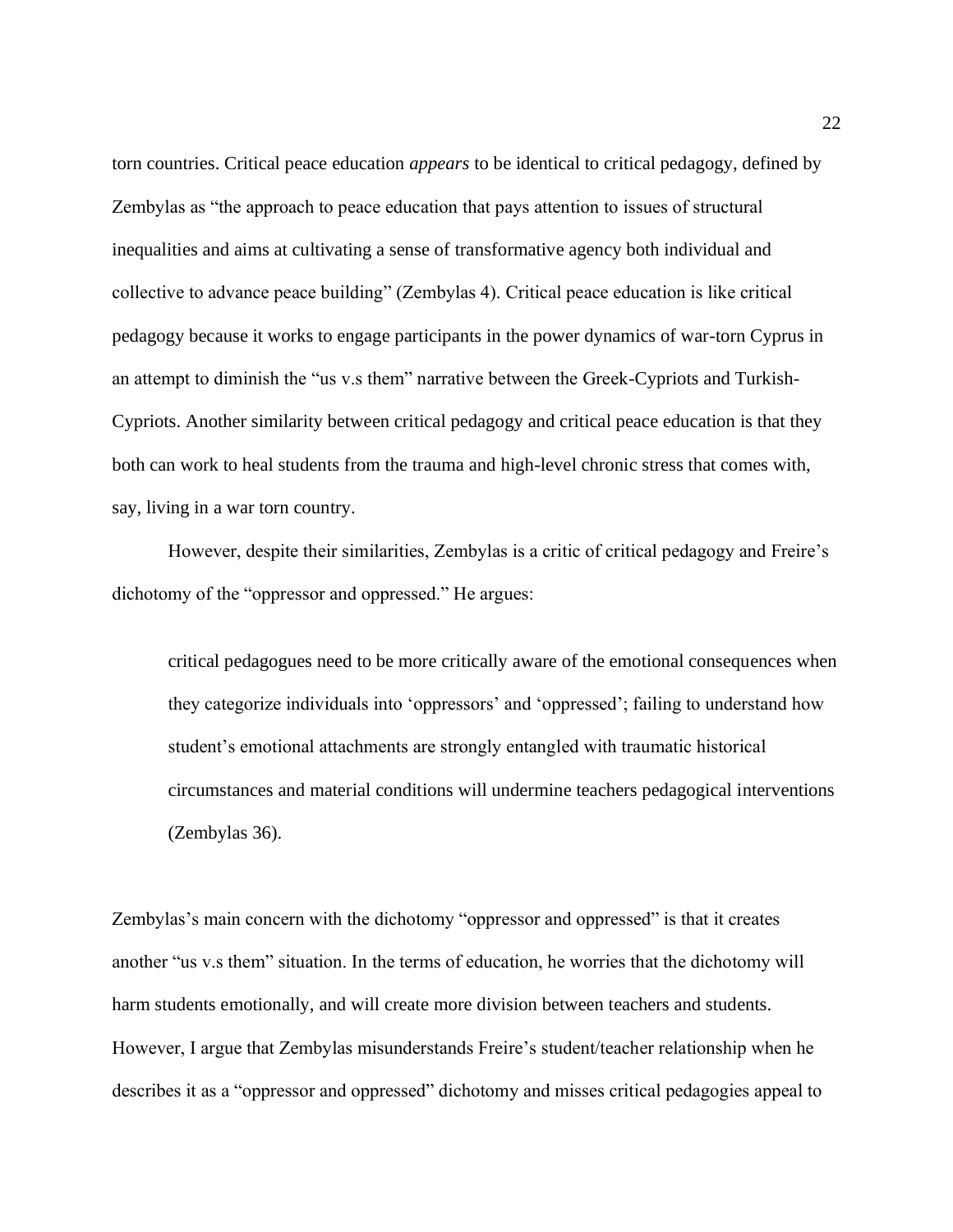emotion. The dichotomy is not meant to position any one thing as the oppressor or the oppressed, but rather, critical pedagogy explores who has power, period. Zembylas, at times, forgets that it is the people in high political and institutional power who are causing the divisions among groups, not the groups themselves. Therefore, the "oppressor and oppressed" dichotomy doesnot categorize people as one or the other, but asks students to investigate why oppression exists and the infrastructure of hierarchical institutions of power (which translates into schools, prison systems, etc.). Dismissing a critical understanding of who has power and how that relates to oppression is dangerous, and, therefore, turns critical peace education into a rigor-less pedagogy. One of the foundational aspects of critical pedagogy is allowing for students to engage in analyses of power structures. Once they understand these power structures, students, potentially, will better understand them, and can feel empowered to work against them. Because Zembylas does not adequately stress this in critical peace education, he is taking the rigor out of his pedagogy.

Zembylas's argument that critical pedagogy does not focus on the emotion towards lived historical trauma exposes that he has not read the work of Freire's *Pedagogy of Hope,* nor hooks *Teaching to Transgress*. Both of these works identify how praxis, and the rigorous analysis of unequal power structures can draw an important parallel between true critical pedagogy and the healing of anxiety, depression, and trauma. This is my argument for why critical pedagogy is useful within the US classroom. Many scholars of critical pedagogy have pushed against importing critical pedagogy into the US classroom. This is in part because of the myths that surround critical pedagogy. However, if imported to the US, and done correctly, critical pedagogy can give students ownership over their education, something that they may not have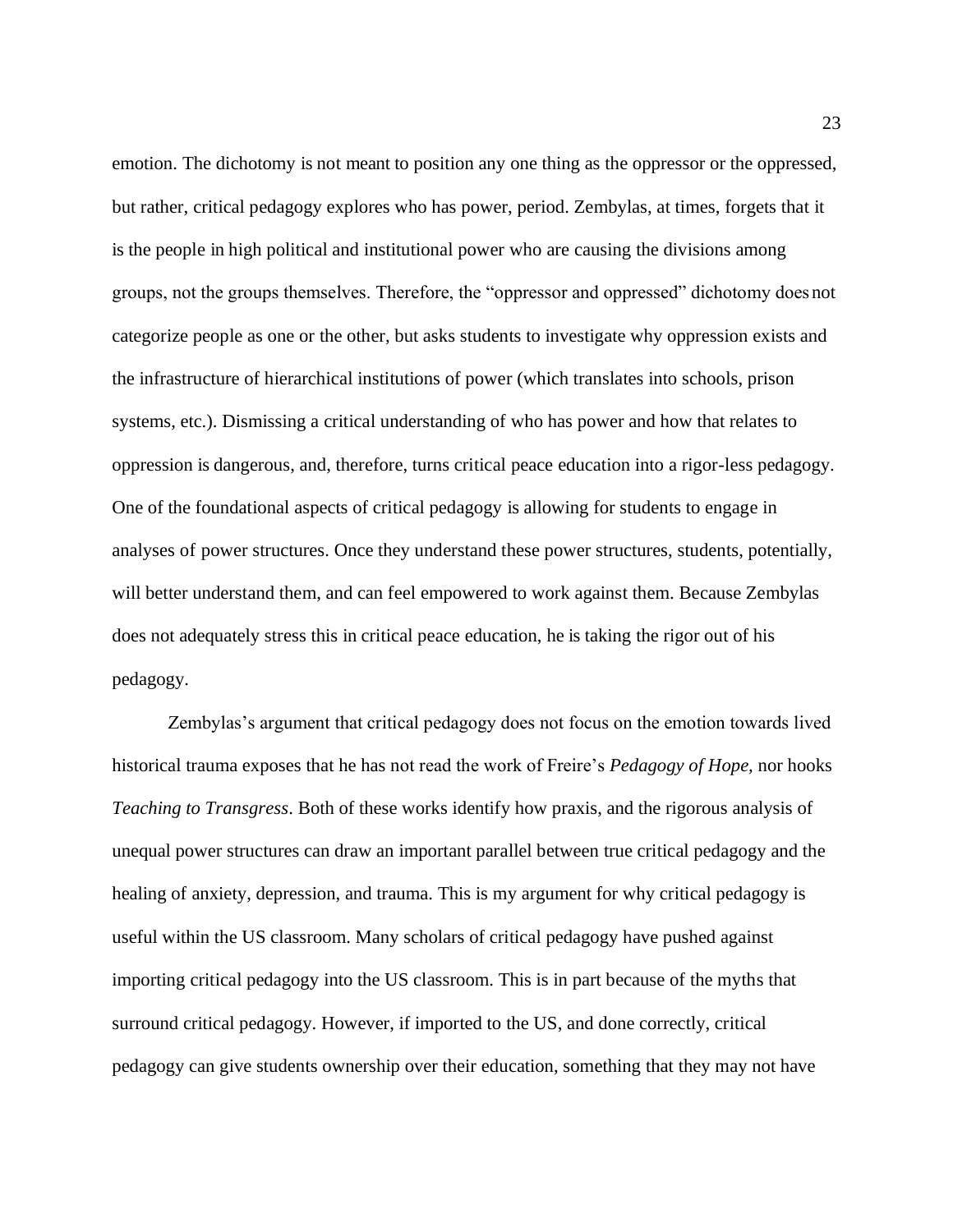had in the past. This, then, can allow students to become empowered, and to eventually heal from the stress, anxiety, and depression that has come from the various sources, in school and out of it, that contributes to these feelings and disorders.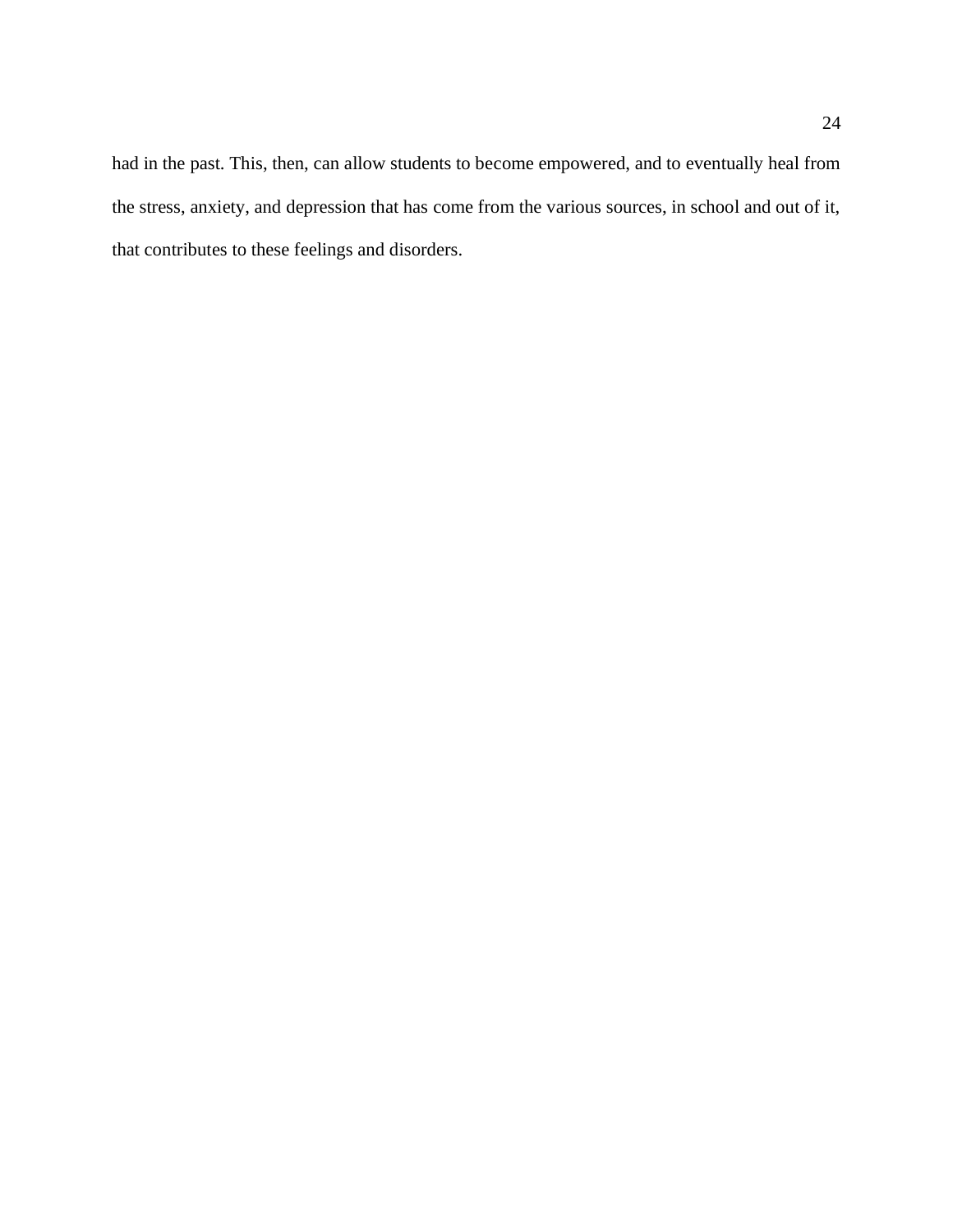#### **Chapter 3**

#### *How Critical Pedagogy can Reduce Learned Helplessness*

In the previous chapter, I discussed the problems that arise with "false pedagogies," such as progressive authoritarianism and a rigor-less pedagogy, and how they are different from true critical pedagogy. In this chapter, I want to discuss learned helplessness that is derived from unequal school structures, and how, specifically, it can make students more susceptible to depression. I will discuss how testing, a hallmark of progressive authoritarianism, works as a leading factor for the cause of learned helplessness, as it does not give students a lot of control or choice in their education. I then will argue that critical pedagogy can help to reduce learned helplessness in the classroom through bring more power to students.

Psychologist M. E. P. Seligman, the man who first discovered learned helplessness, argues that it is brought on by "individuals believing that their reactions have no influence on a happening or event" (Ulusoy 1440). Learned helplessness, he then argues, is correlated with the diagnoses of depression. According to the National Institute of Mental Health, depression can be diagnosed after "a period of two weeks or longer during which there is either depressed mood or loss of interest or pleasure, and at least four other symptoms that reflect a change in functioning, such as problems with sleep, eating, energy, concentration, self-image or recurrent thoughts of death or suicide" (NIMH). Thus, learned helplessness is known to cause low self-esteem (which can be a lack of belief in one's ability), poor mood, and a loss of interest in doing work that one once did. All of these symptoms of learned helplessness, combined with symptoms of fatigue, sleep deprivation, loss of energy, change in food consumption, etc. can lead to a diagnosis of depression.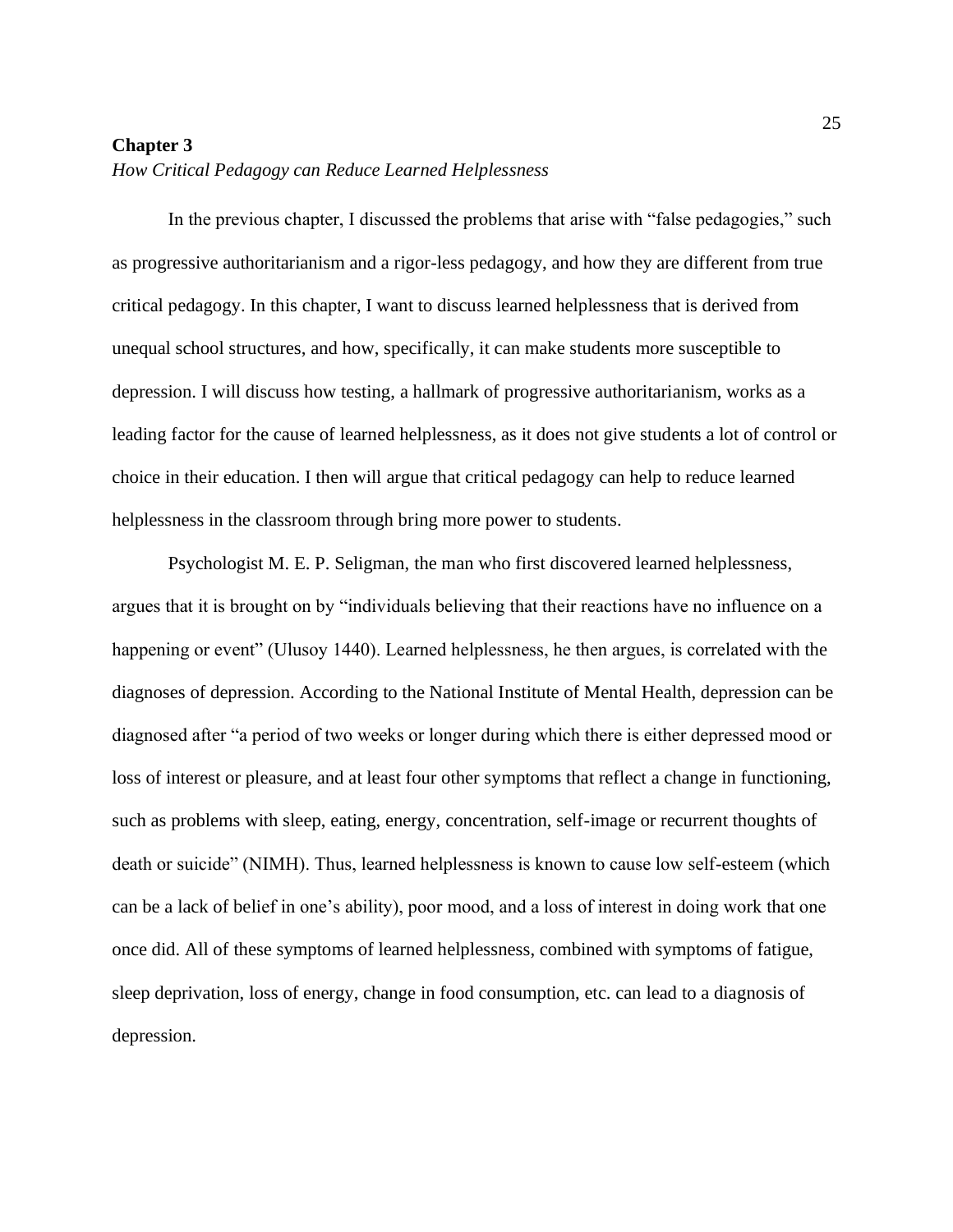In the school setting, I argue that learned helplessness (especially in high school and college) is caused by two things: a lack of choice, and a lack of control. One practice in schools today that limits student choice and control is testing. Jennifer Green et.al conducted a study titled "School Functioning and Use of School-Based Accommodations by Treatment-Seeking Anxious Children" that identifies test taking as a situation in school that is the most likely to cause students stress-- which can then lead to the diagnosis of anxiety and depression. The build up to test taking usually begins with a lot of worry. For example, prior to the test, many students will study frantically. They will read their notes over and over again to memorize the specific concepts, definitions and examples that they need to remember, all while contemplating whether or not they will do well on the exam. Then, these students take the exam, the professor grades them, and hands back their scores. Some students do well, while others do not, and those who do not will begin to feel more stress. For the next exam, those students will (potentially) study harder, though perhaps not better, and will try memorize more in an attempt to get a better grade. However, if they do not get a good grade after studying harder on this next exam, then those students may begin to feel discouraged, particularly because they cannot locate the cause of their failure. This is where chronic stress caused by schools can turn into learned helplessness: after failing so many times, students may begin to feel that they have no control over getting a good grade.

In his essay "Education and Learned Helplessness," William McCarter writes particularly about the issues of standardized testing, arguing that in middle and high school, teachers are more concerned with getting their students to pass these tests rather than to learn and to critically think. He writes "because of the high stakes testing that has accompanied the NCLBlegislation;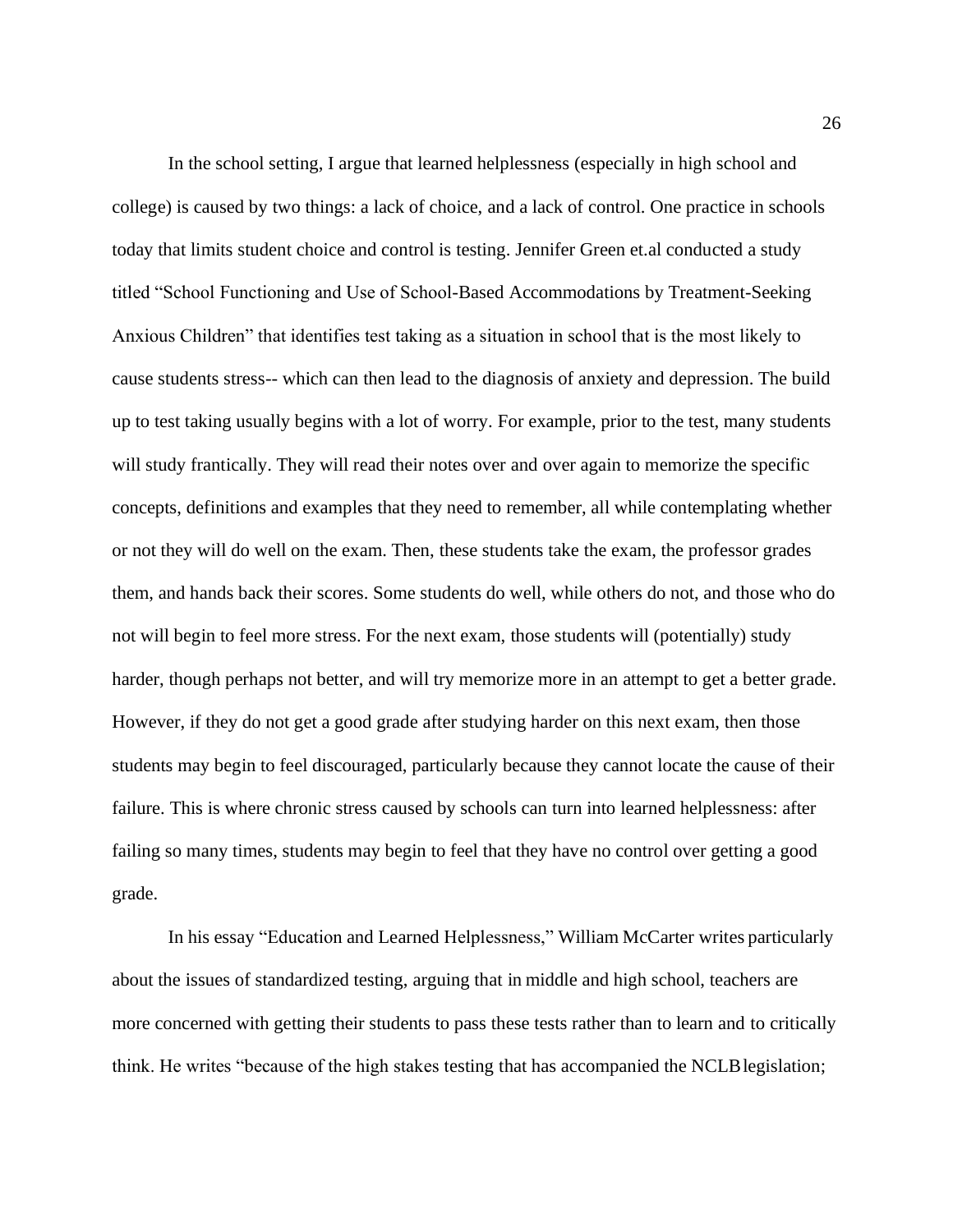high school teachers cannot allow students to fail these exams. As a result, instead of providing students with problems to be solved, these high school teachers are forced to tell students what they must learn" (McCarter 69). McCarter connects his argument here to Freire's "Banking Concept of Education." The problem with the banking concept, and standardized tests, is that they structure education in a way that does not give students any control or choice in what they learn and how they are assessed. Since Seligman's very definition of learned helplessness argues that it is produced by a lack of "influence" over a situation, it is easy to see how learned helplessness can manifest in a banking classroom.

Another issue with the banking concept, along with standardized testing, is that it leaves students unprepared for the critical thinking that happens in college. McCarter argues that everything high school teachers provide assignments that are "designed to 'help' the student – the outlines, the study guides, etc. – but that this only further inhibits any thinking that the student may have to do for themselves. This is the 'thinking' that the student expects to be done by the teacher when the student gets to college" (70). Many students who enter college are used to the teacher working and thinking for them. When students are asked to write, work, and think for themselves in college, they may struggle. This lack of preparedness may lead students to succumb to learned helplessness in college, since their lack of preparedness may cause them to believe that they have no control over their achievement in college.

I argue that critical pedagogy can work to counteract learned helplessness at all grade levels. Sapolsky talks about the powerful effects of a classroom that grants control to students, such as how it can help to decrease stress and learned helplessness. Sapolsky does not talk much about choice, but I would make the argument that choice and control are interconnected, since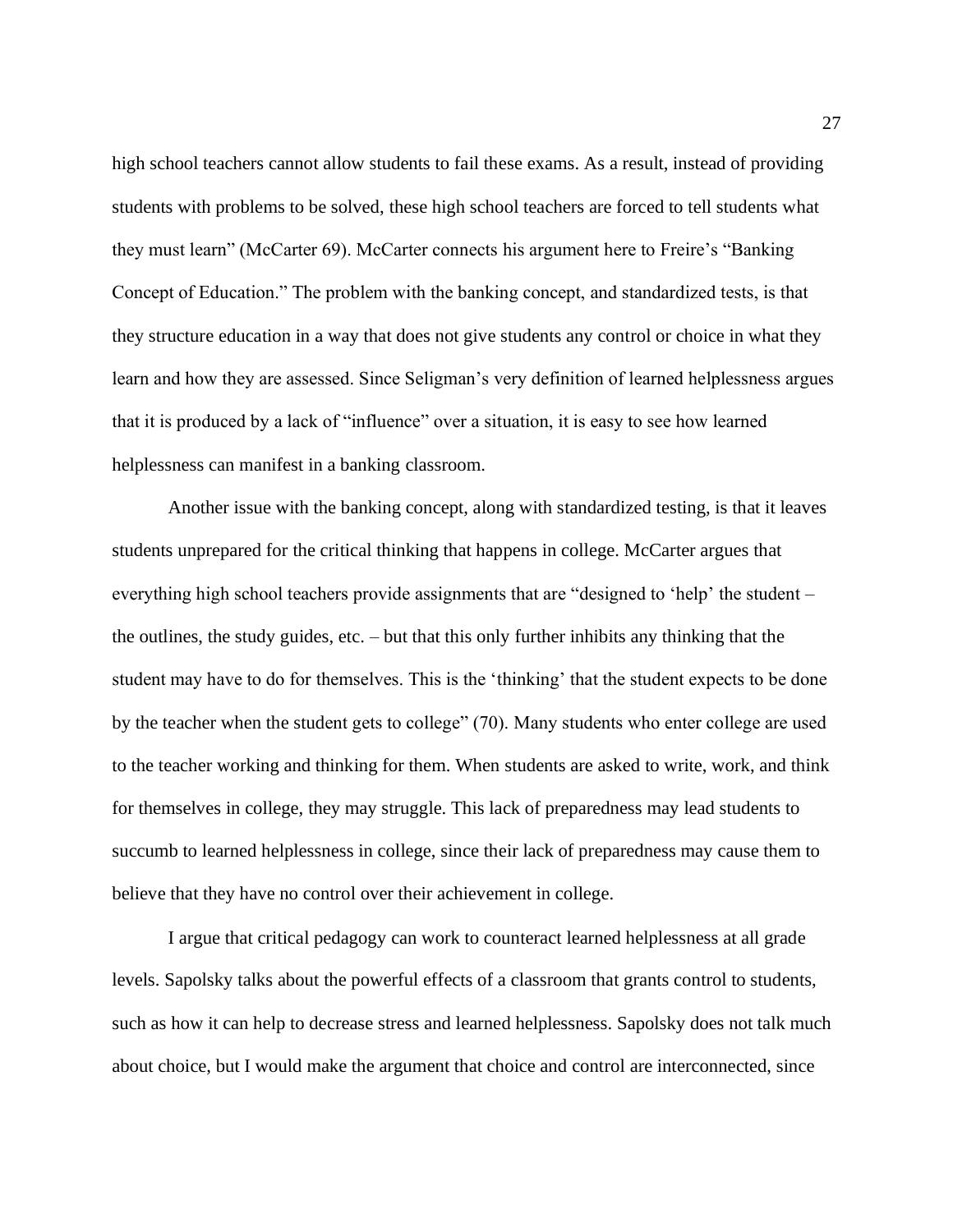with control comes their ability to choose. Sapolsky discusses the benefits of having control over low stakes situations. Of course, granting control to students, even if it is low stakes, can cause some students stress. Many students do not have a lot of experience in having control over their education. This exposes the importance of implementing critical pedagogy into classrooms as early as possible. Critical pedagogy tasks students to make knowledge for themselves and gives students more control in navigating their learning and their education. Thus, prior to college, the more experiences students have with critical pedagogy, the less likely they will succumb to learned helplessness and depression.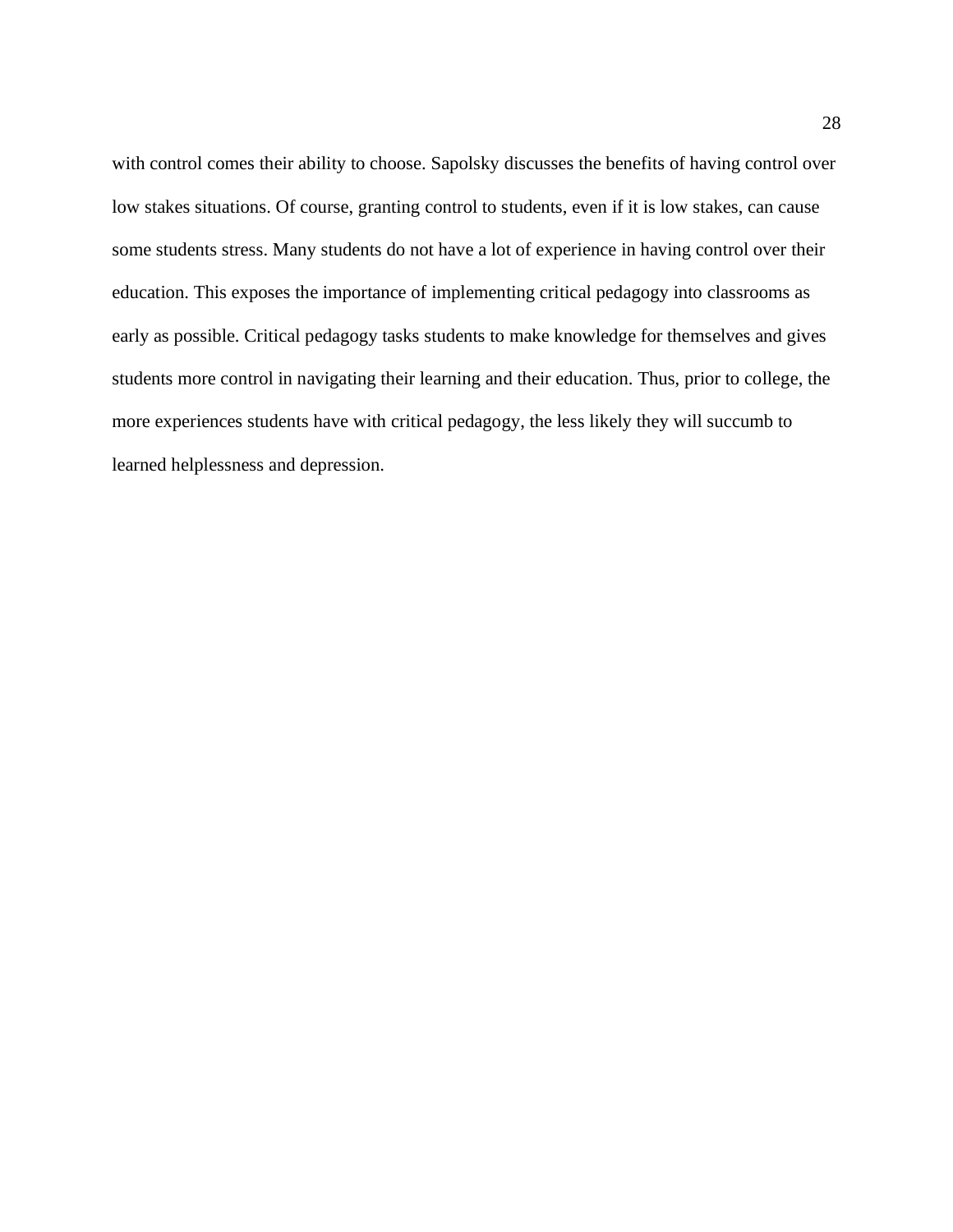#### **Chapter 4**

*How Critical Pedagogy Can Heal: A Look into "The Mundane Catastrophe" Freire's Pedagogy of Hope, and My Own Personal Experiences*

In previous chapters, I discussed the intersection between unequal school structures and the possibility of being diagnosed with depression and anxiety. Particularly, the last chapter identified the effects of learned helplessness caused by specific school practices (such as standardized testing) and how that can potentially make students more susceptible to depression. However, in the next two chapters, I want to discuss the effects of trauma. In the terms of this thesis, I will be discussing two kinds of trauma, trauma that is derived from within unequal school structures, and trauma that is brought into the classroom by the traumatic lived-experience of students. In this chapter, I will be discussing the former, and will begin by giving a brief description of the different kinds of trauma, including what is known as the "mundane catastrophe." I will then use the experiences of Diego (a 10th grade student referenced in Elizabeth Dutro and Andrea Bien's "Listening to the Speaking Wound"), Paulo Freire, bell hooks, and my own personal experiences to expose the possibility of critical pedagogy, and praxis, as a way to heal trauma, anxiety, and depression in the classroom. Of course, the four experiences that I will be discussing in this chapter are not enough to prove critical pedagogy as the ultimate cure for school-caused mental disorders. However, through explaining and unpacking these experiences, I want to identify how praxis, the rigorous process of engaging, interrogating, and understanding texts, reflects the processes one may take in overcoming anxiety, depression, and trauma. Through the practices of application, persistence, and allowing students to understand Freire's concept of "the why," I argue that praxis provides a model that students can use to guide them into finding ways to cope with anxiety, depression, and trauma.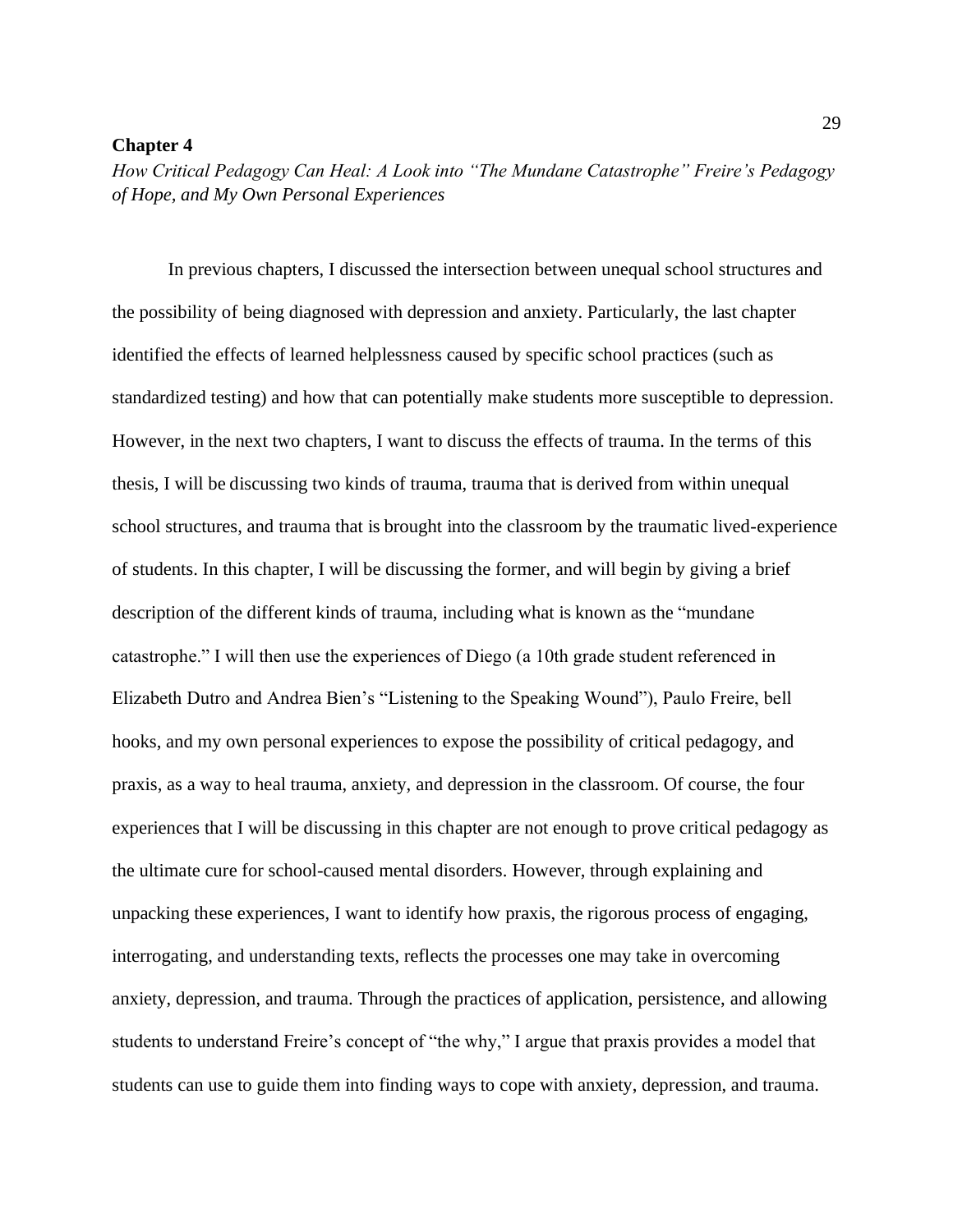Trauma is often thought of as a disorder that is caused by highly intense, life-threatening external experiences (such as high-level chronic stress). PTSD, for example, is defined by the American Psychological Association as "an emotional response to a terrible event like an accident, rape or natural disaster" (APA, 2019). Representations of PTSD are everywhere, such as from documentaries about soldiers coming home from war, or news articles that share the stories of women who survived abusive relationships. However, we hear much less about a kind of trauma that is known as the "mundane catastrophe," a constant build up of stress, caused by the everyday life experiences of living in poverty, which can possibly lead to symptoms of trauma. In his article "Freud, Faulkner, Caruth: Trauma and the Politics of Literary Form Narrative" Greg Forter explains what he means by "mundane catastrophe:"

I am speaking here of the trauma induced by patriarchal identity formation rather,say, than the trauma of rape, the violence not of lynching but of everyday racism ..... Such traumas are also so chronic and cumulative, so woven into the fabric of our societies, that they cannot count as "shocks" in the way that Nazi persecution and genocide do in the accounts of Caruth and others. They are emphatically social disturbances, but have been thoroughly naturalized in ways that make it necessary to excavate and "estrange" them in order to see them as social traumas (Forter 260)

As depicted by Forter, symptoms of trauma can be caused by the everyday stressors that are embedded within unequal, institutional structures and systems. An example of one of these mundane, everyday stressors can be where the teacher is positioned in the classroom. Bell hooks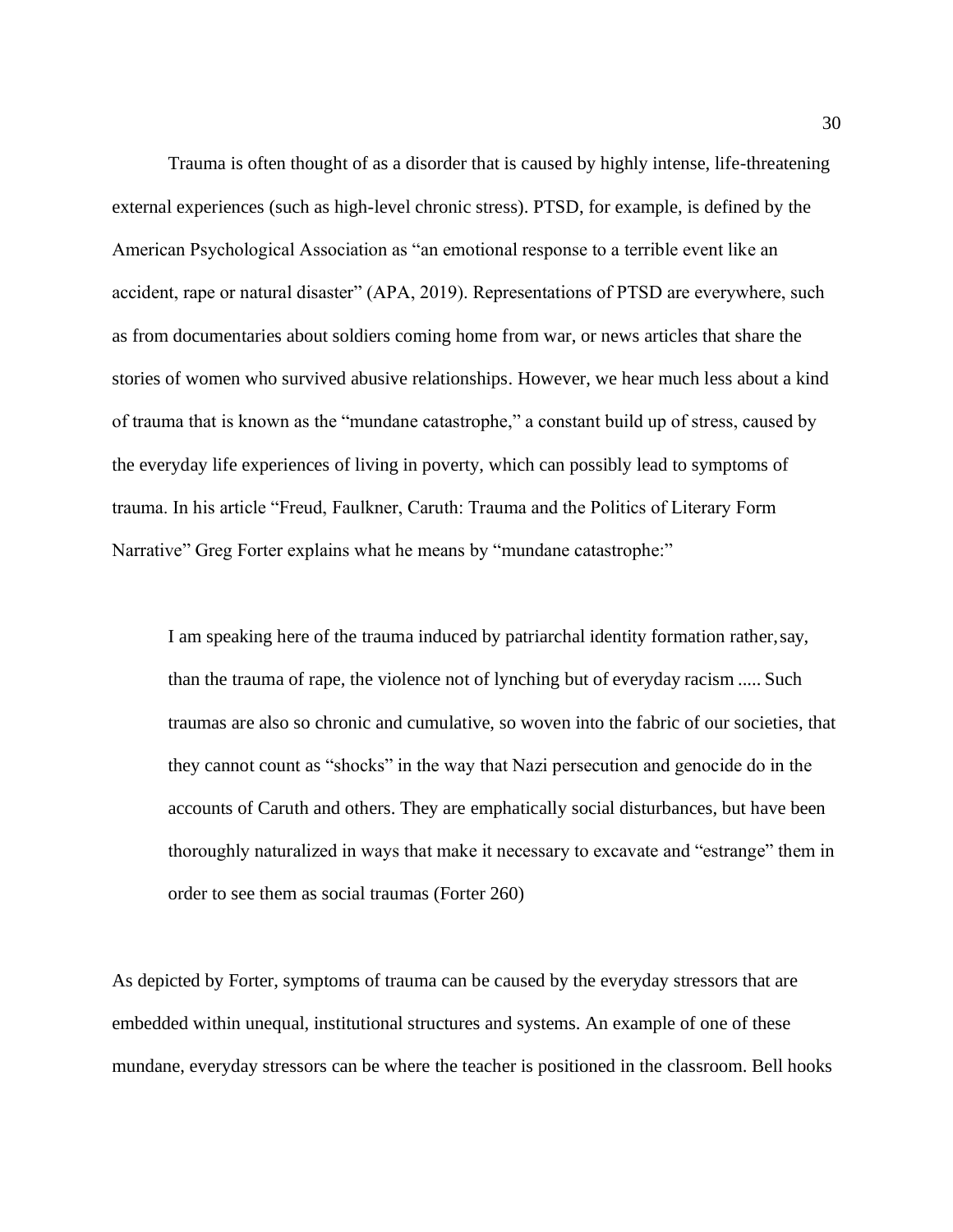in *Teaching to Transgress* discusses the "positioning of the body" within the classroom and how it models who has power and who does not. In terms of teacher position, she writes "this really is about power. I really do feel more 'in control' when I'm behind the podium or behind the desk than when I'm walking towards my students, standing close to them, maybe even touching them" (hooks 138). Hooks, by doing something as minor as standing in front of a group of students, felt a shift in power to herself, while simultaneously feeling the power shifting away from her students. The positioning of the teacher within a classroom may *seem* insignificant. However, stressors like teacher positioning work like grains of sand on a beach: individually they are hard to see, but together, they make up a long and visible shore line.

In their article "Listening to the Speaking Wound: A Trauma Studies Perspective on Student Positioning in Schools" Elizabeth Dutro and Andrea Bien expose how trauma, caused by mundane catastrophic events, can affect students in school. They argue in the article something I have argued a consistently throughout my thesis, that schools in the US tend to mimic socioeconomic structures that maintain inequality. Therefore, I argue, as do Dutro and Bien, that schools have become places that foster inequality that can cause or exacerbate symptoms of trauma. Schools maintain inequality by modeling it, whether it be by placing the teacher at the front of the classroom, zoning kids from poorer neighborhoods into poorer schools, or by placing poor and minority students into remedial classes. If experienced over a long period of time, such as over the twelve or thirteen year course of one's education, then these experiences can cause students to feel powerless, withdrawn, voiceless, and fearful in and out of the classroom. This is what mundane trauma looks like. It is the kind on trauma that is subtle at first glance but has major impacts.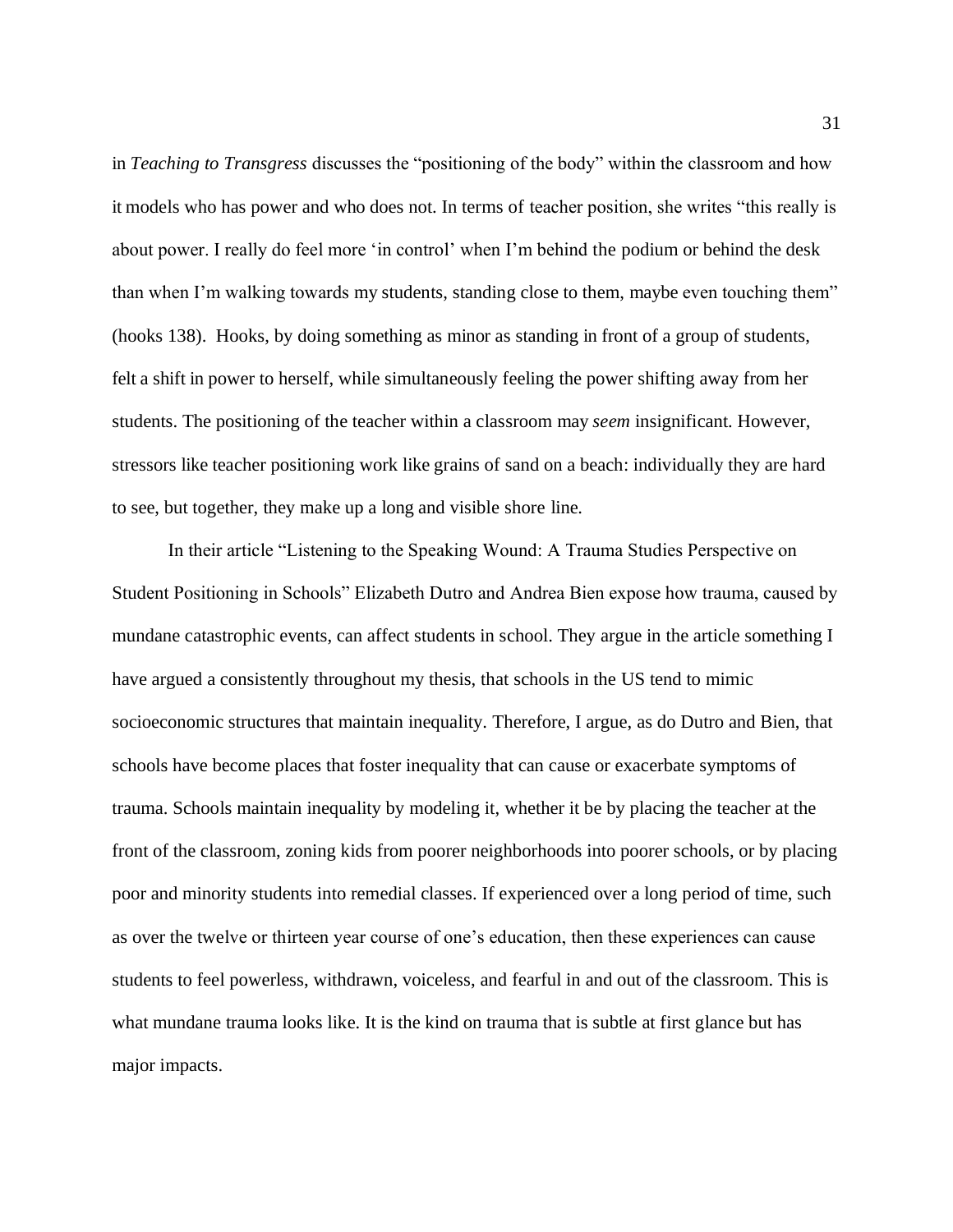In their article, Dutro and Bien tell the story of Diego, a 10th Grade Latino student from a predominantly white town in California. Diego has felt the effects of mundane catastrophic stressors, and therefore symptoms of trauma, while going through the school system. Lauren (Diego's history teacher) explains that for students of color transitioning into high school: "you come [here] and automatically you walk through those doors, and you are the lower class of the school" (Dutro & Bien 19). The US school system is set up in a way that puts poor students of color at a disadvantage. Upon entering high school, and college, students are placed into courses based on many different factors: the scores of placement tests, SAT's, and other standardized tests. Due to the stress and obstacles of living in poverty, along with the fact that standardized tests do not accommodate different cultures, poor and minority students typically do not do as well on standardized tests. Thus, students like Diego are typically put into remedial classes. These experiences may not necessarily be extreme life or death situations, but they are chronic, and over time they can lead for students to feel symptoms of anxiety and trauma.

Lauren, a teacher at Diego's school featured in Dutro and Bien's essay, is working to combat inequality within schools. She created a tutoring program at the school that not only allowed her to really pay attention to the students' work, but also to the students' lives. This made a tremendous difference with students like Diego, as the simple act of one teacher caring about him allowed for him to care about the class and what he was learning. In the article, Lauren argues:

All it takes is to sit down next to one of them, and say that you care about them succeeding. And a lot of times they will blow you off and they'll say, "No you don't," and you say, "Okay I'm going to sit here until you answer this question," or "I'm going to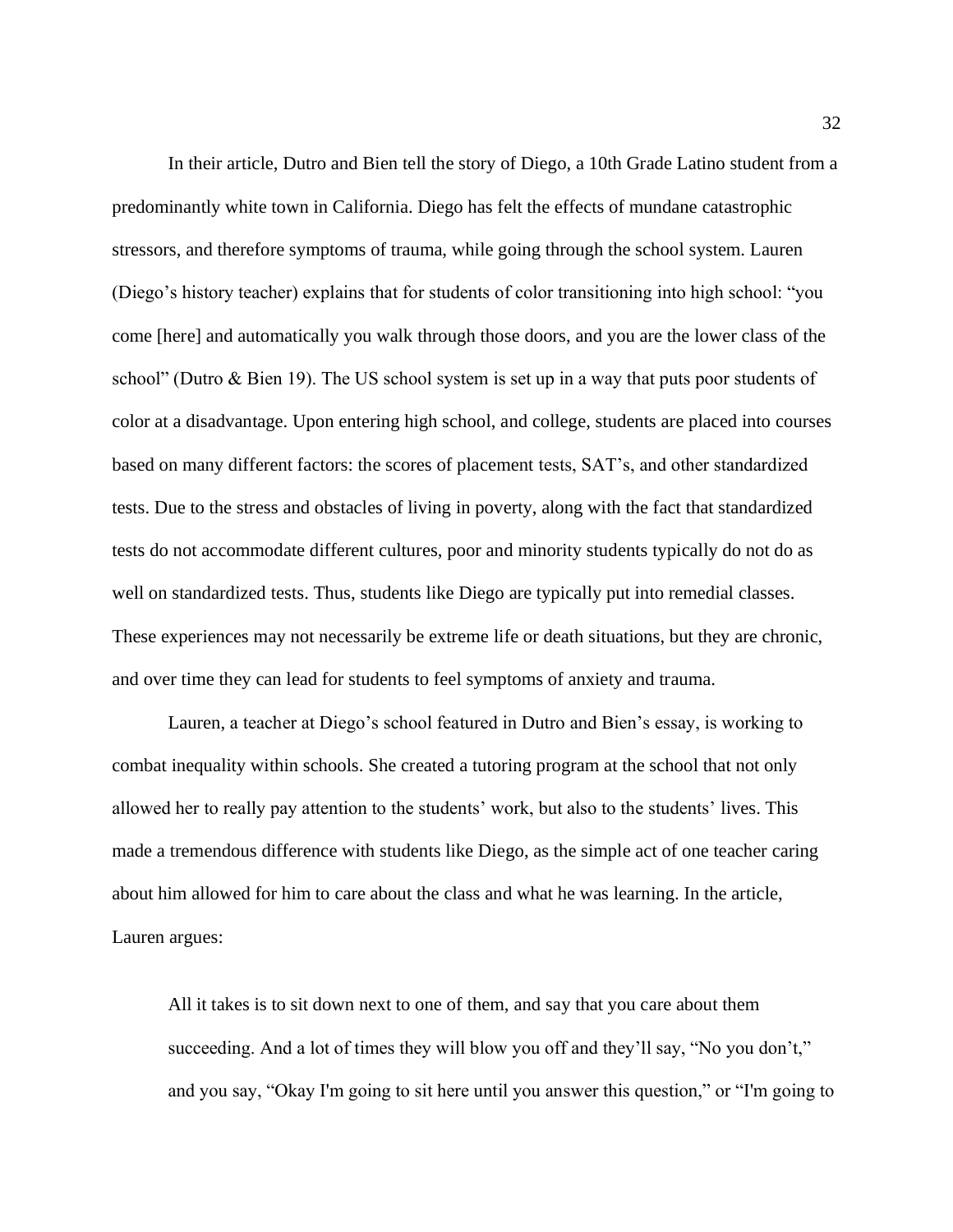sit here until you get this concept." And it's persistence, but it's personal persistence. It's not, like, you need to go work on that and bring it to me when you're done. It's I am here for you.

In my life, I have lived in the shoes of the tutor and the struggling student. My tutor self, which is my current self, knows the exhaustion of persistence. Sometimes I feel as though I am not doing enough to help my students. I will have those students who reek with an energy of just not wanting to meet with me, and I struggle with ways to keep them engaged in our sessions. I worry that those students are getting nothing out of our meetings, and that I am failing them.

However, what helps me as a tutor is remembering Freire's concept of "the why" and how that is used to liberate students. In *Pedagogy of Hope,* he writes "in seeking for the deepest 'why' of my pain, I was educating my hope. I never expected things just to 'be that way.' I worked on things, on facts, on my will. I *invented* the concrete hope in which, one day, I would see myself delivered from my depression" (Freire 22). Freire treated his depression as an object that was separate from himself. He studied his depression, he observed it, he read it, he reflected on it, and eventually, he began to learn the *why* of his depression. Freire, thus, engaged in the work of praxis to understand and defeat his depression, and I argue here that Freire is modeling how the processes of praxis used in the classroom can be applied elsewhere. When one thinks of praxis, what is usually being reflected upon and interrogated is a reading that is assigned in a classroom. However, the process of praxis can be applied to other objects or texts, such as anxiety, depression, and trauma. Thus, by engaging in the interrogation of and reflection on their experiences, students can see that they, as subjects, are not the objects of their disorders.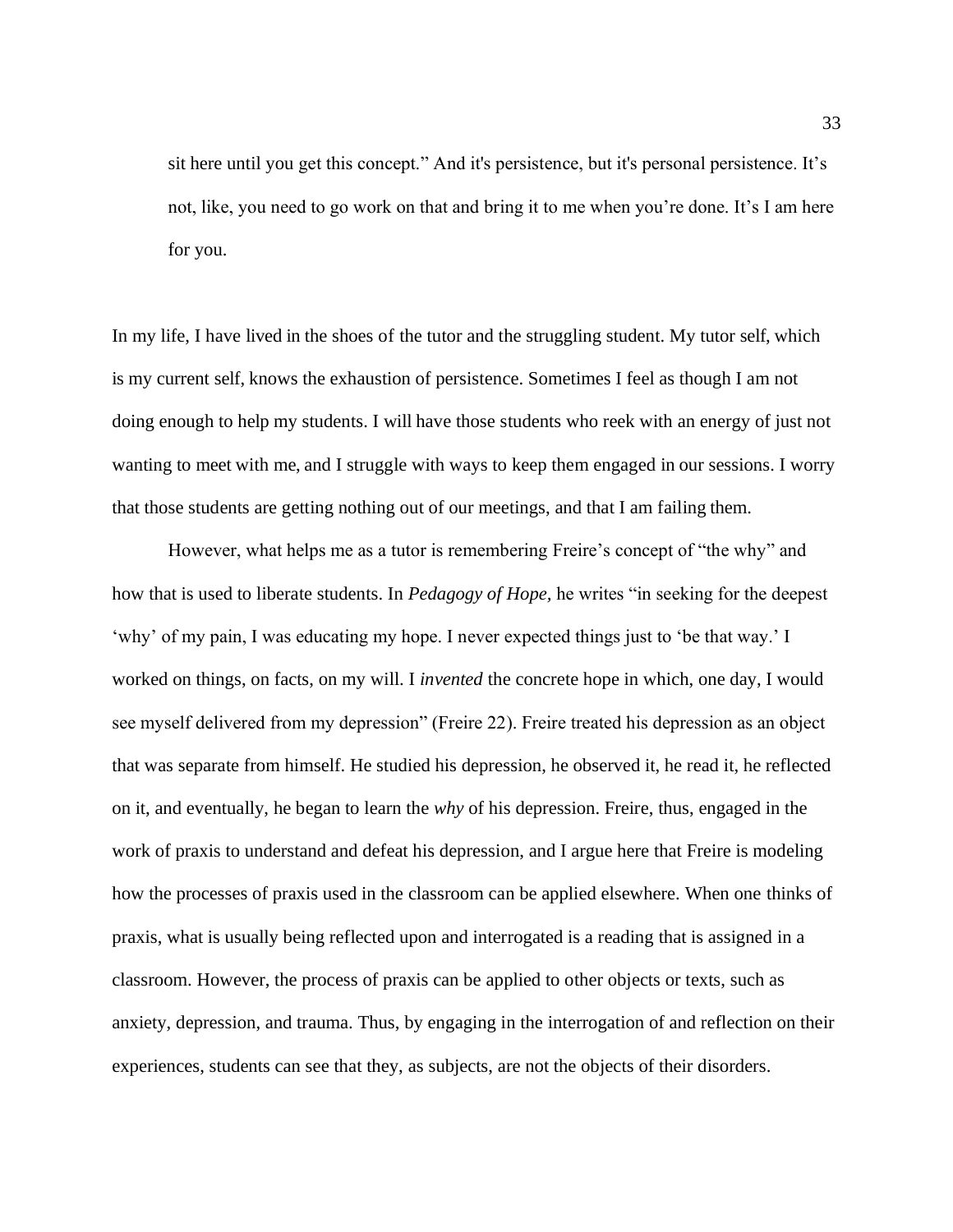Students then can seek the "why" of their disorder, and through the understanding that comes with the discovery of the why, I argue that students can become liberated from their anxiety, depression, or trauma.

As a tutor and a student, I find it valuable to study and reflect upon Freire's ideas of praxis; they have resonated with me as I consider my own experiences in the classroom. Throughout most of my education, I was shuffled along from class to class and from grade to grade. Particularly in elementary and middle school, I did have some teachers who made it clear, either through body language or through actual conversations with me, that they did not care about me. Those experiences, for a long time, lead me to believe that *all* of my teachers did not care for me, causing me to feel stupid, and therefore lead me to feel a great deal of anxiety within the classroom. Now that I am older, and have a more nuanced view of education, I realize that it was not that all of my teachers did not care for me. My teachers are a product of an education system that is exhausting, one that not does not pay well and that puts a lot of stress on teachers to produce high test scores and to perform at their peak. They are a part of a system that values Freire's "banking concept of education," which, rather than having students build upon and apply their creativity and knowledge, teachers feel forced to have students memorize information for tests. Therefore, it is not that these teachers do not care, or do not value rigor, but it is that they are within a system that makes it hard for them to do those things.

It was not until college, a place where the pressure of standardized testing is not as present, where I found professors that lead me to believe that I had valuable knowledge that I could apply to my classes and also to the world outside of my classes. Persistence was certainly a tool used by many of my professors, particularly my first-year writing professor. She stuck by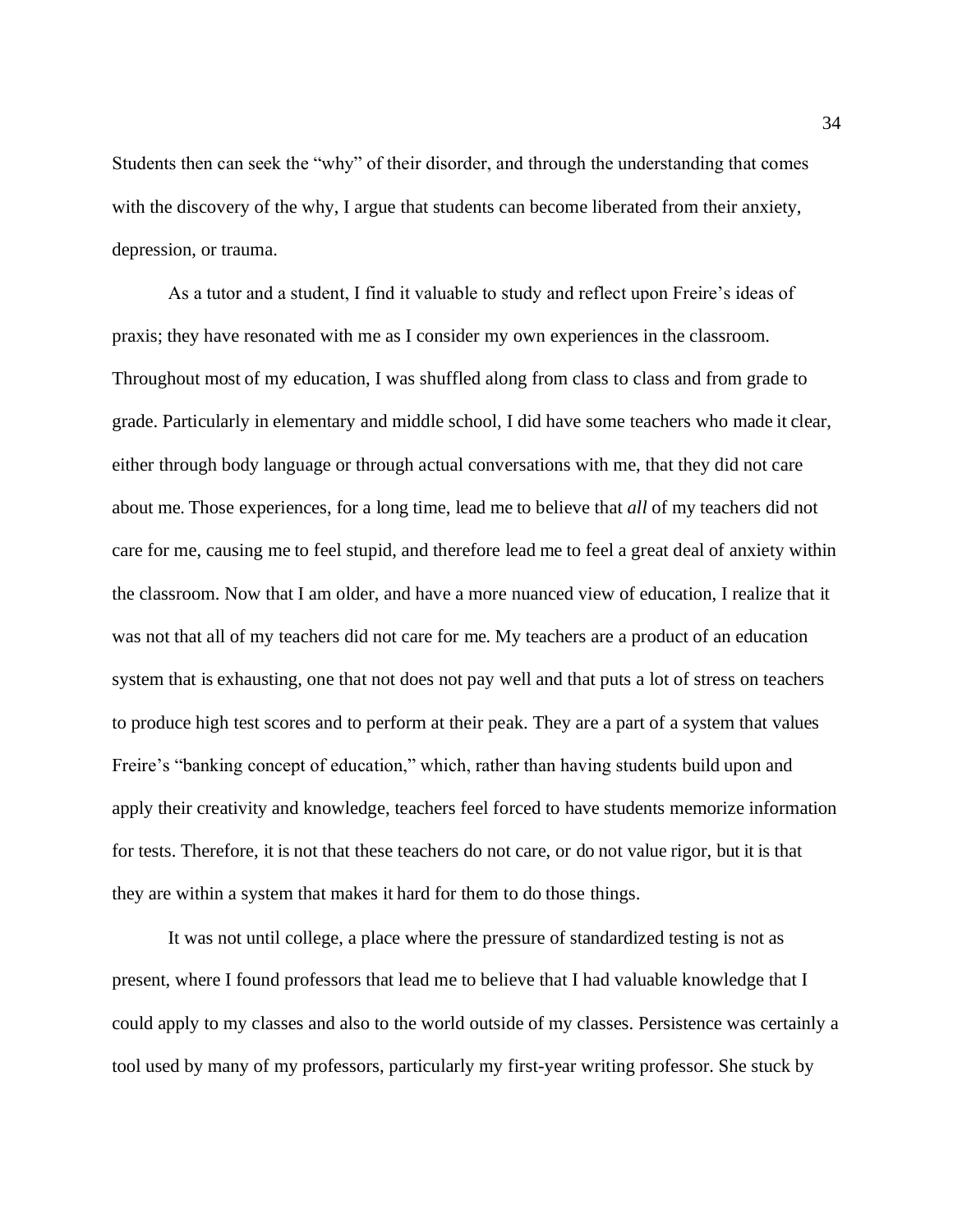me, and was definitely the driving force behind me becoming an English major. However, persistence was not the only tool used that lead me to feel liberated in the classroom. My firstyear writing professor, along with other professors, allowed me to seek out and enhance my skills in reading and writing by engaging in processes that were similar to Freire's praxis. I analyzed the readings, built a concrete understanding of them, and then was able to participate in a rigorous dialogue with the texts through writing about them and talking about them in class. Through these processes, I learned a lot about the world, and myself. From class to class, and from year to year, I learned that I had the knowledge to succeed in college and to find my way through life, allowing me to see my anxiety experienced in the classroom as an object, separate from myself, that prevented me from doing well in school, but also something I could have control over in order to change the outcome.

Considering my own story, along with the story of Lauren and Diego, I want to emphasize that while persistence is an important part of critical pedagogy, it is not, and cannot be, the only strategy used to heal the wounds of trauma, depression, and anxiety. If it were the only strategy, then classes, along with one-on-one meetings with teachers and tutors, would merely be therapy sessions, not interactions that foster rigorous learning and critical thought. From my experiences as a tutor, I know this to be true. Many of the students that I work with are stressed and anxious, or, really, just do not want to be at the meetings with me. I like to give my students some space to vent and to talk, and I like to reassure my students that they will make it through the semester and that I am in their corner. However, the persistence within my fellow meetings needs to be balanced with work and rigor. I always give my students choice in what they want to work on, whether it be brainstorming ideas, creating an outline, editing a paper, or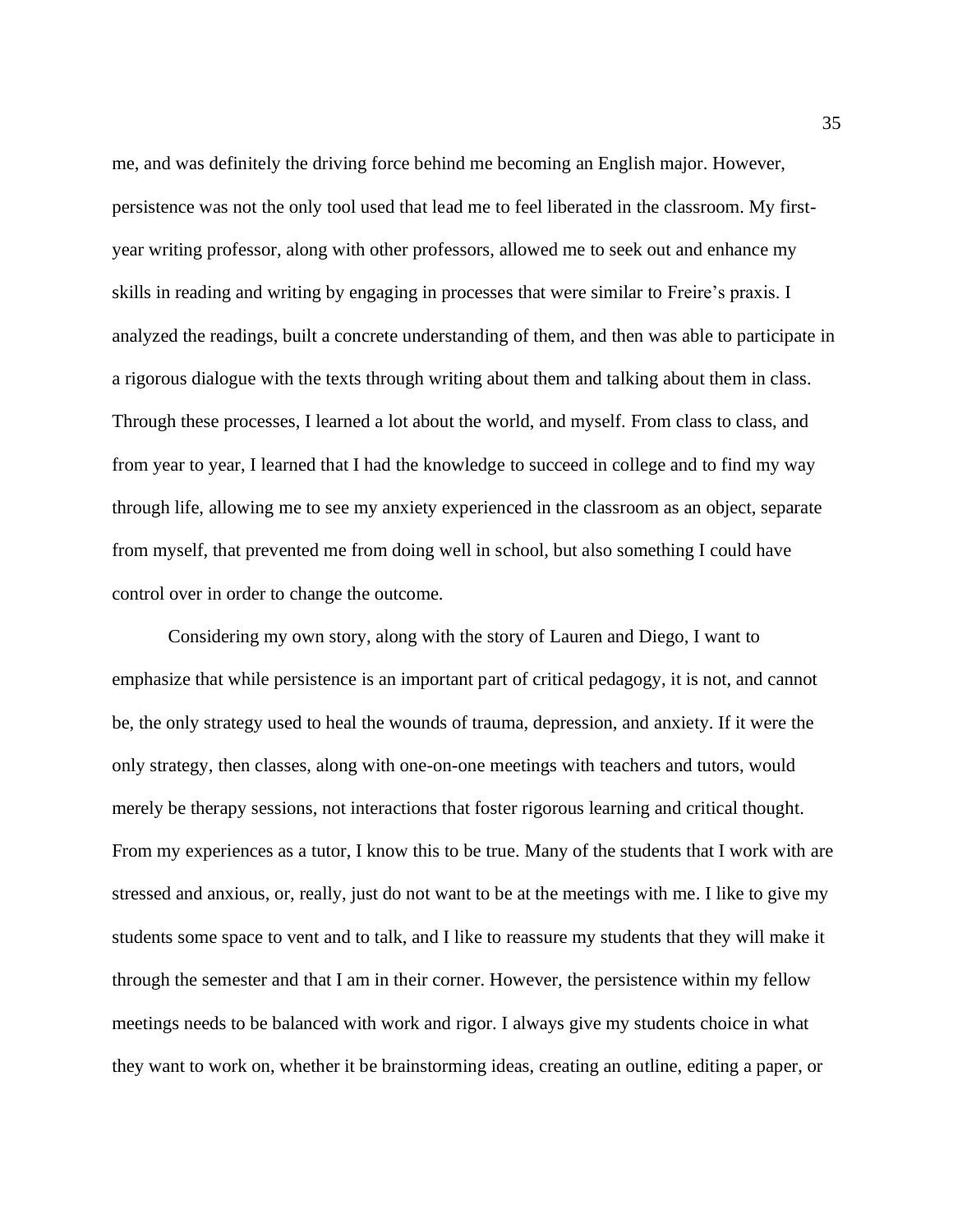producing writing. I find that giving students choice in our meetings sets the tone of the conference as a rigorous space; students are tasked with managing a lot of the session. Choice also works to empower my students which, alternately, usually eases the anxiety that is always brought to my meetings.

In *Teaching to Transgress,* bell hooks addresses the importance of rigor within the classroom. She writes:

There are times when I walk into classrooms overflowing with students who feel terribly wounded in their psyches (many of them see therapists), yet I do not think they want therapy from me. They do want an education that is healing to the uninformed, unknowing spirit. They do want knowledge that is meaningful. They rightfully expect that my colleagues and I will not offer them information without addressing the connection between what they are learning and their overall life experiences (hooks 19).

By acknowledging that students do not want "therapy" in their education, hooks is suggesting that students, especially those who are oppressed, and who suffer from anxiety, depression, and trauma, want rigorous classroom experiences. They want an education that makes them powerful, that brings them choice and control in their classrooms and in their lives. In the classroom, students want to be given the choice of not just reading the word, but also reading the world. They want to connect what they learn from a text to their own lives. It is in this way that the critical pedagogy classroom can allow for the healing of their anxiety, depression, and trauma. If they gain a clear understanding of what is causing their poor mental health, learning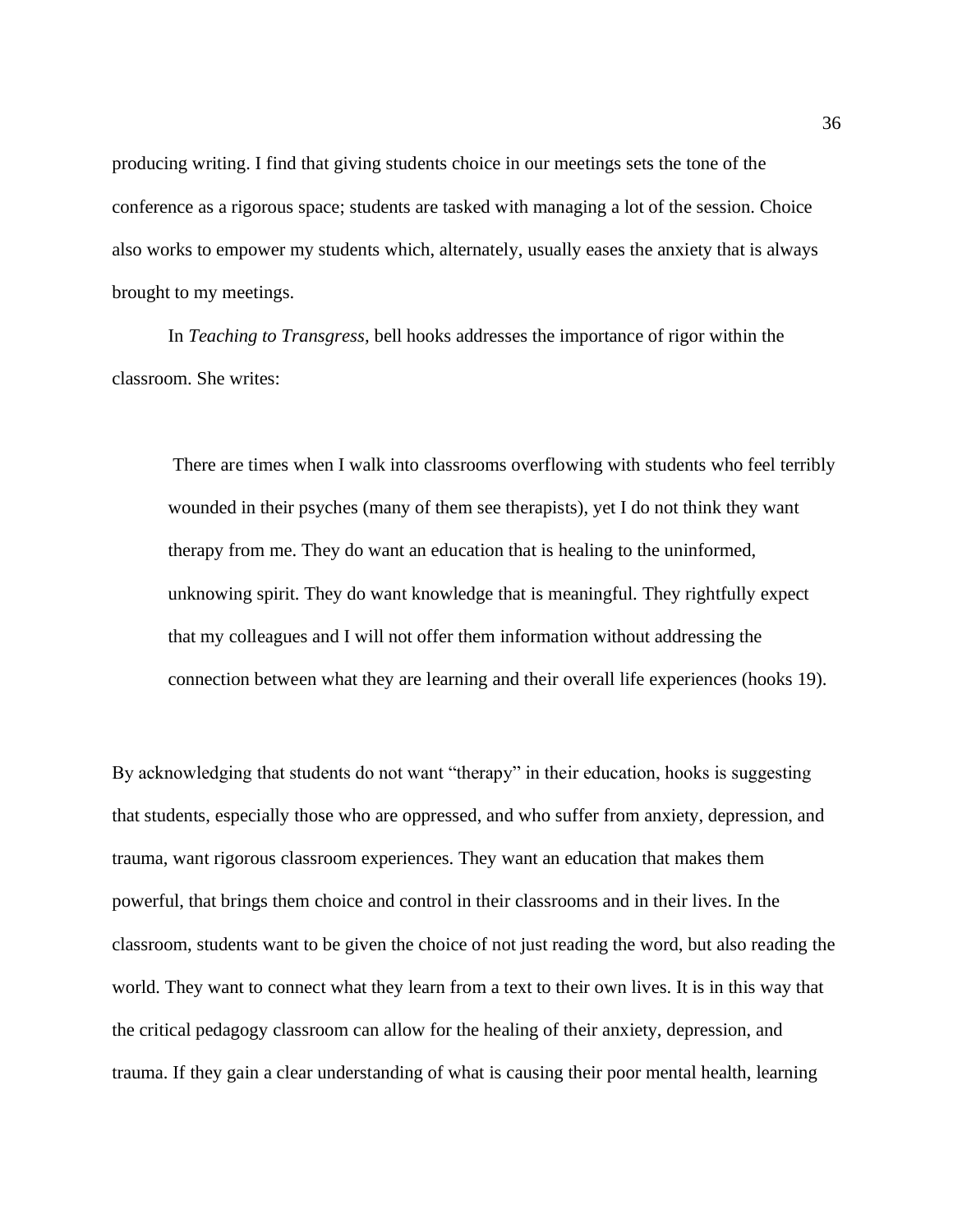the "why" of it, students are more likely to fight against it in an attempt to take back control of their education and their lives.

Freire writes in *Pedagogy of Hope* "a more critical understanding of the situation of oppression does not yet liberate the oppressed. But the revelation is a step in the right direction. Now the person who has this new understanding can engage in a political struggle for the transformation of the concrete conditions in which the oppression prevails" (Freire 24). Here, Freire admits that the processes of praxis, a process that allows students to discover for themselves the circumstances of their oppressions, is not enough to immediately liberate the oppressed. He admits that it, by itself, is not enough to relieve the wounds of trauma, anxiety, and depression that has come from being oppressed in and out of the classroom. However, Freire cautions that mere understanding, or, as he puts it, "revelation," is one powerful step in the direction towards healing and liberation. My experiences in my English courses revealed to me that I, myself, have the power, control, and knowledge to make it through college. This experience was a powerful revelation, but it took a number of revelations, big and small, to allow me to realize that anxiety about the classroom experience was a separate entity that did not need to define me. To this day I struggle with classroom anxiety, but the difference between me now and me when I was in high school, is that I have a better understanding of how my anxiety works. This understanding has not eliminated my anxiety, but has allowed me to manage it and has made me feel more powerful and secure in the classroom.

As a tutor, I try to incorporate as many situations in my meetings as possible so that my students to have the revelations that I did. Yes, I show my student that I am there for them. I always trying to build open and honest relationships with my students that allow them to feel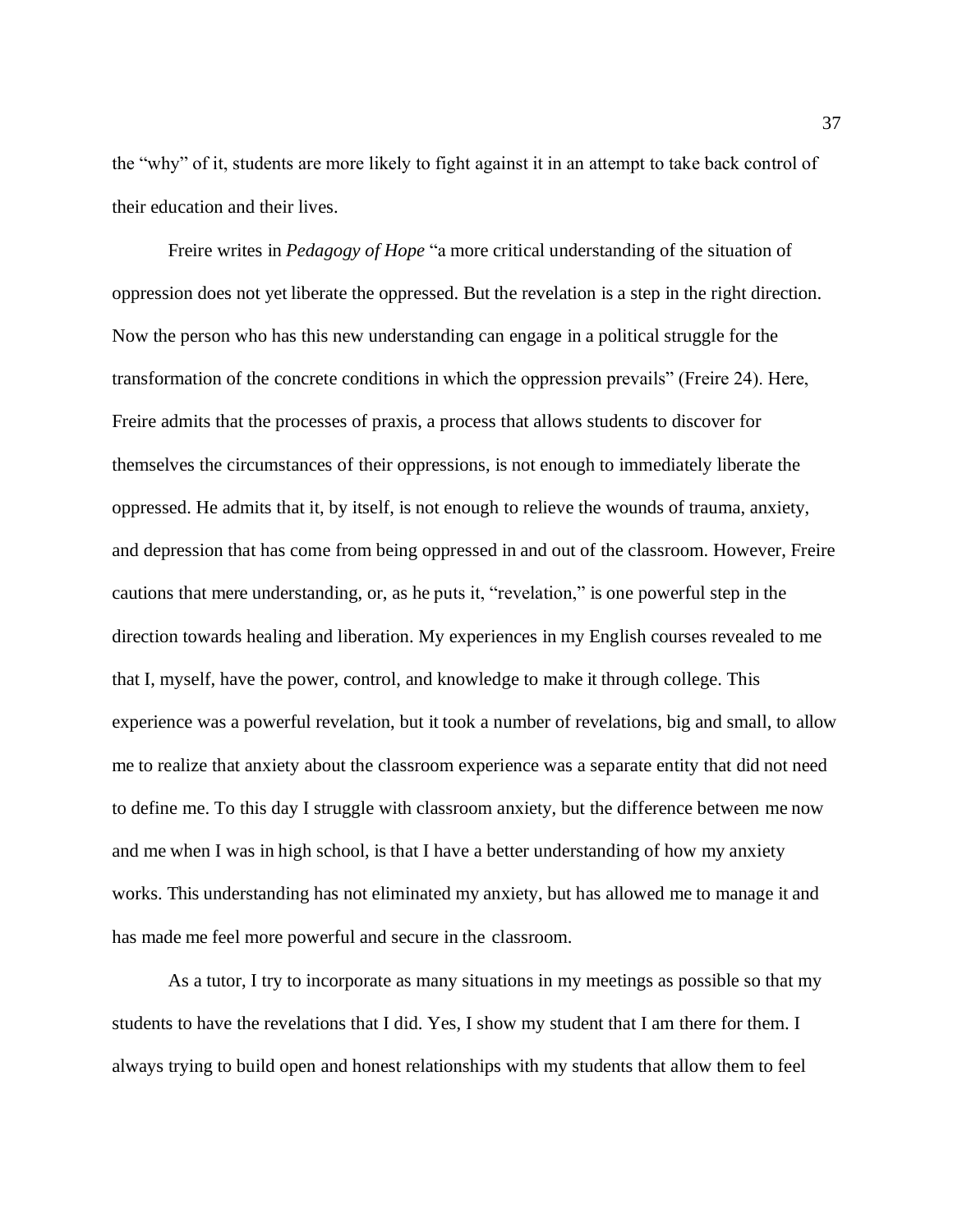comfortable. But more than all of this, I make sure my fellow sessions contain rigor. I do not just tell my students the answers, nor do I write for them. Rather, I ask them questions, have them write about and share what they have brought to the session. I give them as many opportunities as possible to share their knowledge and to at times engage in praxis. While I know that my work with students is probably not going to rid them of their negative relationship to school, I hope they begin to learn how to manage their disorders. I know that my sessions are not going to bring immediate liberation to my students; however, with all of my heart, I hope that their experiences with praxis throughout their college career helps them to feel the same empowerment that I eventually felt.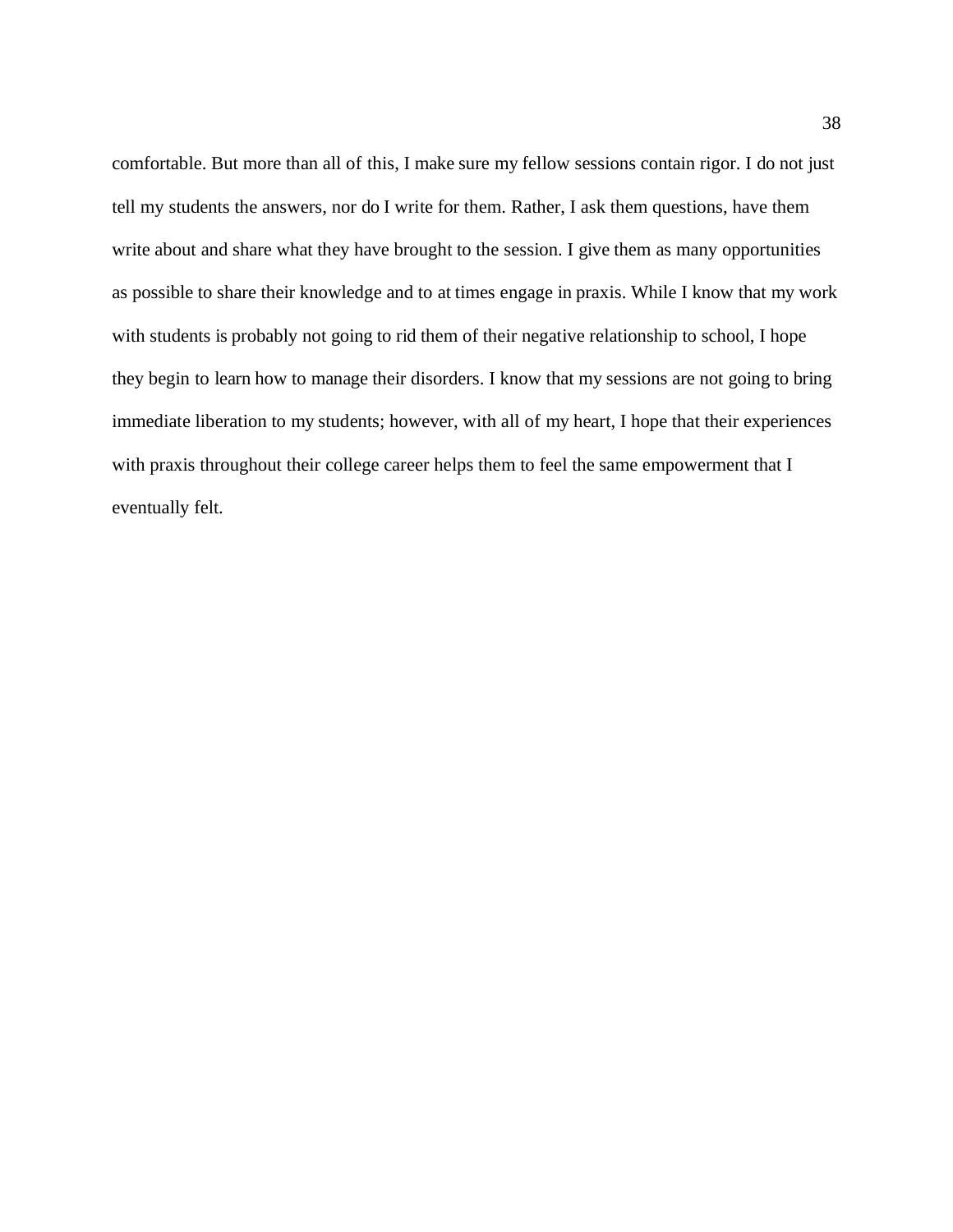#### **Chapter 5**

*The Importance of Critical Pedagogy, Representation, and the Brave Space*

In the previous chapter, I discussed how anxiety, depression, and "mundanecatastrophic" trauma can arise within classrooms that model unequal power structures and how the processes of praxis and critical pedagogy can help students to manage their disorders. I mentioned several concepts, such as application, persistence, and Freire's understanding of "the why," which all work as important tools in empowering students in the classroom. However, in this chapter I want to uncover how critical pedagogy and praxis can work to aid "outside" trauma that is brought into the classroom. While "mundane catastrophe" refers to small yet cumulative traumatic events that can cause negative repercussions over time, trauma that is brought into the classroom is usually a form of PTSD, and is caused by circumstances of poverty or life threatening events such as war, rape, sexual assault, shootings, bullying, disease, etc. Therefore, PTSD brought into the classroom is caused by a single event, or events, that can bring students a lot of terror all at once, causing symptoms to be much more severe. While the classroom is limited in the ways it can help students with such extreme trauma, I argue that a way the classroom can liberate students from "outside" trauma is to incorporate a balance of representation and praxis. Students need to feel represented in the classroom through texts that accurately depict their lives, and the classroom also needs to be structured in a way that gives students the opportunity to voice their trauma, through reading, writing, and discussion, in order to heal.

In her book *Literature as Exploration* Louise Rosenblatt argues that "literature provides a *living through,* not simply a *knowledge about*" (Rosenblatt 38). To expand on this idea, she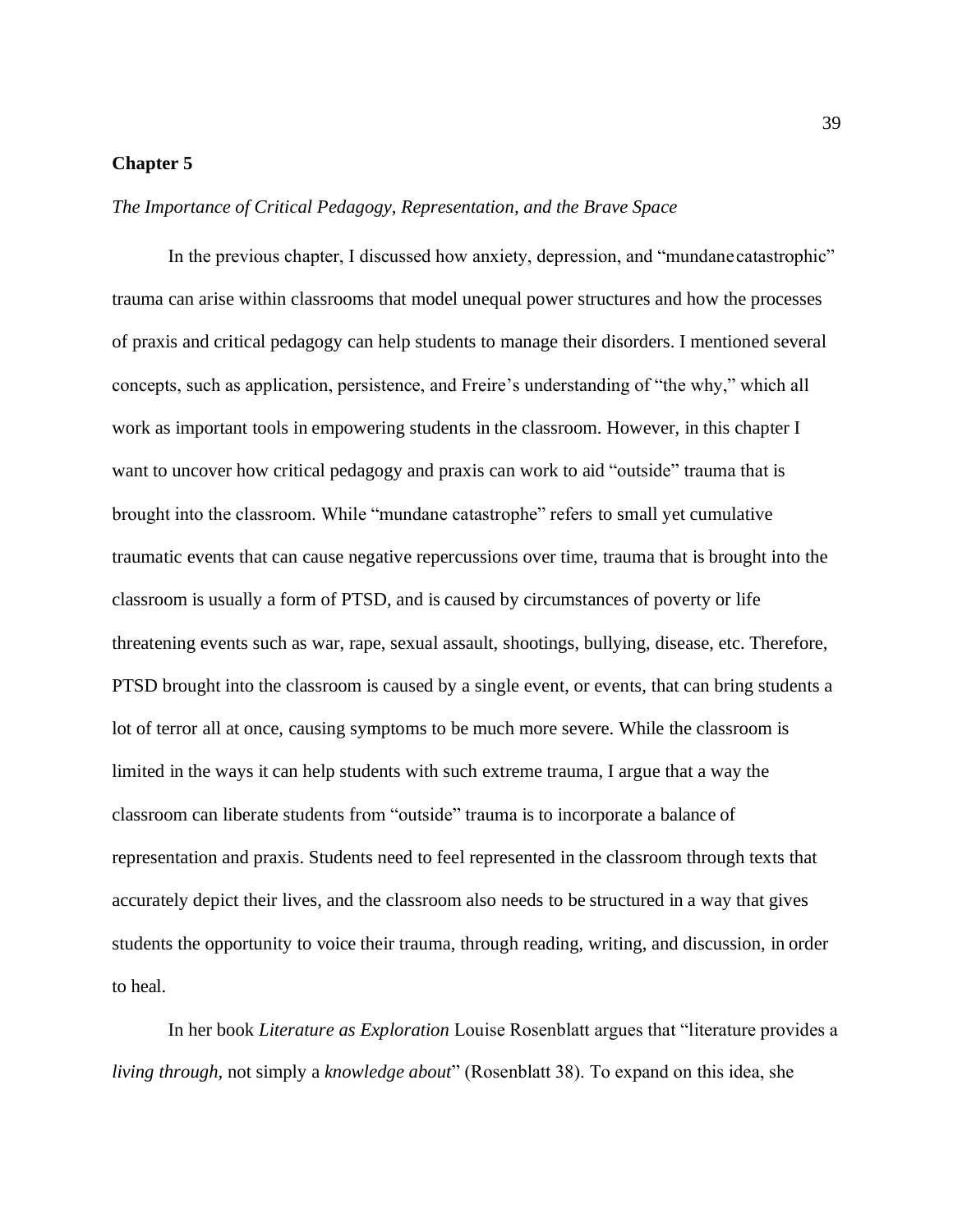writes "our own problems and needs may lead us to focus on those characters and situations through which we may achieve the satisfactions, the balanced vision, or perhaps merely the unequivocal motives unattained in our own lives" (Rosenblatt 38). What Rosenblatt is saying here is that when one reads a text, they put themselves within the shoes of the characters in search of finding and connecting meaning from the character's lives to their own lives. When Freire writes about a reader having a dialogue with the text, this is partially what he means (making connection between the text and the world around them). The problem, however, comes when students cannot connect to the text, nor make connections from the text to their world, because the text does not represent their lives. The problem with a lack of representation within the assigned literature, and therefore in the class, is that it works to take away students' agency not just in the classroom, but in other aspects of their lives. Thus, if the text does not represent students, then it makes it hard for students to talk about and write about their personal experiences since they simply cannot connect them to the text.

I am not trying to argue that trauma is not represented within texts assigned in the literature classroom. Countless books popular in American middle and high school curriculums- including Shakespeare's *Romeo and Juliet,* J. D. Salinger's *The Catcher in the Rye,* Tim O'Brien's *The Things They Carried,* etc. all provide stories filled with traumatic experiences. However the issue is *not* about trauma being underrepresented, the issue is *who* is being represented in these stories of trauma, and *what* instances of trauma are not being exposed in the classroom. For example, in "Challenging Texts: 'Just Don't See Myself Here': Challenging Conversations about LGBTQ Adolescent Literature" P. L. Thomas et.al talks to an openly gay student about representation and, referring to two tables covered in LGBTQ books, asks the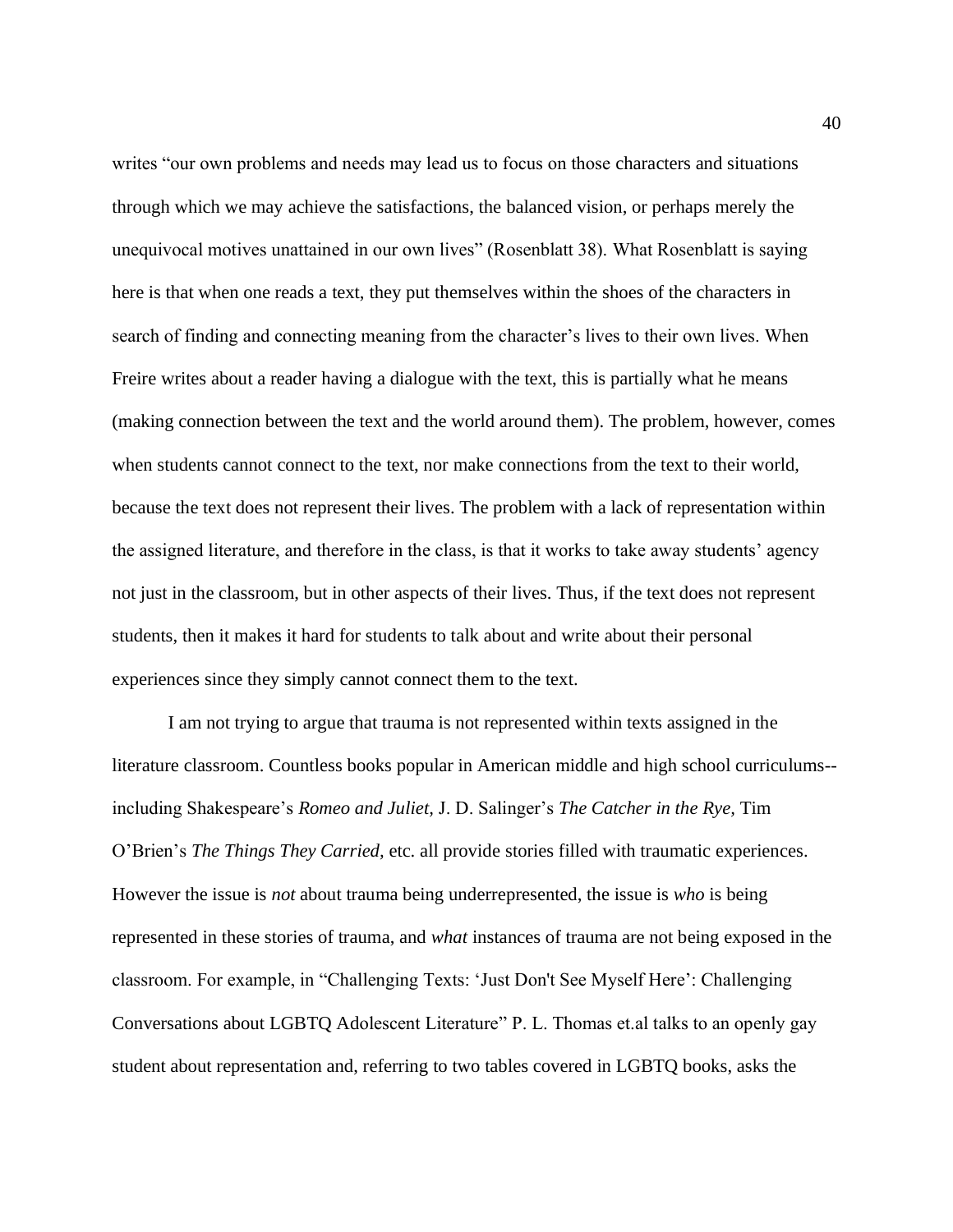student if the inclusion of these books would make a difference in his life. The student responded by saying "You've got to understand. I'm betting almost everything available featuring gay characters in books for kids and teens is here, and they fit on these two tabletops. You'd need all the rooms in this building, and more, to fit the books that feature heterosexual kids and their families. They have a much better chance of finding themselves" (Thomas 76). Therefore, it is not only the situations of trauma that need to be represented, but the characters need to represent a diverse community. There are plenty of books that represent the lives, struggles, traumas, and experiences of minorities, including the LGBTQ community, but these books are often overpowered by literature that only uncovers the lives and traumas of white, heterosexual, cisgendered, males and females. Therefore, for minority students suffering with trauma caused outside of the classroom, a lack of representation within a text can cause students to feel more isolated, leading them to feel that they are the only ones suffering, and without any strategy to overcome their trauma. This, therefore, can keep these students without power in the classroom.

Taking the advice from Louise Rosenblatt and P.L. Thomas and providing more texts within a curriculum that adequately represents a diverse group of students suffering from anxiety, depression, and trauma is *one* important aspect of critical pedagogy. However, *merely*  incorporating these kinds of texts into a curriculum is not critical pedagogy. Progressive authoritarianism only incorporates *content* involving privilege, power and inequality, whereas critical pedagogy requires classroom structures that embody practices that places each student in the powerful role of determining their own success in the class. Students, especially those who suffer from trauma are not going to feel powerful in the classroom if they do not have control over their assessment and their learning. Thus, I argue that all students, and particularly those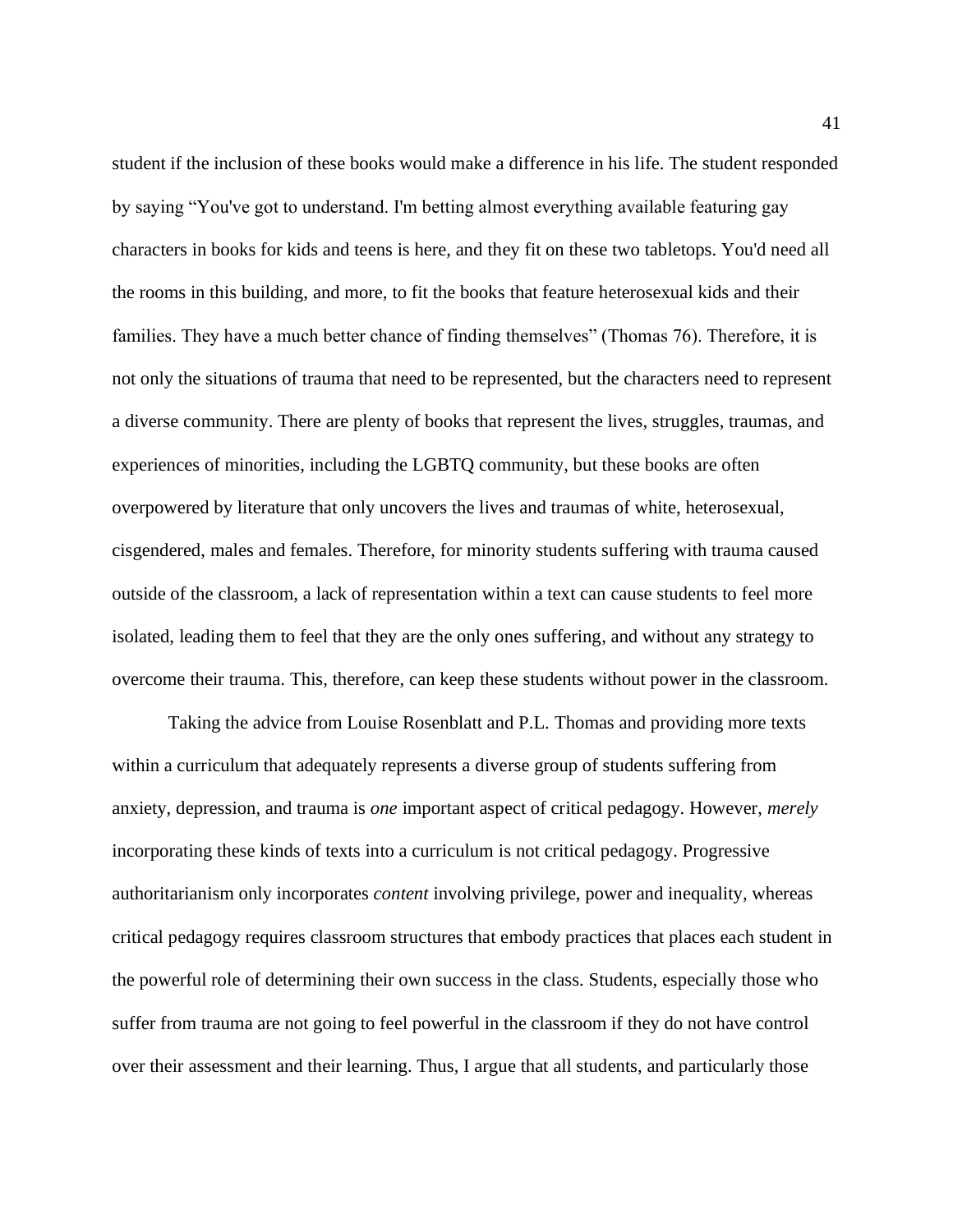students who suffer from trauma need both the control and power granted to them by critical pedagogy, and also a curriculum with texts and assignments that embrace representation.

In "Listening to the Speaking Wound" Dutro and Bien expose how critical assessment, assignment design, and representation can help students like Carlton, a second grader suffering from cancer and who was abused by his meth addicted foster parents. Prior to his experiences with his teacher, Christine, Carlton did not experience classroom space that allowed him to critically analyze his lived experience. In contrast, Dutro and Bien write "if a child's wounds must be hidden upon entering, it seems unrealistic to expect that child to forge deep ties to school" (Dutro & Bien 23). Thus, Christine decided to create a unit based around the children's book *The Lemonade Club,* which is about a child who was diagnosed with Leukemia and was supported by her classmates and teacher. She then had the students write small essays and poems to further engage the students in the reading. Prior to the unit, Carlton was never engaged in writing and never really cared about school in general. Yet, by inviting him to think about the trauma that was affecting him through the lens of a text that mirrored both his experiences and his identity, he became more engaged not only in that assignment, but in the class as a whole.

Earlier in this thesis, I referenced and critiqued Michalinos Zembylas's theory of "critical peace education," where he discusses critical peace education. While at times critical peace education does not bring a whole lot of rigor to the classroom, it does recognize how representation, critical assessment, and assignments can be healing among students suffering from anxiety and trauma. In Chapter 8, he discusses how literature has been used in schools as a tool to reduce the "us vs. them mentality" that is prevalent in war-torn Cyprus. Sharon, a writing teacher in the Cyprus school system, states "we work on a text and we go through the moments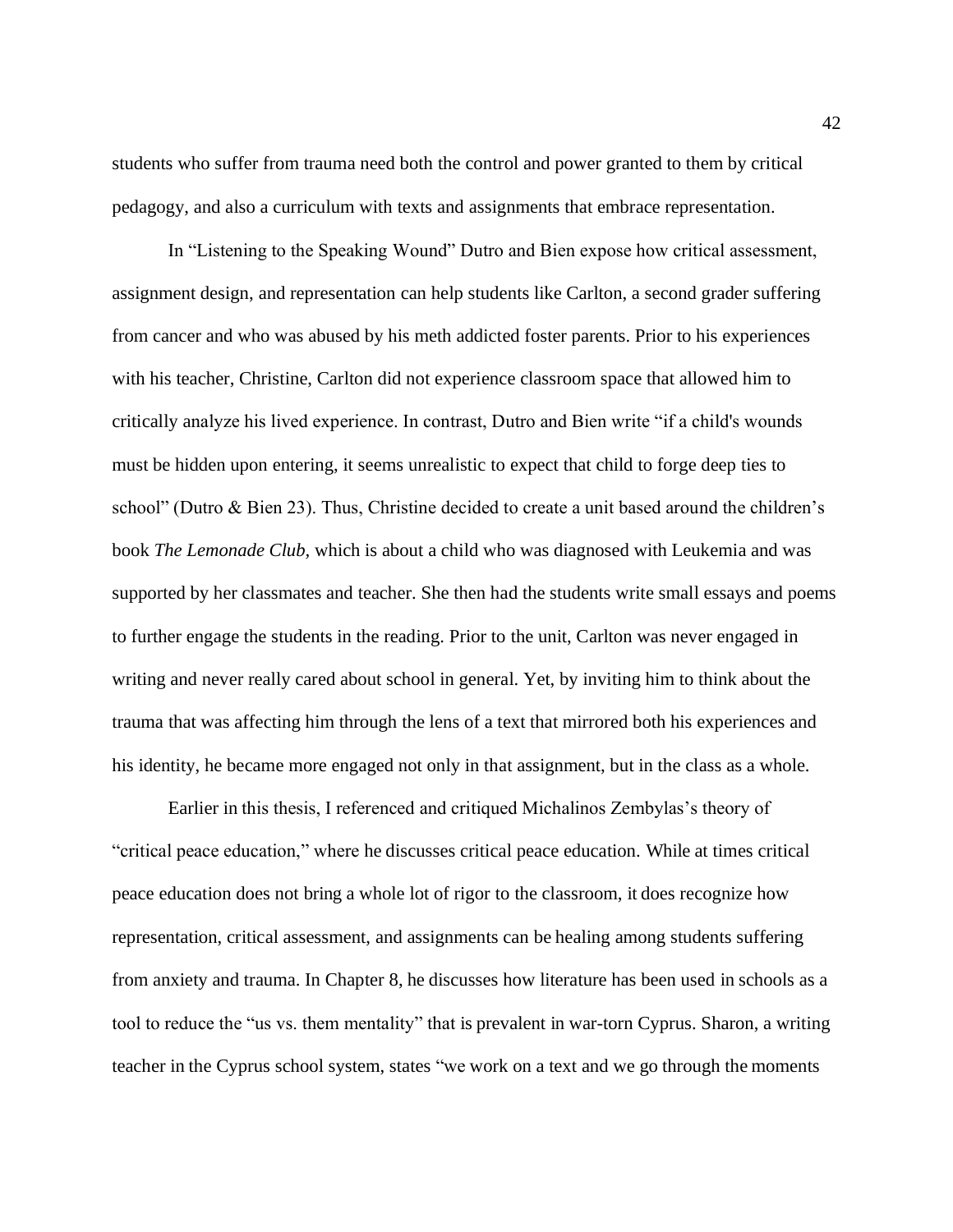in which there have been exclusion or inclusion and we discuss how we, as readers, respond to these situations. Students do respond to these and I ask them to relate those situations to their personal experiences" (Zembylas 149). Since Cyprus is so full of division, teaching texts that demand discussion of inclusion and exclusion in a literature curriculum allows students to empathize with the characters who are suffering from the traumas of being divided and oppressed. These texts are also representative of the lives of these students, and since they contain characters who model the struggles of the Greek and Turkish Cypriots students, reading these texts may allow them to seek power and strength through understanding the characters method of dealing with and overcoming their trauma.

Zembylas also uses praxis in critical peace education to allow students to make connections between what is going on in the assigned books to what is happening in Cyprus. This process of reading about the conflicts in Cyprus, then writing about them and discussing them, allows the students to better understand the Cyprus conflict, and to empathize with the group they are against. As mentioned earlier, my critique of Zembylas is that he does not identify the ways critical peace education helps individuals identify societal forces that control their lived experience, but critical peace education does, in fact, invite students to examine the causes of their trauma in warfare, and, in that way, cannot avoid helping them to consider the forces responsible for war and the ensuing trauma. By incorporating texts that represent student trauma, along with allowing them to engage in praxis, the students are not only beginning to heal from their traumas, but they are learning to understand and empathize with the group they believe they are fighting against.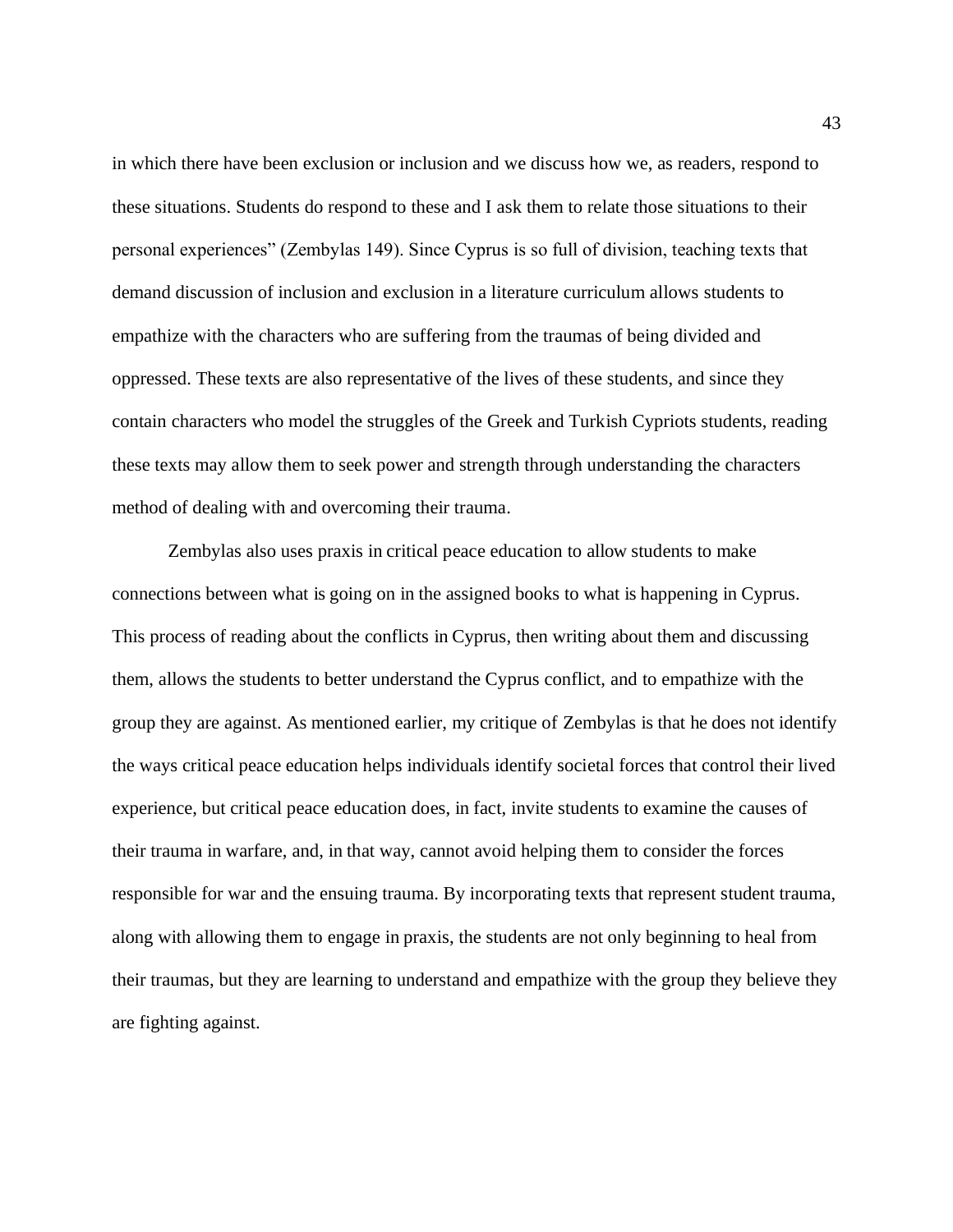A real example of an assignment that created healing among students suffering from trauma in Cyprus was explained in Chapter 9 of *Emotion and Traumatic Conflict.* For the project, students were asked to interview their extended family about "1974," the year the Turkish invasion was at its height. While it was the students' elders that experienced first hand the height of the Turkish invasion, the repercussions of the invasions still caused students to experience similar effects of trauma that their parents felt. In one section of the case study conducted by Zembylas, a Greek-Cypriot girl named Nikki gave the class a full paper written by her mother on her grandmother's experiences with the invasion. She explained how Nikki's grandmother married a Turkish Cypriot (which caused a lot of anger within her family) and how she was actually separated from her family and husband for several years because of the war.

Nicki's paper and presentation on the story of her grandmother sparked a great deal of empathy and unity among her classmates, initiating a process of healing among them. One of the Turkish-Cypriot girls (Gloria) said to the class "I feel pain in my soul for all the people who lost their homes in Cyprus and fear for their lives. It doesn't matter if its Greek Cypriots or Turkish Cypriots. They are humans too--they carry wounds and traumas from the war" (Zembylas 173). Gloria's words here expose her growing empathy and sense of unity, something that is not prevalent at all among Greek Cypriots and Turkish-Cypriots. Her reaction suggests that not only did this assignment allow for students to heal in post-Turkish Invasion Greece, but it unveils how assignments that represent the traumas in a particular context can help students to understand and heal from their own traumas. For example, this same assignment could be used in the South Side of Chicago. Rather than having the students read, write and present about "1974," the students could focus on the effects of street violence, redlining, or intercity poverty. These assignments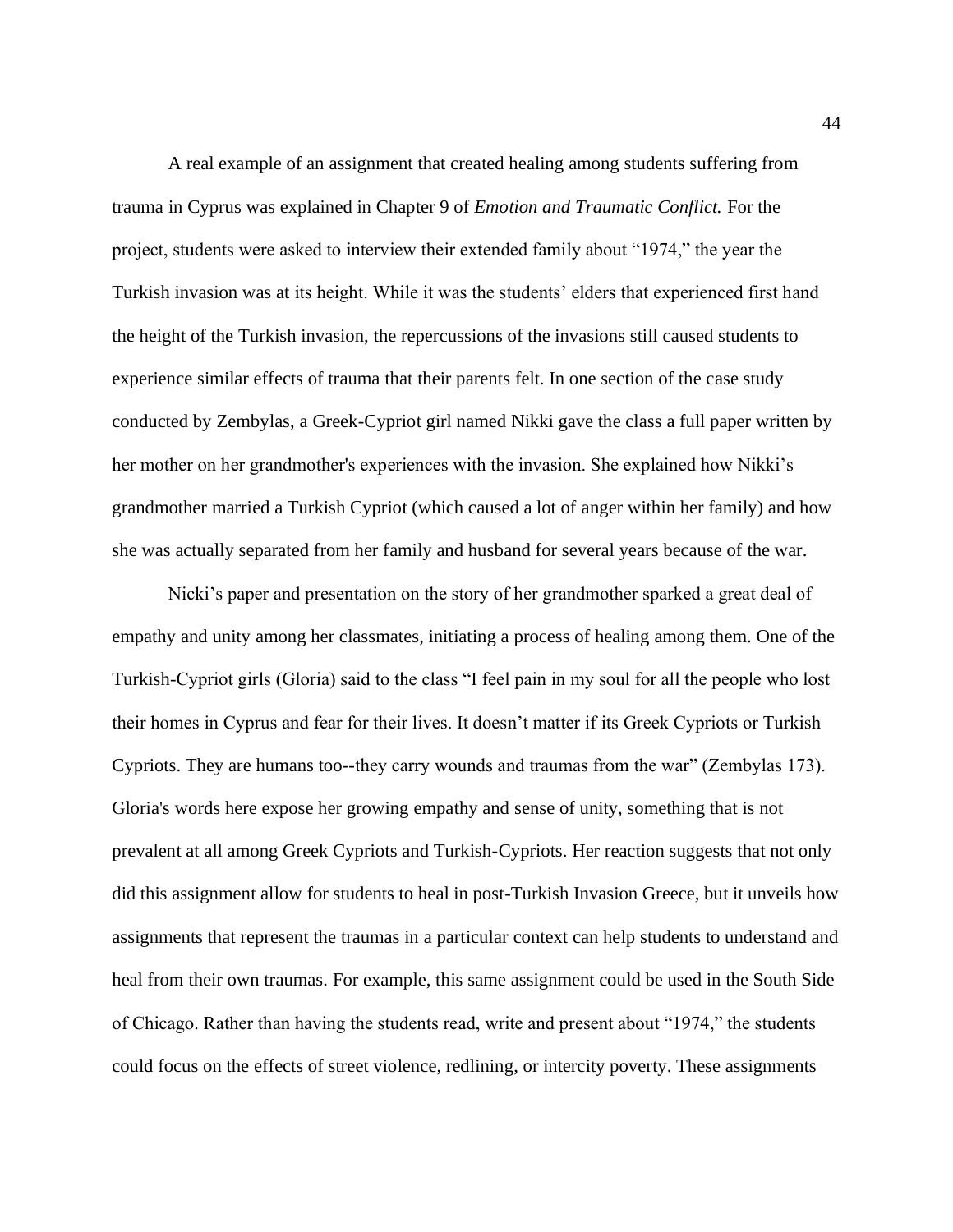are not meant to remind students of their trauma, but rather, by looking at it through a different lens, it brings the students a more nuanced understanding of their situations which may allow them to heal.

As made clear by Carlton, along with Gloria and Nikki from Zembylas's text, students who suffer from out-of-school trauma benefit from readings and assignments that represent their personal experiences and invite them to interrogate those experiences from a range of perspectives beyond their own. Students cannot be powerful if they are broken. They cannot soulfully engage in a class if they feel as though their experiences do not matter. Thus, teachers need to incorporate praxis to engage students in an analysis of the traumas they are going through. The readings will allow the students to associate themselves with the character(s) who are suffering with trauma. They will allow for the students to learn more about their own traumas and to recognize ways they can cope with their trauma as well as to recognize and develop the capacity for compassion for the trauma of others. Such a rigorous exploration of trauma positions the classroom as a brave space rather than just a safe space.

A "safe space" is an environment where students do not have to worry about being taunted, ridiculed, or judged based off of their race, gender, sexuality, class, etc. Creating such environment is important for the classroom since, of course, it would be impossible to foster learning in an environment where students are being blatantly ostracized. However, creating a classroom that is merely "safe" is still not doing its students a great deal of justice. bell hooks critiques the safe space, arguing "many professors have conveyed to me their feeling that the classroom should be a "safe" place; that usually translates to mean that the professor lectures to a group of quiet students who respond only when they are called on" (hooks 39). Earlier on in this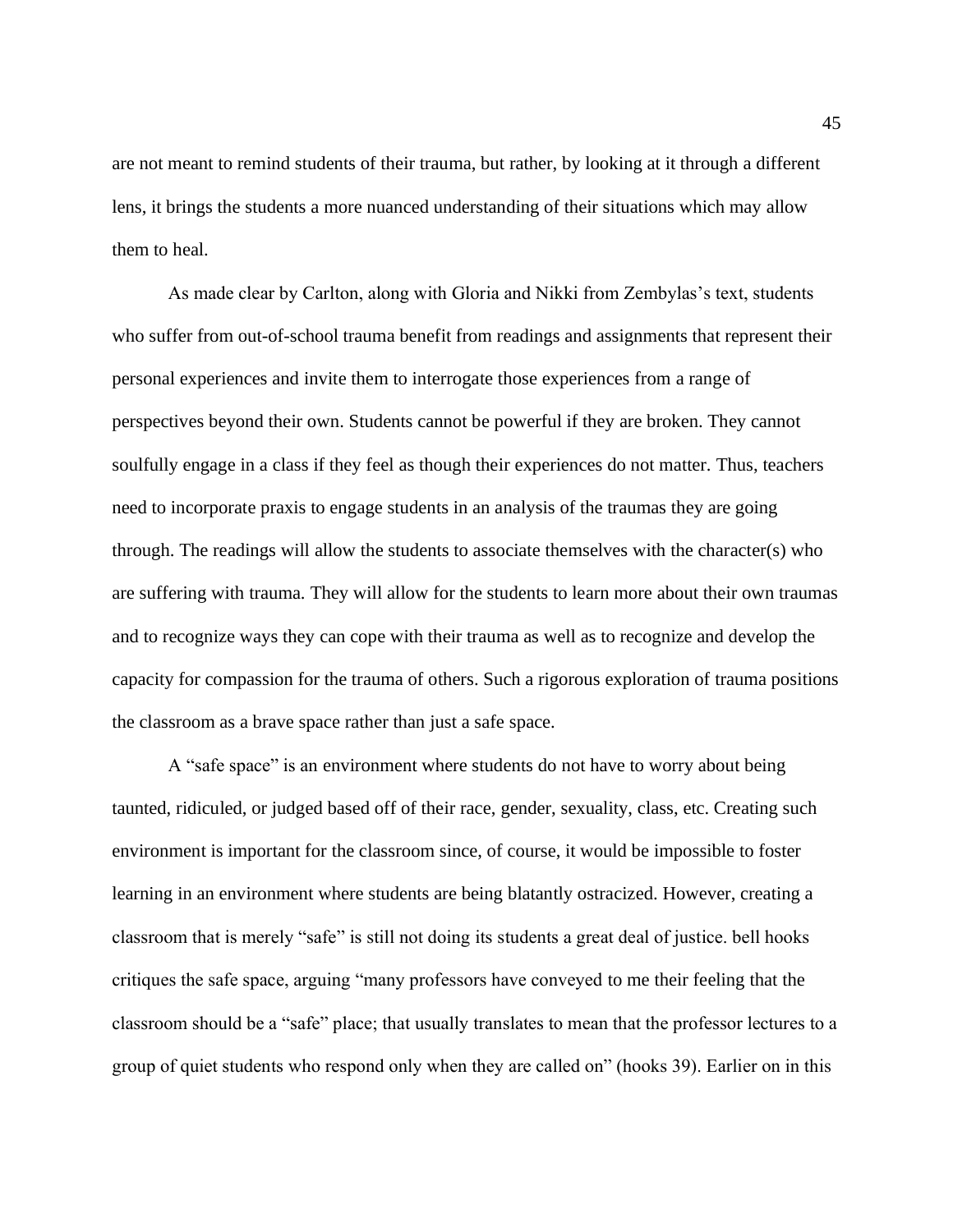section, I talked about the importance of incorporating texts that accurately represent the student's lives in order to alleviate their trauma. However, representative texts are only one factor in a critical classroom, and in order to potentially heal trauma, students must be granted the power to engage in the process of praxis with the texts. As bell hooks suggests, a class that is just a safe space would have the students read texts that represent them (making students feel safe), but the students would not be asked to write about and discuss the texts in class. Thus, a safe space can quickly turn into a classroom that harbors progressive authoritarianism. That sense of safety can too easily encourage silence and disengagement among students, taking away, not fostering, student agency.

A "brave space," on the other hand, is a setting where students are encouraged to voice their thoughts, knowledges, and emotion. It is a classroom setting that not only provides a curriculum of books that represent students, but it also grants students the authority to voice their knowledge of the text and of their world, in class. There is a need for safety in a brave space, especially for those who suffer from trauma, anxiety, and depression. However, the difference between a "brave space" classroom and a "safe space" classroom is that it is impossible for a brave space to promote progressive authoritarianism. The brave space is the aspect of critical pedagogy that helps to cultivate powerful and fearless student voice- something that is never accomplished in a classroom of progressive authoritarianism.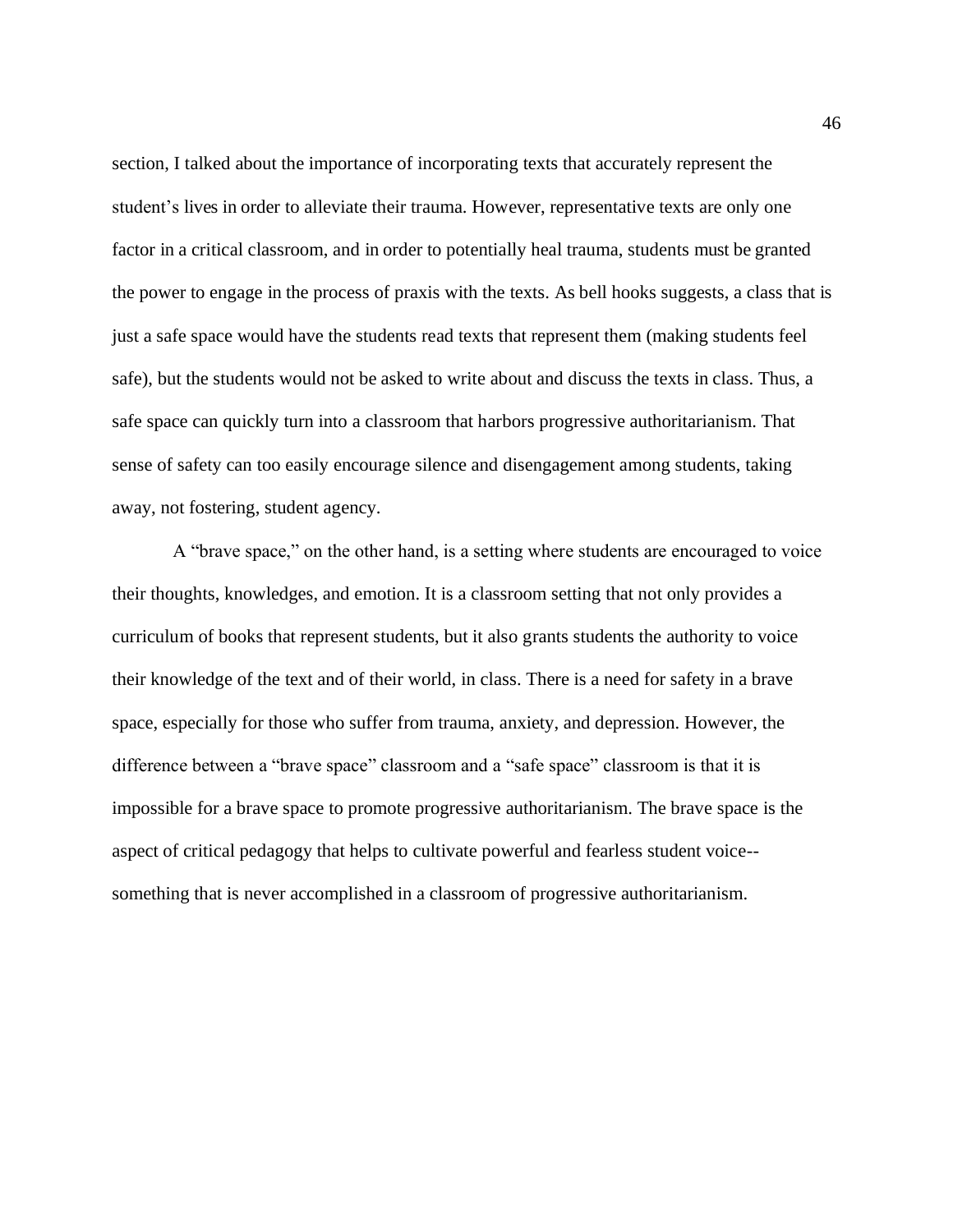### **Conclusion**

Scholars of rhetoric and composition, education theory, and critical pedagogy continuously link the US's high illiteracy to why students are failing and dropping out of school. This correlation is undoubtedly true, but what is often left out by these scholars is *what*  contributes to student's high illiteracy rates that cause for students to drop out. I have told you about the research done by Robert Sapolsky on the effects of chronic stress contributing to the diagnoses of anxiety, depression, and trauma, which therefore can lead to students struggling and dropping out of school. I have told you about the effects of learned helplessness, and how the long standing effects of students failing in school, and failing in other aspects of life, can lead students to believe they do not have what it takes to be successful in school and beyond. While these bits of evidence expose the causation and exacerbation of stress and mental disorder within schools, I also want to provide some of my own first-hand account of how prevalent chronic stress, anxiety, depression, and trauma is in schools.

Of my high school friend group, I was the only one who went to college. All of us meet in middle school, and despite the occasional flare-ups of adolescent drama, we somehow all remained friends throughout high school. We were outcasts, pieces of a puzzle that never seemed to fit in with the picture of high school. I, for one, was the puzzle piece that actively tried to fit in with the picture, acting like the little kid who jams mismatched puzzle pieces together in a attempt to make them fit. My friends, however, never even tried to fit in to the puzzle. It's not that they didn't want to fit into the picture; it's more that they just did not see the point in doing so. Being an outcast in high school brings a great deal of anxiety, depression, and trauma. There is the bullying and ostracization by other classmates; teachers treat you differently as well. As mentioned earlier on, I have had a slew of teachers who just sort of pushed me along-- never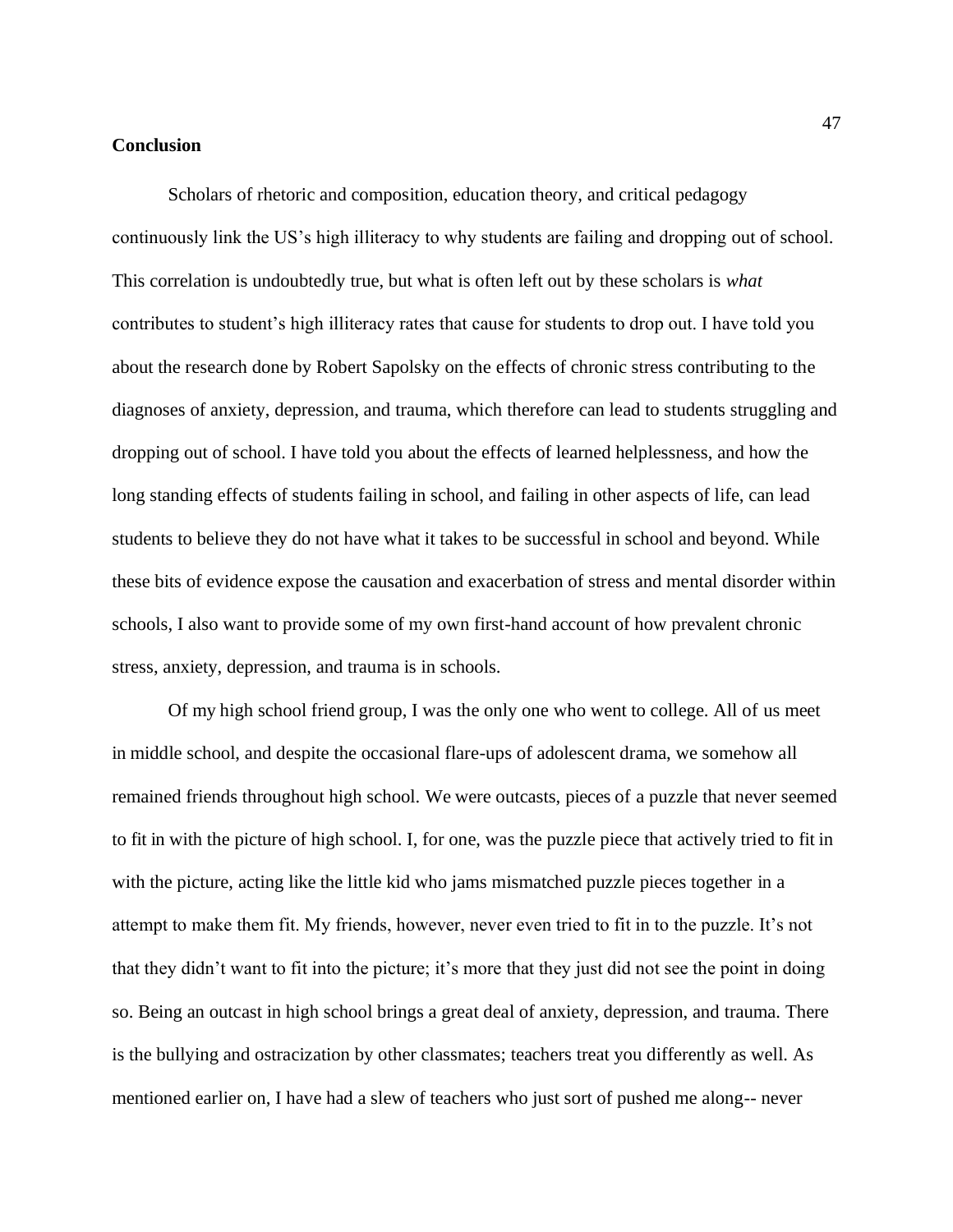truly caring how I was doing in school. I could see teachers doing that with my friends too, since, of course, once one is labeled as an outcast in, say, kindergarten, that follows the student all the way until the end of high school.

However, a huge factor for why I ended up going and succeeding in college, and my friends did not, was definitely our living situations. My homelife was never perfect. My parents argued often, and we moved around quite a bit, but at the end of the day my parents loved me unconditionally and always had enough money to support me. My friends, however, were not so lucky. All of them grew up poor, and most of them had parents that were rarely around because they worked long hours or because they succumbed to drugs and alcoholism. On top of school, most of my friends worked an additional 40 hours a week so they could not only provide for themselves, but so they could provide for their siblings and even their parents who did not have adequate paying jobs. Some of my friends were also abused, physically and sexually, causing them to suffer from a great deal of trauma.

Looking back now, I wonder how different my friend's lives would have been if critical pedagogy had a bigger influence of their education. I undoubtedly suffered the kind of trauma that is caused by existing school structures-- as I was left behind and did not recognize my intellectual worth until I got to college. However, my friends suffered not only from in school trauma, but also out of school trauma. While I at least had some family support, they had no support from family nor faculty. While I was able to make it to college, my friends did not, and were never able to truly discover their potential. Yes, it was their outside trauma that caused for them to not be engaged in school, as they had so many things going on in their lives that it made it difficult to put any focus towards school. However, what certainly factored into their trauma,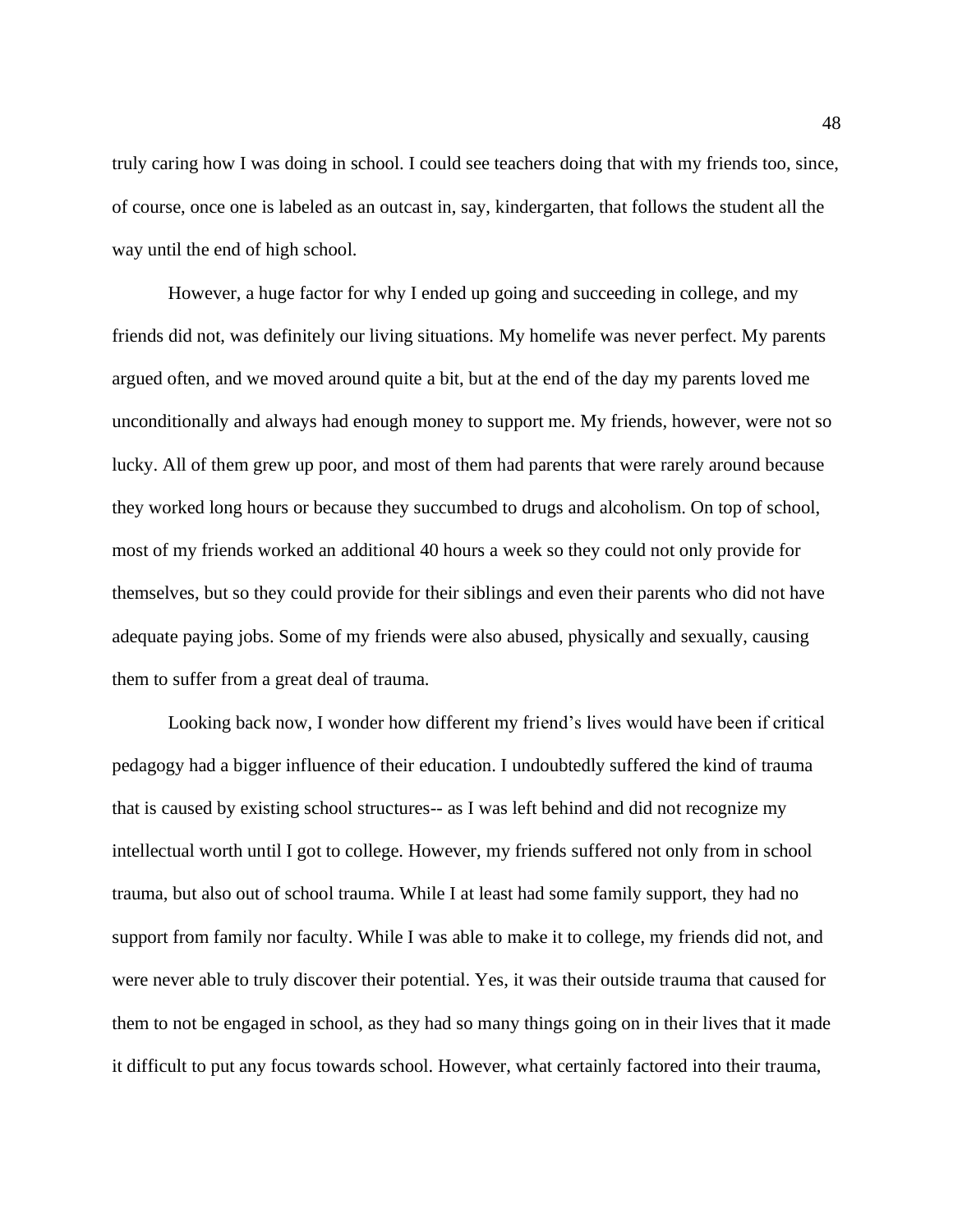anxiety and learned helplessness towards school, was the lack of purpose they felt towards being in school. Teachers never really gave us the opportunity to engage in a rigorous form of praxis. We never got the chance to connect what we learned about and read in school to our lives outside of it. We were, therefore, never granted the power to heal from our anxieties and traumas within the classroom. It is hard to predict what would of happened, because we never really know-- but if my friends were given the opportunity to engage in critical pedagogy, which would have brought them purpose, and healing, it is possible that their lives would be different now.

Thus, the scholars who argue that critical pedagogies mere purpose is to reduce the high illiteracy rates in the US need to take in these words from Freire's *Politics of Education*: "it is impossible to export pedagogical practices without reinventing them. Please, tell your fellow Americans not to import me. Ask them to recreate and rewrite my ideas" (Freire xiii). What Freire means here is that the original problems and ideas he once proposed should not be set in stone. As time moves forward, more issues in the classroom arise, and therefore Freire's ideas of critical pedagogy must evolve in order to reduce these newfound issues. Therefore, while critical pedagogy is seen merely as teaching strategy to reduce illiteracy rates, I see it as something bigger than just that. I see it as a way to reduce the stress, anxiety, trauma, and learned helplessness that may cause those illiteracy rates. I see it as a way to make the classroom not just safe space, but a brave space where students have the power to speak out their knowledge and experiences. I see it as a way to bring students agency over their assessment, giving students the opportunity to learn what they want to learn, rather than what the teacher wants them to learn. I, along with Freire and hooks, ultimately see it as a way to bring healing and hope as central to education.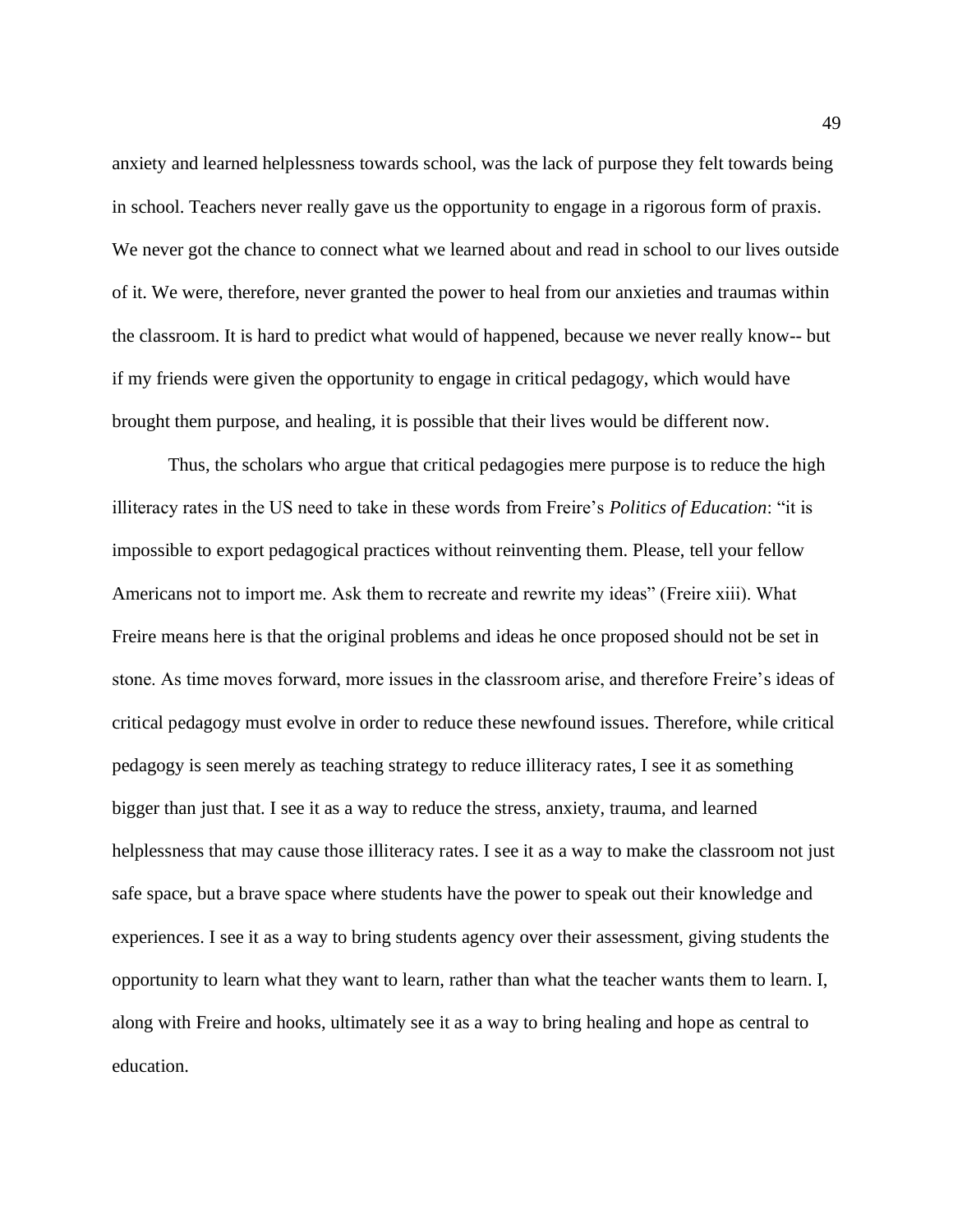#### Work Cited

- Avey, Holly. "How U.S. Laws and Social Policies Influence Chronic Stress and Health Disparities." *Politics of Race, Culture, and Health Symposium Ithaca College*, 14 Nov. 2002, pp. 4-19, unnaturalcauses.org/assets/uploads/file/Avey-Chronic\_Stress\_and\_Health\_Disparities.pdf
- Bittar, Marisa, and Amarilio Ferreira Jr. "The History of Education in Brazil: The Formation of the Field and Theoretical Influences." *Espacio, Tiempo y Educación*, vol. 3, no. 1, 19 Jan. 2016, pp. 61-82, doi: [http://dx.doi.org/10.14516/ete.2016.003.001.5. A](http://dx.doi.org/10.14516/ete.2016.003.001.5)ccessed 29 Aug. 2018.
- Chetty, S, et al. "Stress and glucocorticoids promote oligodendrogenesis in the adult hippocampus." *Molecular Psychiatry*, 11 Feb. 2014, pp. 1275-83, doi:https://doi.org/10.1038/mp.2013.190, [www.nature.com/articles/mp2013190.](http://www.nature.com/articles/mp2013190)
- Davis, Thomas, Charles Joyner, Betty Wood, Margaret Washington, and David Blight. "Bacon's Rebellion." *[www.pbs.org](http://www.pbs.org/)*, edited by Madhulika Sikka, PBS, 1998. Accessed 22 Feb. 2018.
- Dutro, Elizabeth, and Andrea Bien. "Listening to the Speaking Wound: A Trauma Studies Perspective on Student Positioning in Schools." *American Educational Research Journal*, vol. 51, no. 1, Feb. 2014, pp. 8-36. Accessed 6 Dec. 2018.

"Fact Sheet: Health Disparities and Stress." Types of Stress, *American Psychological Association,* 2019, [https://www.apa.org/topics/health-disparities/fact-sheet-stress.](https://www.apa.org/topics/health-disparities/fact-sheet-stress) Accessed 10 Feb. 2019.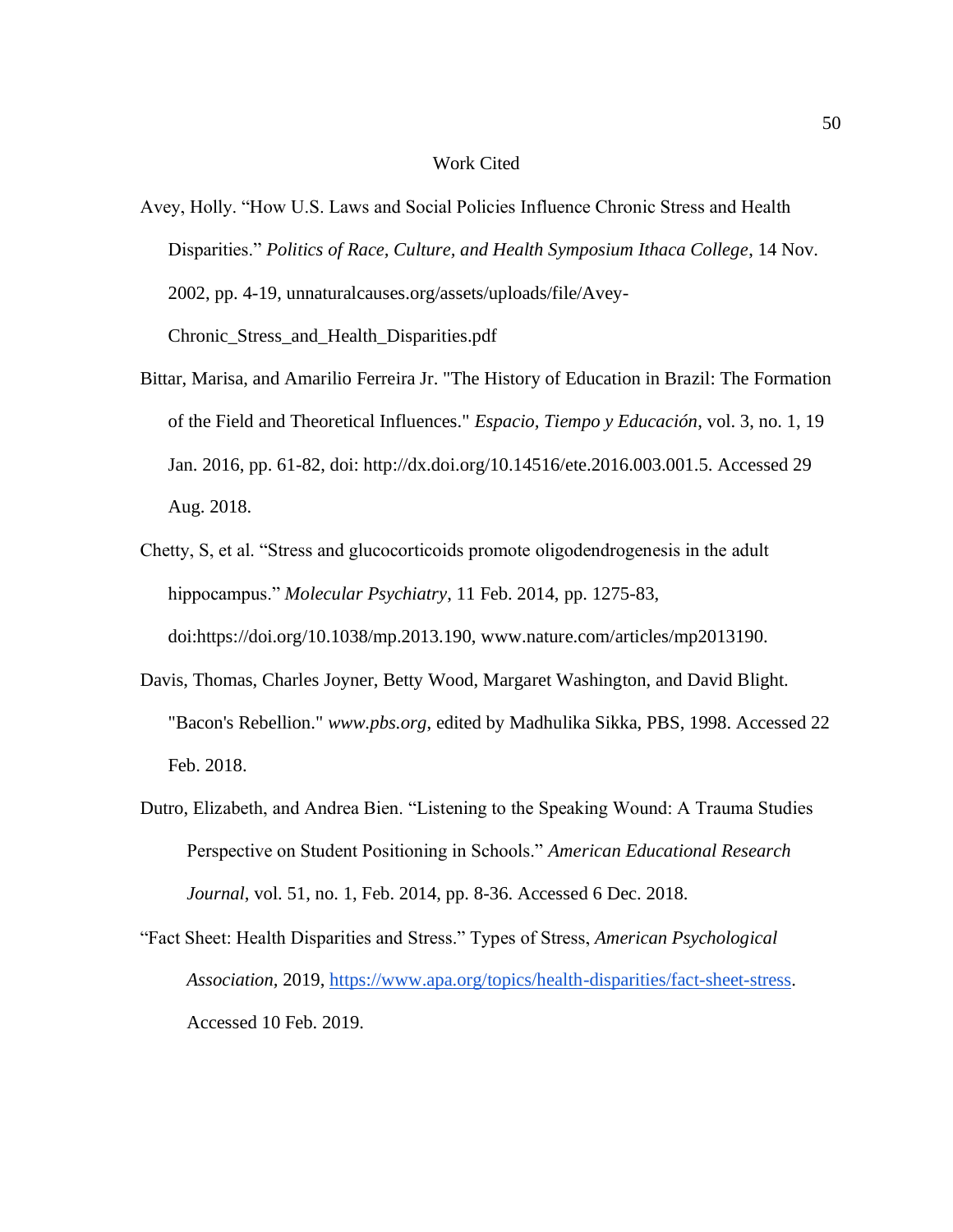- Forter, Greg. "Freud, Faulkner, Caruth: Trauma and the Politics of Literary Form Narrative" *Narrative*, vol. 15, no. 3, Oct. 2007, pp. 259-85. *JSTOR*, [www.jstor.org/stable/30219258.](http://www.jstor.org/stable/30219258)
- Freire, Paulo. *Literacy: Reading the Word and the World*. Westport, CT, Bergin and Garvey, 1987, pp. 1-159.
- Freire, Paulo. *Pedagogy of Hope: Reliving Pedagogy of the Oppressed*. London, UK, Bloomsbury, 1992, pp. 7-188.
- Freire, Paulo. *Pedagogy of the Oppressed*. New York City, NY, Bloomsbury, 2000, pp. 11- 183.
- Freire, Paulo. *Politics of Education: Culture, Power, and Liberation*. Westport, CT, Bergin and Garvey, 1985, pp. Xiii-140.
- George, Diane. "Critical Pedagogy." *A Guide To Composition Pedagogies*. Tate, Rupiper, and Schick (eds). New York, NY, Oxford University Press, 2001, pp. 92-109.
- Green, Jennifer G., et al. "School Functioning and Use of School-Based Accommodations by Treatment-Seeking Anxious Children." *Hammill Institute On Disabilities*, vol. 1, no. 13, 2016, pp. 1-12, pdfs.semanticscholar.org. Accessed 29 Aug. 2018.
- hooks, bell. *Teaching to Transgress: Education as the Practice of Freedom*. New York City, NY, Routledge Taylor & Francis Group, 1994, pp. 1-207.
- Inoue, Asao B. *Antiracist Writing Assessment Ecologies: Teaching and Assessing Writing For a Socially Just Future*. Anderson, SC, Parlor Press, 2015, pp. 3-50, wac.colostate.edu/books/perspectives/inoue/.

Kozol, Jonathan. *Illiterate America*. New York City, NY, Anchor Press, 1985, pp. 1-199.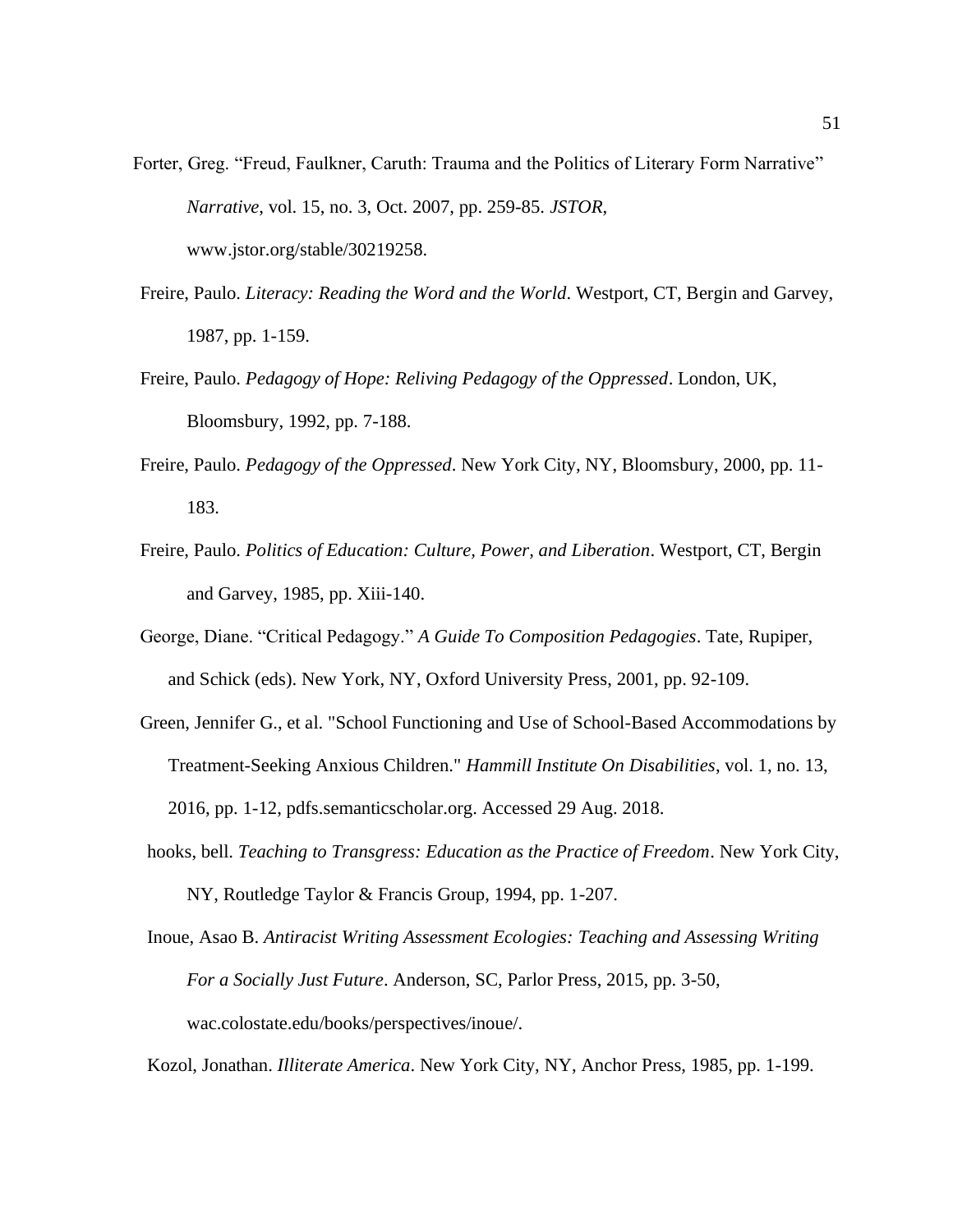McCarter, William M. "Education and Learned Helplessness." *Teaching American Literature: A Journal of Theory and Practice*, vol. 6, no. 1, 2013, pp. 1-4. *Education Research Complete*. Accessed 29 Aug. 2018.

- "Post Traumatic Stress Disorder Fact Sheet." Facts At a Glance, *Sidran Institute: Traumatic Stress Education and Advocacy,* 2016, [www.sidran.org/resources/for-survivors-and](http://www.sidran.org/resources/for-survivors-and-loved-ones/post-traumatic-stress-disorder-fact-sheet)[loved-ones/post-traumatic-stress-disorder-fact-sheet.](http://www.sidran.org/resources/for-survivors-and-loved-ones/post-traumatic-stress-disorder-fact-sheet) Accessed 10 Feb. 2019.
- "Post Traumatic Stress Disorder Fact Sheet." Risk Factors, *Sidran Institute: Traumatic Stress Education and Advocacy,* 2016, [www.sidran.org/resources/for-survivors-and](http://www.sidran.org/resources/for-survivors-and-loved-ones/post-traumatic-stress-disorder-fact-sheet)[loved-ones/post-traumatic-stress-disorder-fact-sheet.](http://www.sidran.org/resources/for-survivors-and-loved-ones/post-traumatic-stress-disorder-fact-sheet) Accessed 10 Feb. 2019.
- "Prevalence of Any Anxiety Disorder Among Adolescents." *National Institute of Mental Health*, National Institutes of Health (NIH Publication No. 15-3561), 2015, [www.nimh.nih.gov/health/statistics/any-anxiety-disorder.shtml. A](http://www.nimh.nih.gov/health/statistics/any-anxiety-disorder.shtml)ccessed 14 Aug. 2018.
- Ronald, Kate, and Hephzibah Roskelly. "Untested Feasibility: Imagining the Pragmatic Possibility of Paulo Freire." *National Council of Teachers of English*, vol. 63, no. 5, 19 Jan. 2014, pp. 612-30. *JSTOR*, [www.jstor.org/stable/379047. A](http://www.jstor.org/stable/379047)ccessed 18 July 2018.
- Rosenblatt, Louise. *Literacy Is Exploration*. Fifth Edition ed., New York City, NY, Modern Language Association, 1995, pp. 24-73.
- Sapolsky, Robert. Interview by Ezra Klein. "Robert Sapolsky on the Toxic Intersection of Poverty and Stress." *The Ezra Klein Show*, Vox, 24 Jan. 2019., [www.stitcher.com/podcast/vox/the-ezra-klein-show.](http://www.stitcher.com/podcast/vox/the-ezra-klein-show)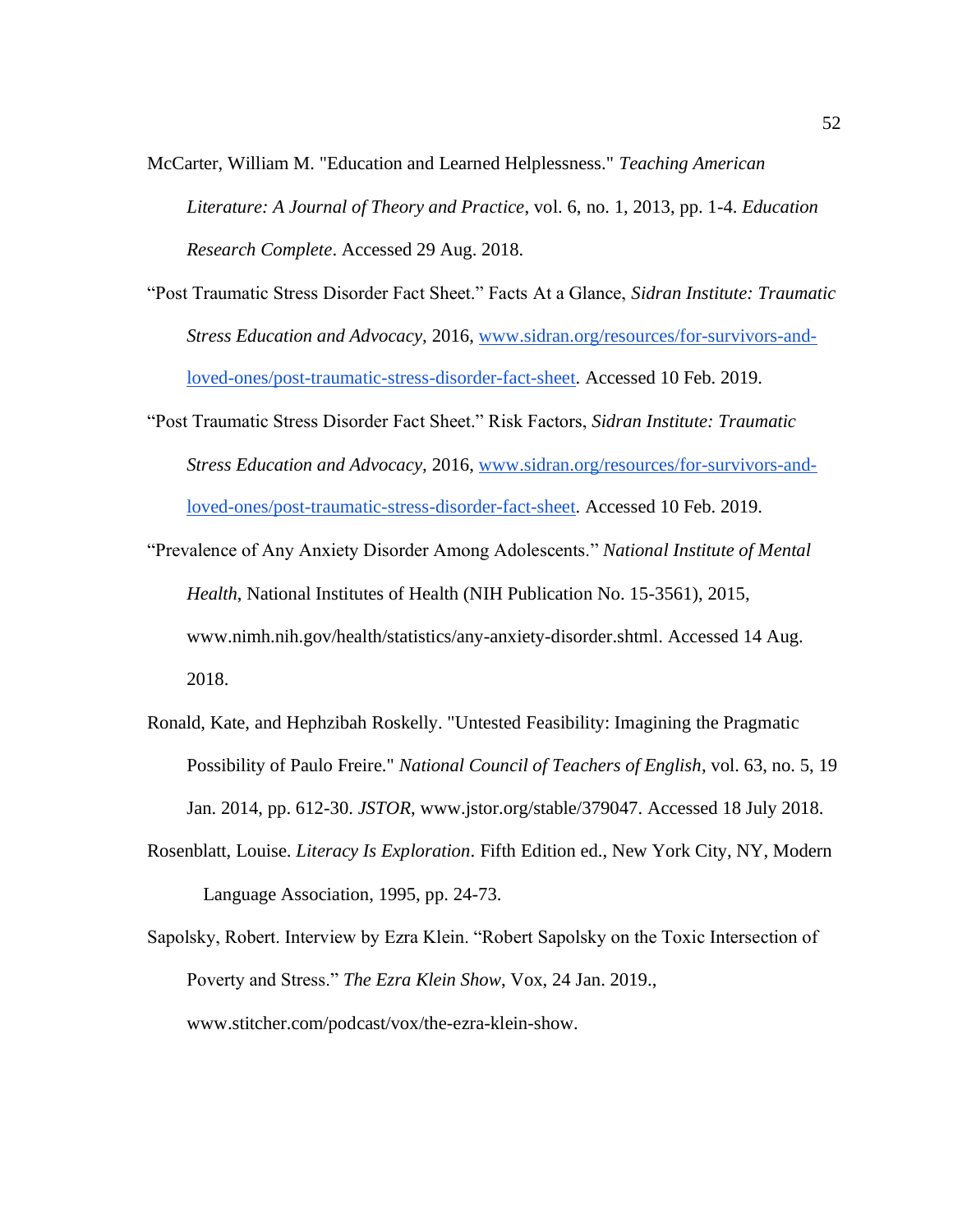- Schrobsdorff, Susanna. "Teen Depression and Anxiety: Why the Kids Are Not Alright." *Time Magazine*, 16 Oct. 2016, time.com/magazine/us/4547305/november-7th-2016-vol-188-no-19-u-s/. Accessed 11 Feb. 2018.
- Seiffge-Krenke, Inge, et al. "Changes in Stress Perception and Coping during Adolescence: The Role of Situational and Personal Factors." *Wiley*, vol. 80, no. 1, Feb. 2009, pp. 259- 76. *JSTOR*, www-jstor-org.libserv-prd.bridgew.edu. Accessed 10 Feb. 2019.
- Souma, Alfred, et al. "Academic Accommodations for Students with Psychiatric Disabilities." *National Science Foundation*, 2002, pp. 3-7,

files.eric.ed.gov/fulltext/ED476555.pdf. Accessed 29 Aug. 2018.

- "Stressed In America." Children Are Hurting, *American Psychological Association,* January 2011, [https://www.apa.org/monitor/2011/01/stressed-america. A](https://www.apa.org/monitor/2011/01/stressed-america)ccessed 10 Feb. 2019.
- Sweet, Stephen. "Practicing Radical Pedagogy: Balancing Ideals with Institutional Constraints." *Teaching Sociology*, vol. 26, no. 2, 1998, pp. 100–111. *JSTOR*, [www.jstor.org/stable/1319278.](http://www.jstor.org/stable/1319278)
- Thomas, P. L., et al. "Challenging Texts: 'Just Don't See Myself Here': Challenging Conversations about LGBTQ Adolescent Literature." The English Journal, vol. 99, no. 3, 2010, pp. 76–79. JSTOR, JSTOR, [www.jstor.org/stable/40503487.](http://www.jstor.org/stable/40503487)

"Trauma." *American Psychological Association*, 2019, [www.apa.org/topics/trauma.](http://www.apa.org/topics/trauma)

Ulusoy, Yağmur, and Baki Duy. "Effectiveness of a Psycho-education Program onLearned Helplessness and Irrational Beliefs." *Educational Sciences: Theory & Practice*, 2013, pp. 1-5. *Education Research Complete*, doi: 10.12738/estp.2013.3.1469. Accessed 29 Aug. 2018.